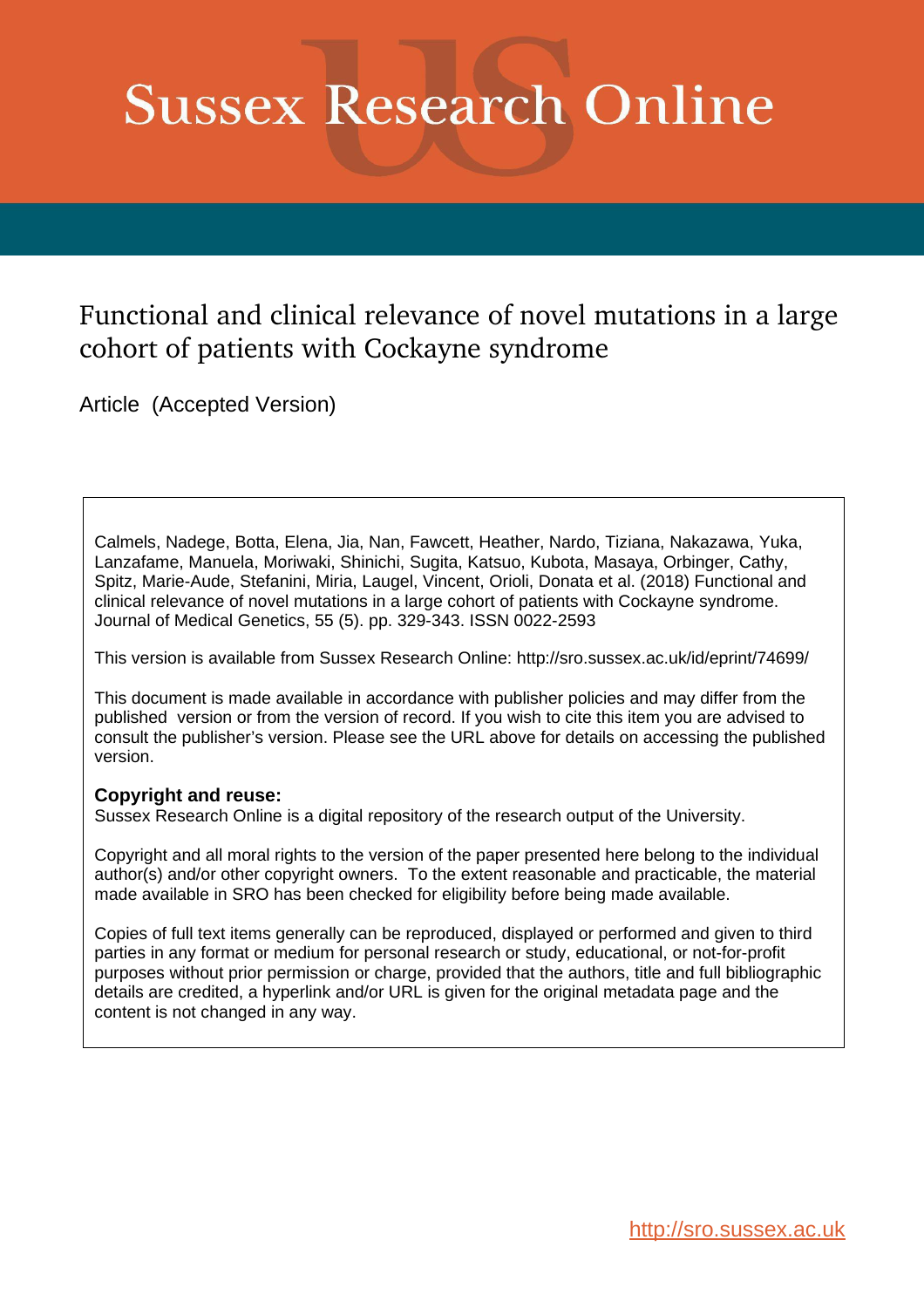# **Functional and clinical relevance of novel mutations in a large cohort of patients with Cockayne syndrome**

Nadege Calmels<sup>1\*</sup>, Elena Botta<sup>2\*</sup>, Nan Jia<sup>3\*</sup>, Heather Fawcett<sup>4</sup>, Tiziana Nardo<sup>2</sup>, Yuka Nakazawa $^{3,5,6}$ , Manuela Lanzafame<sup>2</sup>, Shinichi Moriwaki<sup>7</sup>, Katsuo Sugita $^8$ , Masaya Kubota $^9$ , Cathy Obringer<sup>10</sup>, Marie-Aude Spitz<sup>11</sup>, Miria Stefanini<sup>2</sup>, Vincent Laugel<sup>10,11+</sup>, Donata Orioli<sup>2+</sup>, Tomoo Ogi<sup>3,5,6+</sup>, Alan Lehmann<sup>4+</sup>

<sup>1</sup>Laboratoire de Diagnostic Génétique, Nouvel Hôpital Civil, F-67091 Strasbourg, France; <sup>2</sup>Istituto di Genetica Molecolare, Consiglio Nazionale delle Ricerche, Via Abbiategrasso 207, 27100 Pavia, Italy; <sup>3</sup>Department of Genetics, Research Institute of Environmental Medicine (RIeM), Nagoya University, Furo-cho, Chikusa-ku, Nagoya, Japan; <sup>4</sup>Genome Damage and Stability Centre, University of Sussex, Falmer, Brighton, UK; <sup>5</sup>Nagasaki University Research Centre for Genomic Instability and Carcinogenesis (NRGIC); <sup>6</sup>Department of Genome Repair, Atomic Bomb Disease Institute, Nagasaki University, Japan; <sup>7</sup>Department of Dermatology, Osaka Medical College, 2-7 Daigaku-machi, Takatsuki, Osaka 569-8686, Japan; <sup>8</sup>Division of Child Health, Faculty of Education, Chiba University, Chiba, Japan; <sup>9</sup>Division of Neurology, National Center for Child Health and Development, 2-10-1, Ohkura, Setagaya Ku, Tokyo, Japan; <sup>10</sup>Laboratoire de Génétique Médicale, INSERM 1112, Faculté de Médecine, F-67085 Strasbourg, France; <sup>11</sup>Département de Pédiatrie, Hôpitaux Universitaires de Strasbourg, France.

\*These authors contributed equally; <sup>+</sup> Joint corresponding authors

# **Running Title: Molecular analysis of Cockayne Syndrome**

The authors declare that there are no conflicts of interest.

Correspondence to: A.R.Lehmann, Genome Damage and Stability Centre, University of Sussex, Falmer, Brighton BN1 9RQ, UK; tel +44 1273 678120; Fax +44 1273 678121; e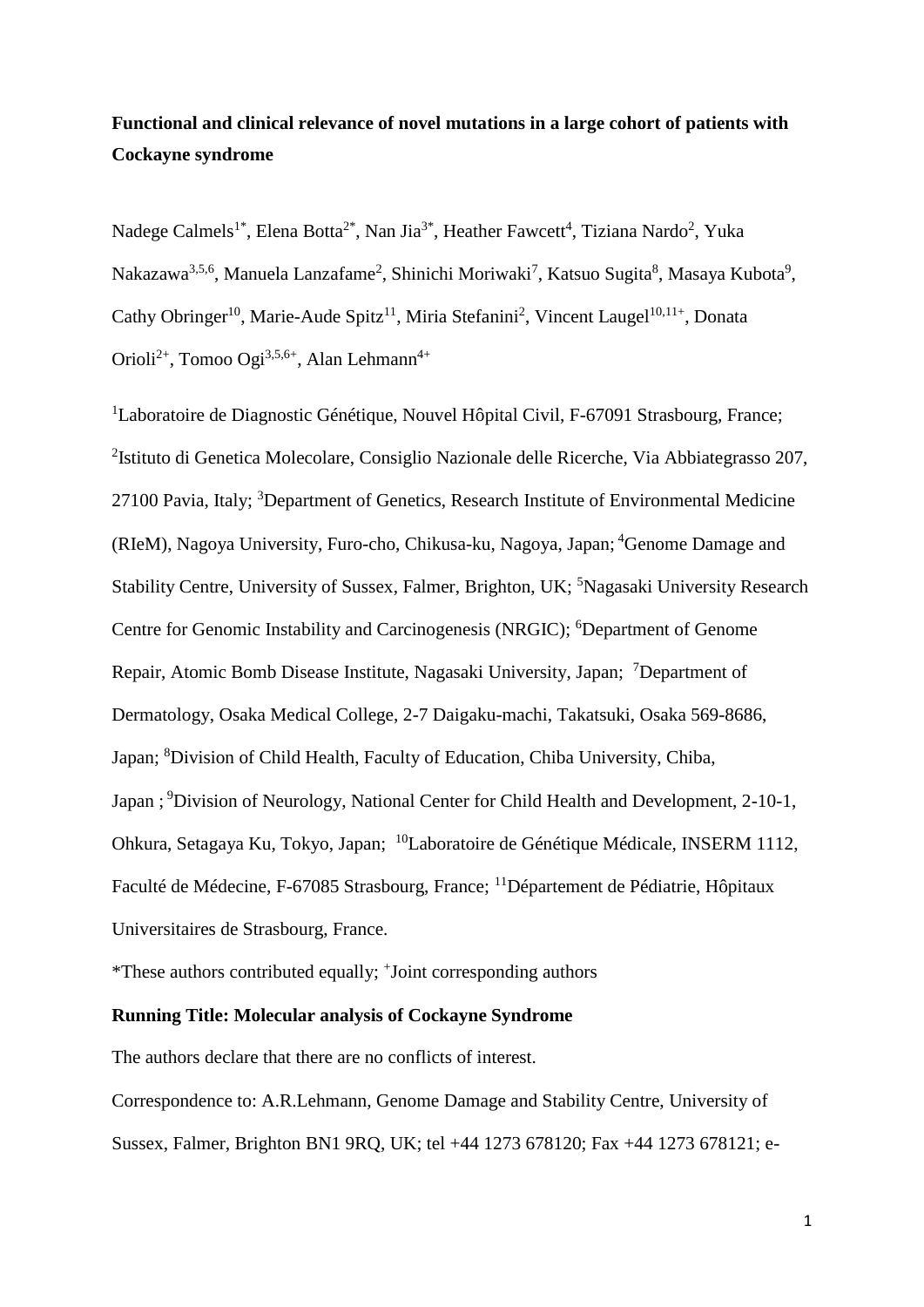mail a.r.lehmann@sussex.ac.uk

# **Word count: 3356**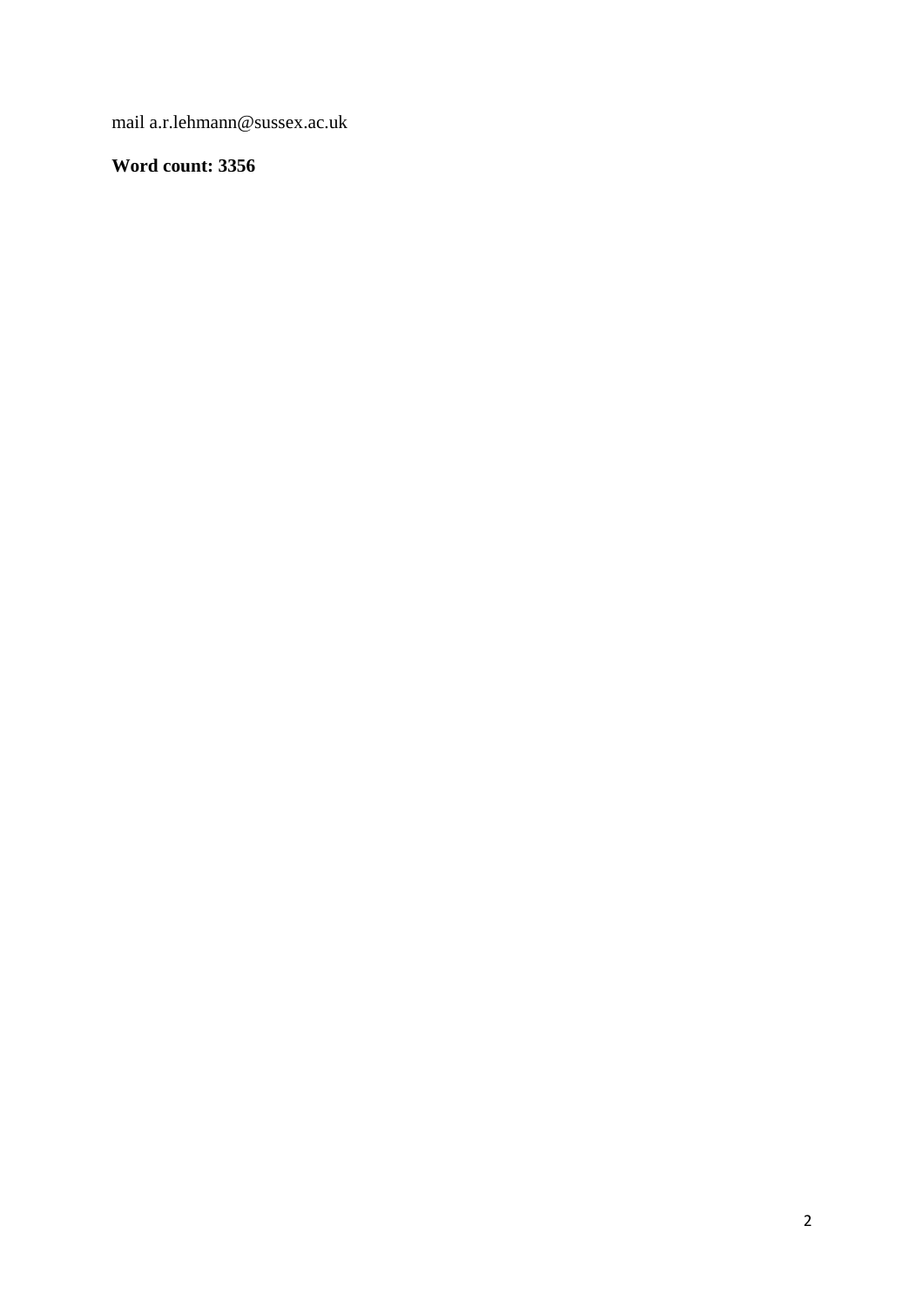## **ABSTRACT**

**Background** Cockayne syndrome (CS) is a rare, autosomal recessive multi-system disorder characterised by pre- or post-natal growth failure, progressive neurological dysfunction, ocular and skeletal abnormalities and premature ageing. About half of the patients with symptoms diagnostic for CS show cutaneous photosensitivity and an abnormal cellular response to UV light due to mutations in either the *ERCC8*/*CSA* or *ERCC6*/*CSB* gene. Studies performed thus far have failed to delineate clear genotype-phenotype relationships. We have carried out a fourcentre clinical, molecular and cellular analysis of 124 patients with CS.

**Methods and Results**, We assigned 39 patients to the *ERCC8/CSA* and 85 to the *ERCC6/CSB* genes. Most of the genetic variants were truncations. The mis-sense variants were distributed non-randomly with concentrations in relatively short regions of the respective proteins. Our analyses revealed several hotspots and founder mutations in *ERCC6/CSB.* Although no unequivocal genotype-phenotype relationships could be made, patients were more likely to have severe clinical features if the mutation was downstream of the PiggyBac insertion in intron 5 of *ERCC6/CSB* than if it was upstream*.* Also a higher proportion of severely affected patients was found with mutations in *ERCC6/CSB* than in *ERCC8/CSA*.

**Conclusion** By identifying more than 70 novel homozygous or compound heterozygous genetic variants in 124 CS patients with different disease severity and ethnic backgrounds, we considerably broaden the *CSA* and *CSB* mutation spectrum responsible for CS. Besides providing information relevant for diagnosis of and genetic counselling for this devastating disorder, this study improves the definition of the puzzling genotype-phenotype relationships in CS patients.

# **Key Words**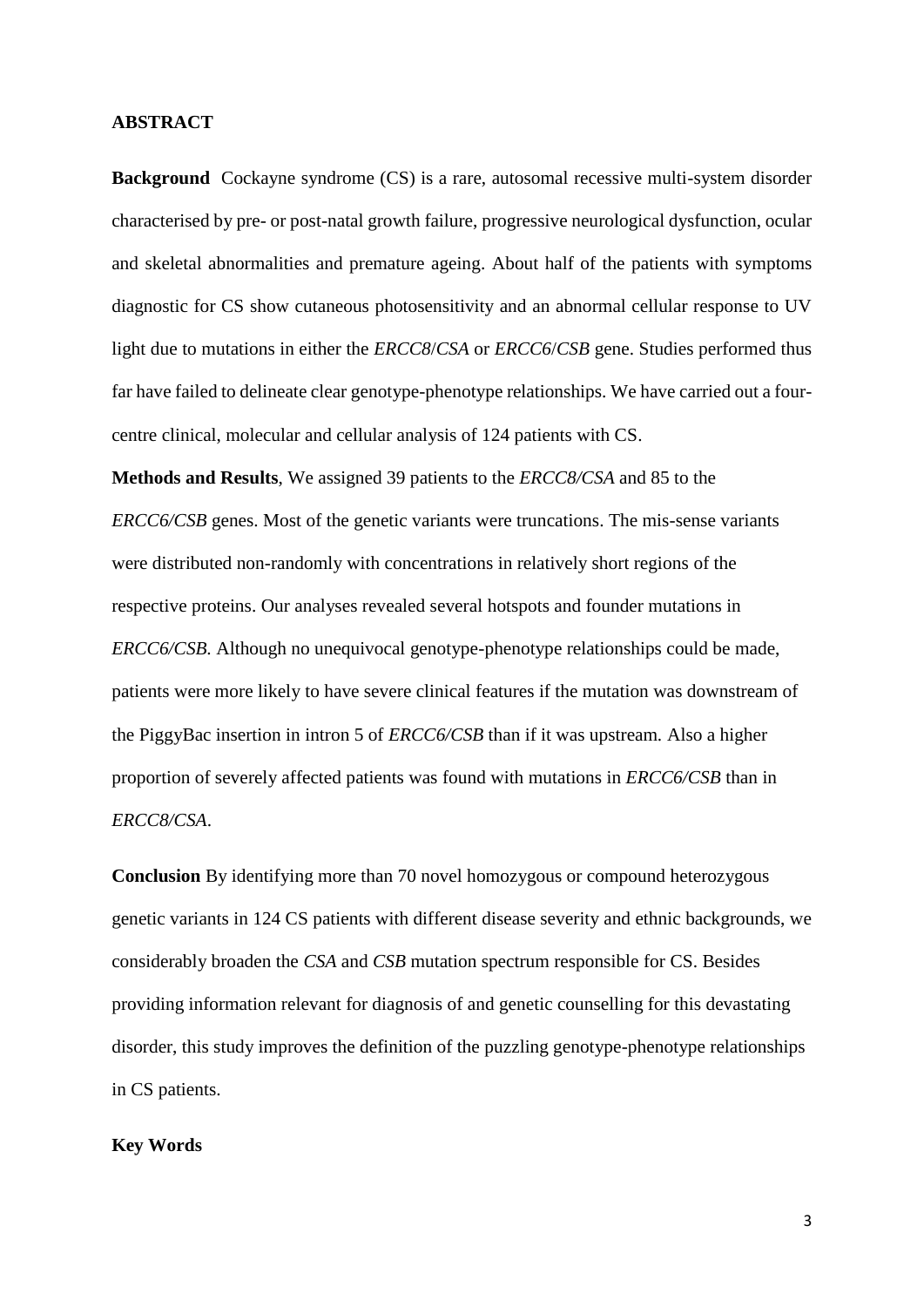ERCC6, ERCC8, CSA, CSB, Hotspot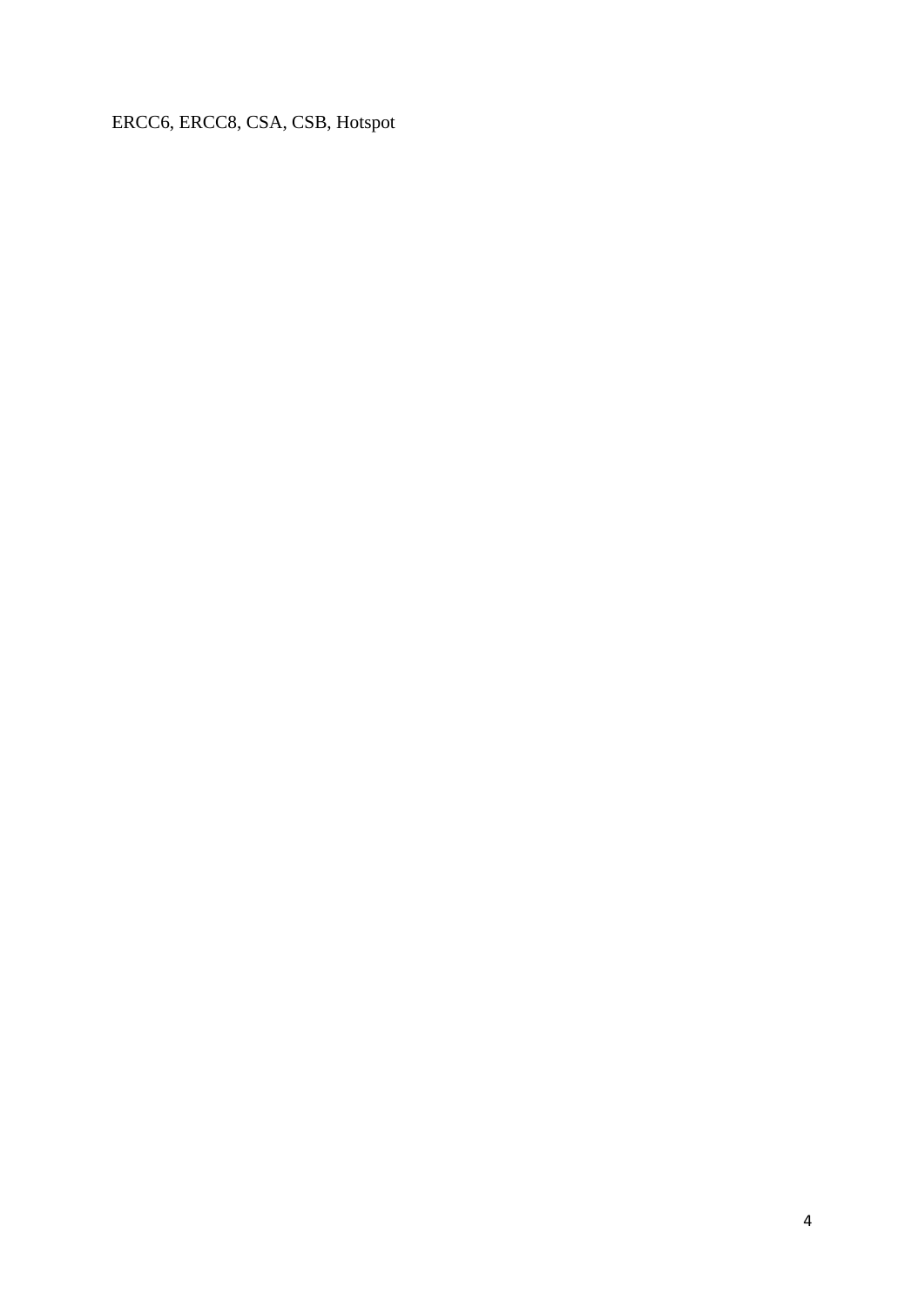## **INTRODUCTION**

Cockayne Syndrome (CS) (OMIM #216400 and #133540) is a rare autosomal recessive disorder characterised by severe developmental delay, mental retardation, microcephaly, cachexia and a variety of other features, which may include cataracts, retinal degeneration, sensorineural hearing loss, dental anomalies and photosensitivity [\[1-5\]](#page-27-0). There is a large variation in severity of the disorder, which has led to categorisation into three types: Type I is associated with normal features at birth, followed by the onset of clinical features starting in the first or second year of life. The clinical features are progressive, usually leading to death in the second or third decade of life. Type II represents a more severe form of the disorder with features present at birth or prenatally. This group typically does not survive beyond the first decade. Type III represents a group with less severe features than those in Type I. They may survive for several decades. Cerebro-oculo-facio-skeletal Syndrome (COFS) has also been used to describe a very severe form of the disorder. This categorisation is quite convenient for a rough description of the patients' severity [\[2\]](#page-27-1), but in reality there is probably a continuum of severity of features [\[6\]](#page-27-2).

At the cellular level, a robust diagnostic test is provided by the response of RNA synthesis to UV irradiation of cultured fibroblasts [\[7\]](#page-27-3). Whereas RNA synthesis and subsequently DNA synthesis recover rapidly following UV-irradiation of normal fibroblasts, this recovery is much delayed or absent in CS fibroblasts [\[8\]](#page-27-4). Nearly all cases in which there is a clear clinical diagnosis of CS are defective in this test, and in almost all patients diagnosed by this test, the causative mutation lies in one of two genes, *ERCC6/CSB* (OMIM 609413) or *ERCC8/CSA* (OMIM 609412). The encoded proteins, CSB and CSA are respectively a DNAdependent ATPase [\[9,](#page-27-5)[10\]](#page-27-6) and a WD40 protein component of a large cullin4-mediated E3 ubiquitin ligase complex [\[11](#page-27-7)[,12\]](#page-27-8). The ATPase activity of the 1493-aa CSB protein falls into the SWI2/SNF family and is associated with seven so-called helicase domains, even though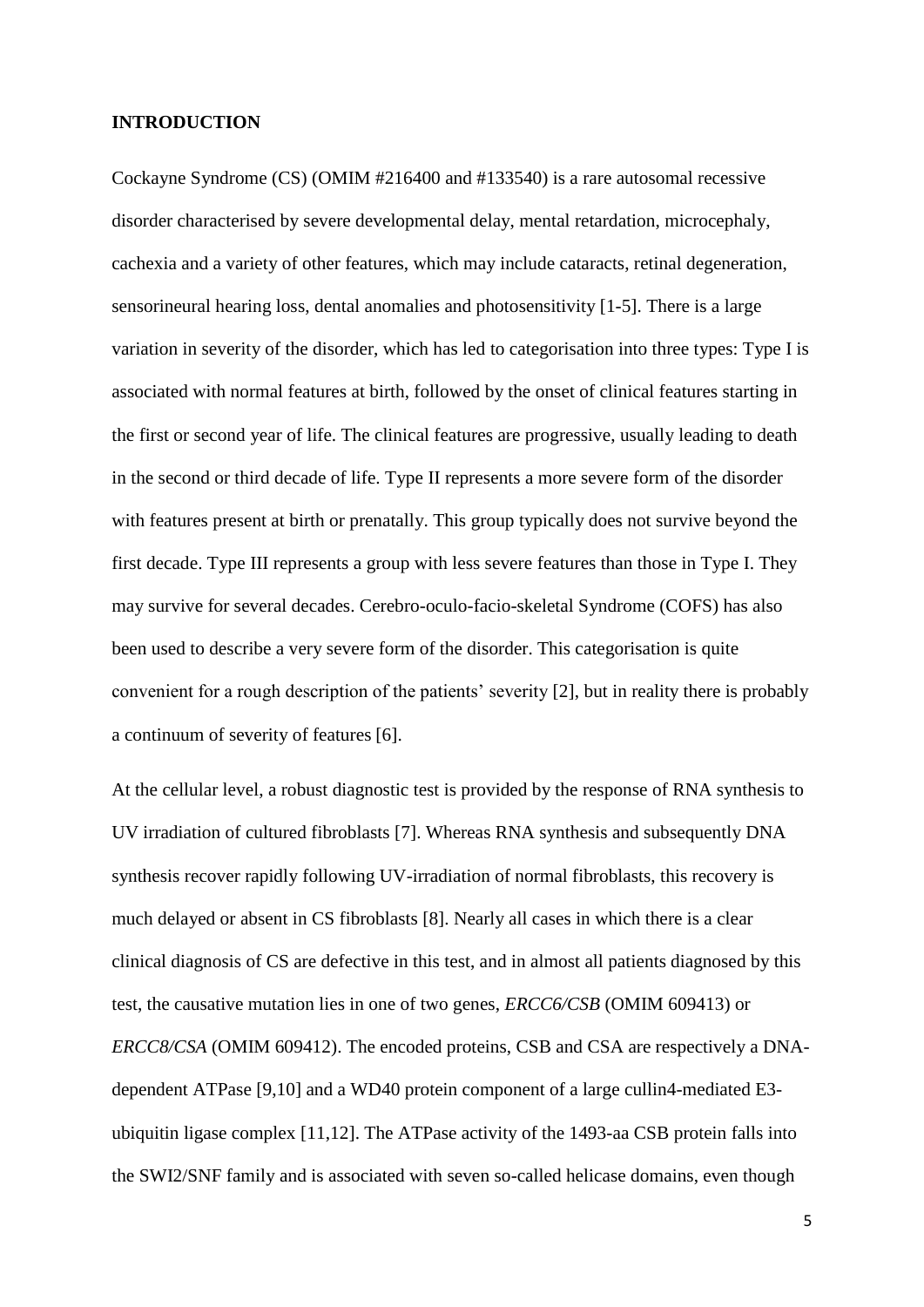CSB does not have helicase activity. Towards the C-terminus there is a ubiquitin-binding domain [\[13\]](#page-27-9). CSB can be modified by phosphorylation, ubiquitylation on lys991 [\[14\]](#page-27-10) and SUMOylation, most likely on lys205 [\[15](#page-27-11)[,16\]](#page-27-12). The 396 aa-CSA protein comprises a sevenbladed WD40 propeller attached to the DDB1 protein via a helix-loop helix motif at the Nterminus [\[12\]](#page-27-8).

The best characterised role of the CS proteins is in the transcription-coupled branch of nucleotide excision repair (NER) of UV-induced DNA damage. This damage, when in the transcribed strand of active genes, results in stalling of RNA polymerase II. The CS proteins are thought to modify the chromatin in the region of the stalled polymerase, enabling the polymerase to back-track and then to assist in the recruitment of TFIIH and other proteins involved in subsequent steps of NER [\[17](#page-28-0)[,18\]](#page-28-1). This role of the CS proteins readily explains the failure of RNA synthesis to recover following UV-irradiation of CS cells and the photosensitivity of the patients. However it is not so easy to reconcile with many of the other features of CS. Indeed a few patients, with so-called UV-Sensitive Syndrome (UVSS), have been identified with mutations in *CSA, CSB* or a recently identified gene *UVSSA* [\[19-23\]](#page-28-2)*.*  Cells from these individuals show the same defective recovery of RNA synthesis as CS cells but the patients display only the sun-sensitivity and not the broad spectrum of other features of CS such as neurodegeneration and premature ageing [\[24\]](#page-28-3). These observations suggest that the CS proteins have other functions as well, and evidence has been provided for several other roles (reviewed in [\[5,](#page-27-13)[25\]](#page-28-4)), including the repair of oxidative damage in DNA [\[26-29\]](#page-28-5) and roles in mitochondrial DNA metabolism [\[30-33\]](#page-28-6). A recent elegant study, using both whole brains and cultured cells, identified a crucial role for the CS proteins in expression of neuronal genes and thereby in neuronal differentiation [\[34\]](#page-29-0). Similar conclusions have been reached from a study in which iPSC-derived neuronal cells from CS patients had reduced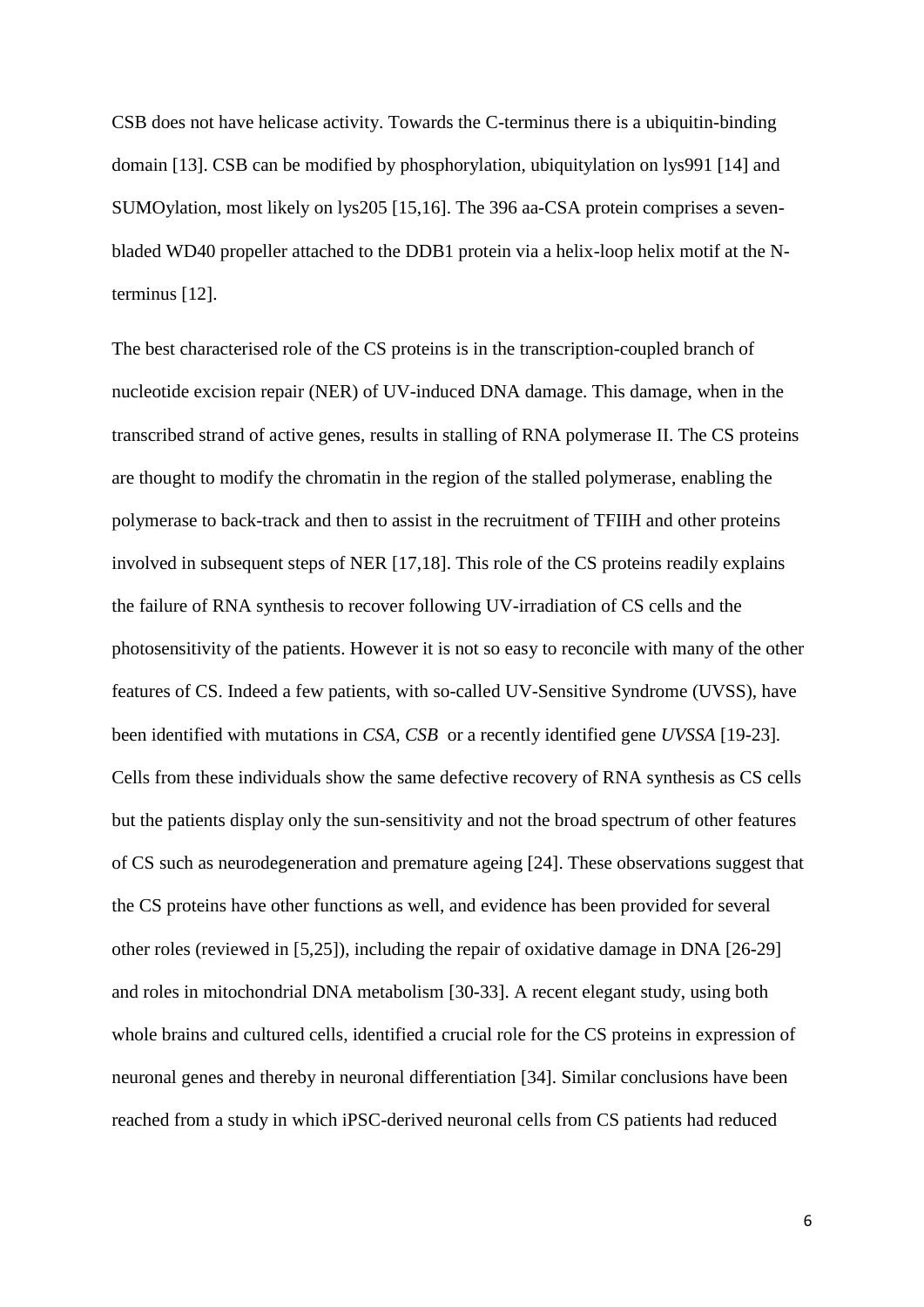transcription of many neural-specific genes [\[35\]](#page-29-1). This role of CS proteins in neuronal differentiation could account for some of the developmental defects found in CS patients.

In this manuscript, we have gained further insight into the genetics and molecular basis of CS by analysing the clinical features and mutations in 124 CS patients, combining data gathered over several decades from four Centres, in Strasbourg (France); Pavia (Italy); Nagasaki and Nagoya (Japan); and Brighton (UK). Our results have identified many novel genetic variants and provide insights into previously unreported genotype-phenotype relationships and their relevance for clinical diagnosis.

# **MATERIALS AND METHODS**

Samples were obtained as skin biopsies, fibroblast cultures, blood or DNA extracted from blood, all with appropriate informed consent.

Fibroblast cultures and lymphoblastoid cell lines were established from skin biopsies and blood lymphocytes respectively, and grown using standard procedures. In the Pavia, Nagasaki and Brighton labs, cells were first screened on a diagnostic basis using the post-UV recovery of RNA synthesis (RRS) test using liquid scintillation counting [\[7,](#page-27-3)[36\]](#page-29-2), autoradiography [\[37\]](#page-29-3) or a fluorescence assay [\[7,](#page-27-3)[36\]](#page-29-2). Several cell samples were also analysed for hypersensitivity to the killing effects of UV exposure and levels of UV-induced DNA repair synthesis (UDS). Only cells displaying a defective RRS were characterised further to identify the mutation in the defective CS gene. In Pavia, cell fusion with known CS-A or CS-B cells using polyethylene glycol was used to establish complementation group [\[37\]](#page-29-3). In Japan, complementation group was established by transduction with lentivirus expressing either *ERCC6/CSB* or *ERCC8/CSA* cDNA [\[38\]](#page-29-4). Finally the appropriate gene was sequenced using genomic DNA (*ERCC6* RefSeq NG\_009442.1; *ERCC8* RefSeq NG\_009289.1*)* and/or cDNA (*ERCC6* NM\_000124.3; *ERCC8* RefSeq NM\_000082.3). In Strasbourg, RRS and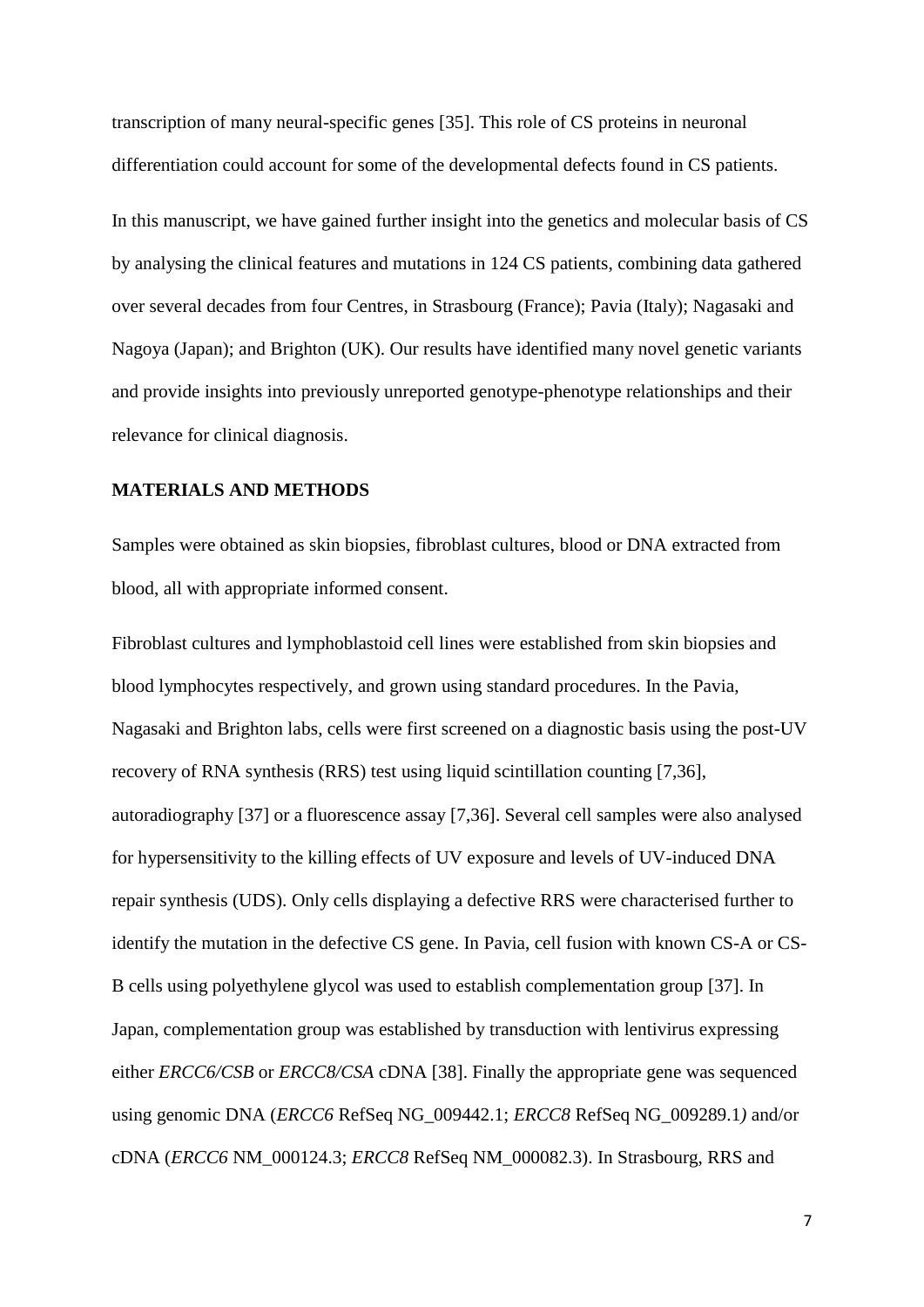molecular screening (genomic and/or cDNA sequence) were performed concomitantly. Genomic sequencing was performed either by Sanger or next generation sequencing [39]. Mutation nomenclature follows the format indicated at [http://varnomen.hgvs.org/.](http://varnomen.hgvs.org/) Nucleotide numbering of coding sequences starts with the A of the ATG translation initiation site as nucleotide 1. When appropriate, we consulted the Human Splicing Finder (HSF), a tool to predict the effects of mutations on splicing signals or to identify splicing motifs in any human sequence (http://www.umd.be/HSF3/HSF.shtml).

Clinical examination was carried out by VL and colleagues for all patients analysed in Strasbourg. Descriptions of clinical features at the other centres were dependent on clinical notes supplied by the referring clinicians.

# **RESULTS AND DISCUSSION**

Out of the 124 patients identified as having a specific defect in RRS, 39 were mutated in *ERCC8*/*CSA* (Table 1) and 85 in *ERCC6*/*CSB* (Table 2), representing 32 and 68% of the population respectively. Homozygous patients (30 CS-A and 43 CS-B) are listed first in order of mutation position. Compound heterozygotes (9 CS-A and 42 CS-B) are listed subsequently in order of the most 5' of the two genetic variants. Tables 1 and 2 also summarise as much clinical data as we have available, including previous reports on 13 CS-A and 5 CS-B cases.

# *CSA* **mutations**

We have identified 32 pathogenic genetic variants in *CSA*, of which 25 have not been reported previously. Six were mis-sense mutations, all but one previously unreported, and one a small in-frame indel. Mis-sense mutations are indicated below the CSA linear structure (Fig 1A) with the previously unreported alterations indicated in bold. CSA comprises a seven-bladed WD40 propeller attached to the DDB1 protein via a helix-loop helix motif at

8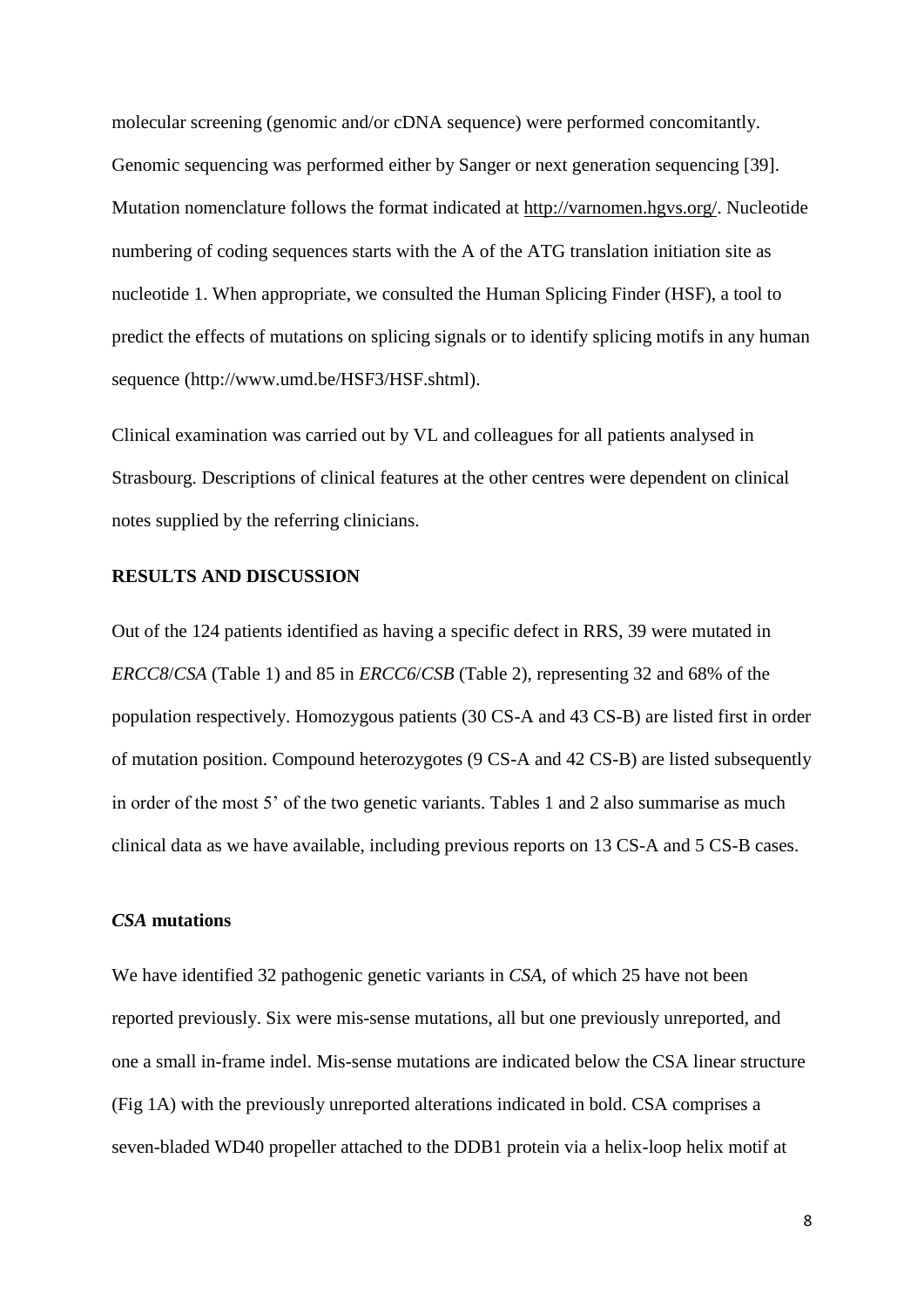the N-terminus [\[12\]](#page-27-8). All the newly identified mis-sense mutations affect residues that are conserved among CSA orthologs and are located in WD40 repeats. Together with previously reported mutations, indicated above the CSA linear structure, there is a particularly high concentration of mis-sense mutations around aa 200 (4 mutations within 12 aa) and aa 270 (3 mutations within 7 aa). All the 13 mis-sense mutations are located in the blades of the beta propeller structure, with 8 of them clustered in blades 4 and 5 (Fig 1B), and are likely to disrupt the structure of the protein [\[12\]](#page-27-8).

All the mis-sense mutations are predicted to be pathogenic using Polyphen, MutPred2 and SIFT (Supplementary Table 1). We have confirmed their defective function by transducing a CS-A cell line, CS9LO, with virus containing the mutant cDNA (Figure 2A, B). Wild-type *CSB* almost completely restored RRS to the recipient UV-irradiated CS9LO cell line. In contrast, when the cells were transduced with any of the six mutant cDNAs, RRS remained close to the level of the untransduced cells (Figure 2A). The infection efficiency was similar for all transductions (Figure 2B).

We have identified 19 protein-truncating genetic variants, of which 14 are new, that include frameshift, splicing and premature stop mutations. They are predicted to result in 18 distinct truncated proteins (12 new), because we found that the Thr134Leufs\*13 truncation (due to exon 5 deletion, i.e. r.400\_481del) is caused by two distinct mutations affecting either the splice acceptor site of intron 4 (c.400-2A>G in CS261ST) or the splice donor site of intron 5 (c.479C>T in CS133NY). In addition, two mutations resulting in large in-frame deletions (p.Val282\_Gln347del, Val282\_Glu374del and p.Val27\_Arg92del) are respectively predicted from c.966C>A and a previously unreported rearrangement involving part of intron 2 and exon 3, which results in a transcript lacking exons 2 and 3 (patient CS1LE). Interestingly, the genomic mutation c.966C>A (in exon 10), previously described as resulting in a single, fulllength normal-spliced transcript (r.966c>a, p.Tyr322\*) [\[39\]](#page-29-5), was shown to generate also two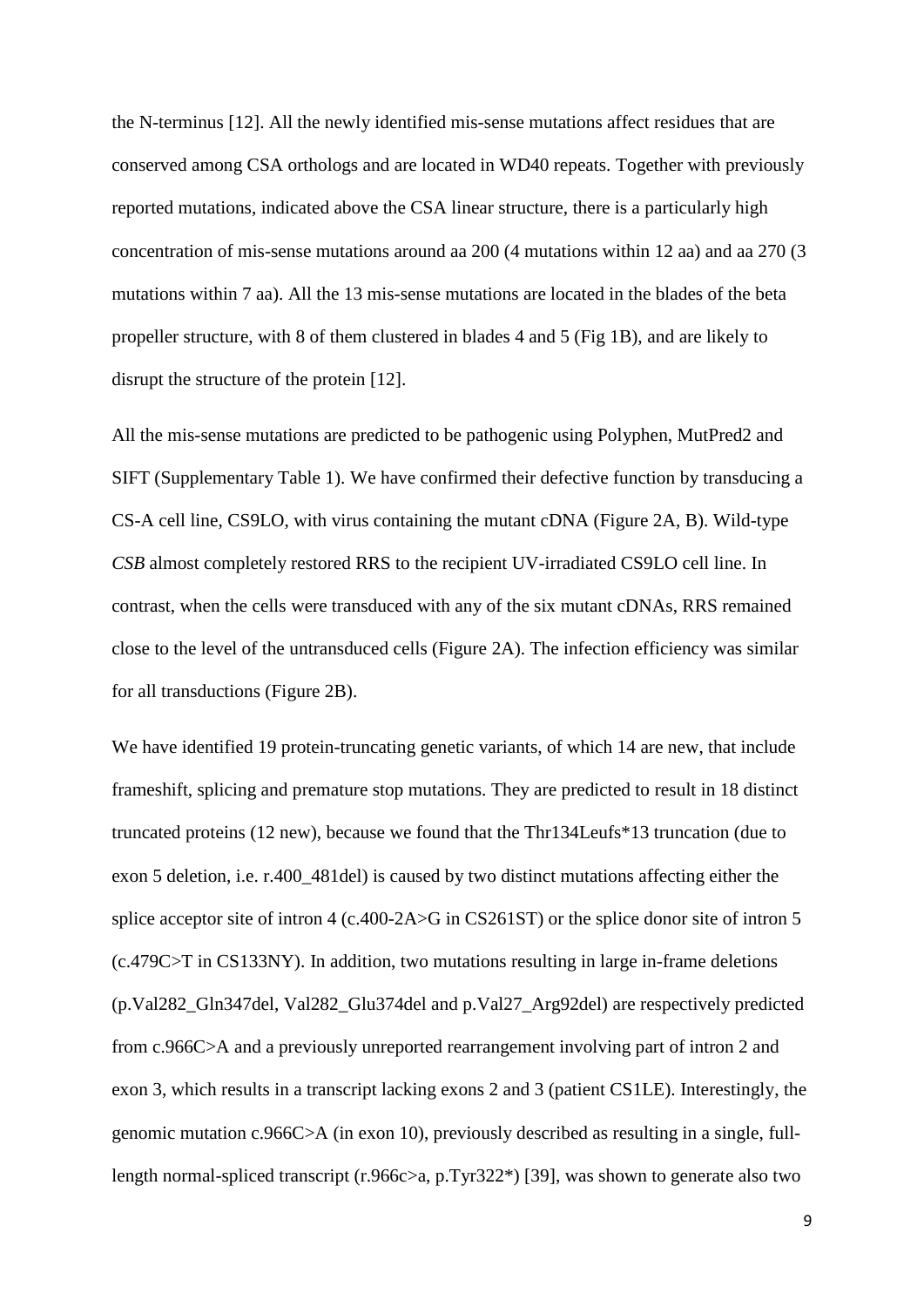abnormally spliced transcripts carrying the deletion of exons 10 and 11 (r.844\_1122del; p.Val282\_Glu374del in CS9IAF) and/or the deletion of exon 10 (r.844\_1041del;

p.Val282\_Glu347del in CS5IAF and CS9IAF). Indeed, this mutation is predicted to alter an exonic splicing enhancer (ESE) site, and potentially alter the splicing as indicated by the bioinformatics tool *HSF.*

Finally, at the genomic level we identified three new *CSA* genetic variants located in splice donor sites (c.481+1G>C, c.1041+1G>T and c.1122+1delG) most probably affecting splicing. The resulting transcripts could not be identified because of the unavailability of RNA samples. However, HSF analysis indicated potential splicing alterations for the three mutations as well as the activation of an intronic cryptic donor site for the latest two.

### **CSB mutations**

In *CSB*, we identified 73 pathogenic genetic variants of which 46 were previously unreported. 10 of the mutations were mis-sense, nine in-frame deletions (two small and seven large), five null mutations leading to unexpressed transcripts and the rest being truncations resulting from stop (16), frameshifts (20) or splice mutations (13). The 10 mis-sense mutations are indicated in Fig 3A, below the CSB linear structure, with the 6 new mutations indicated in bold. Other previously reported mis-sense mutations are shown above the CSB linear structure.

All mis-sense mutations are predicted to be pathogenic (Supplementary Table 1). We have confirmed the defective function of several of them by transducing a CS-B cell line, CS10LO, with virus containing the mutant cDNA (Figure 2C, D). Similar to the CSA data, wild-type *CSB* almost completely restored RRS to the recipient UV-irradiated CS10LO cell line, whereas with the six mutant cDNAs tested, RRS remained close to the level of the untransduced cells (Figure 2C). The infection efficiency was similar for all transductions (Figure 2D).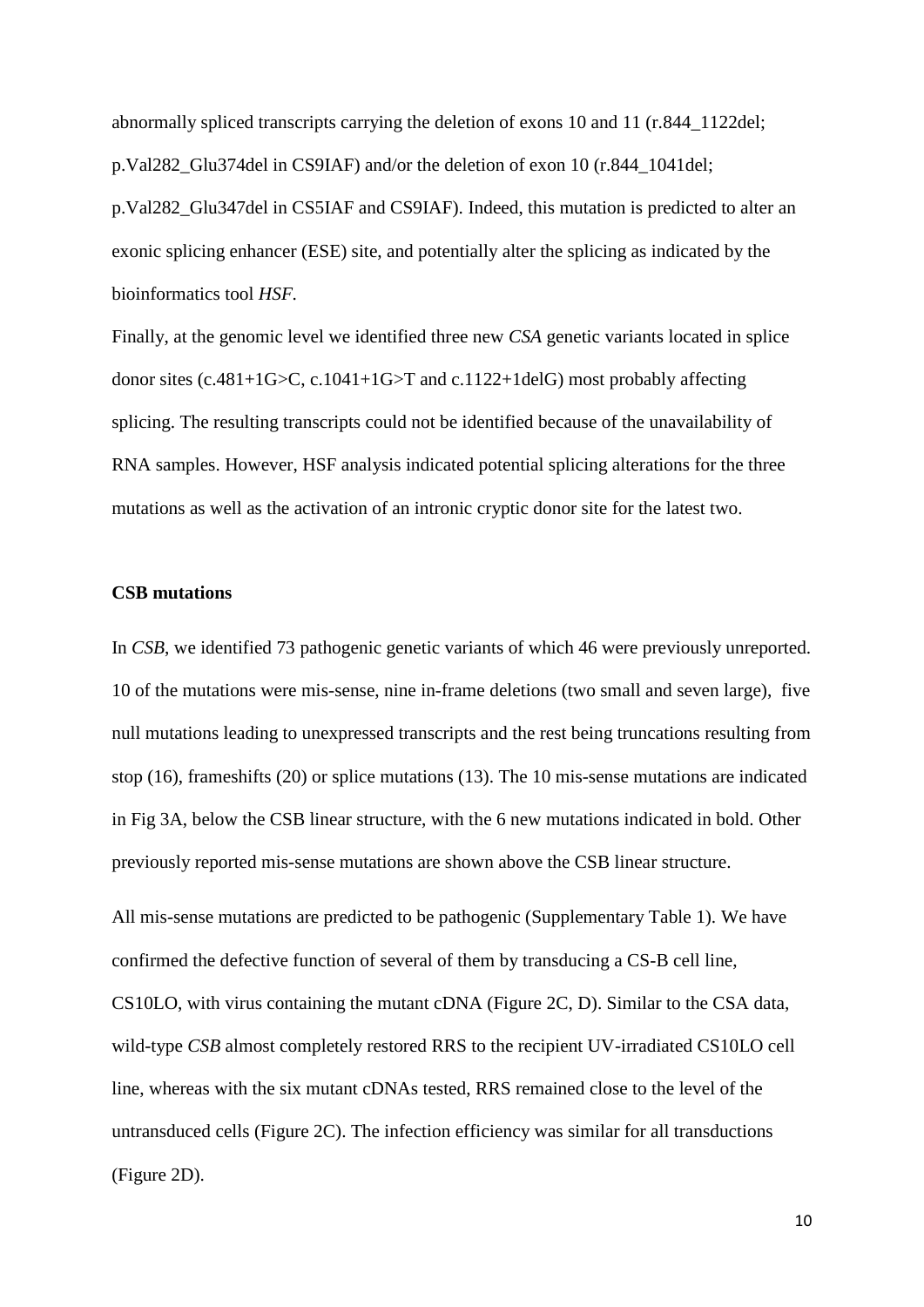# **Table 1 Mutation and clinical data on CS-A patients**

| Code                | Country<br>(origin) | Sex | ξ<br>onset,<br>Age at o | ৯<br>Age at biopsy<br>death*),yrs<br>(latest report | classification<br>Clinical | <b>Mutation genomic DNA</b>                            | <b>Mutation cDNA</b>                                             | <b>Protein Alteration</b>                         | Growth failure       | Low birth weight         | / bird-<br>like faces<br>Cachexia | retardation) <sup>ª</sup><br>Mental | Microcephaly <sup>b</sup> | Cataracts <sup>b</sup> | Microphthalmia       | degeneration <sup>c</sup><br>Retinal | <b>Hearing loss</b>  | Clinical                 | photosensitivity<br>Fitzpatrick skin<br>type scale<br>Dental anomalies |            | Arthrogryposis | Reference <sup>d</sup>                                                                                                                                                                                                                                                                  |
|---------------------|---------------------|-----|-------------------------|-----------------------------------------------------|----------------------------|--------------------------------------------------------|------------------------------------------------------------------|---------------------------------------------------|----------------------|--------------------------|-----------------------------------|-------------------------------------|---------------------------|------------------------|----------------------|--------------------------------------|----------------------|--------------------------|------------------------------------------------------------------------|------------|----------------|-----------------------------------------------------------------------------------------------------------------------------------------------------------------------------------------------------------------------------------------------------------------------------------------|
| <b>HOMOZYGOTES</b>  |                     |     |                         |                                                     |                            |                                                        |                                                                  |                                                   |                      |                          |                                   |                                     |                           |                        |                      |                                      |                      |                          |                                                                        |            |                |                                                                                                                                                                                                                                                                                         |
| CS15PV              | Morocco M           |     | 1.5                     | 10(14)                                              | л.                         | c.37G>T                                                | r.(37g>u)                                                        | p.(Glu13*)                                        | $+$                  | $\sim$                   | $+$                               | $\ddagger$                          | $\ddagger$                | $+$                    | $+$                  |                                      | $\sim$               | $\sim$                   |                                                                        | $+$        | $+$            |                                                                                                                                                                                                                                                                                         |
| CS2JE               | <b>Israel</b>       | M   | 0.5                     | 11(13)                                              |                            |                                                        | r.37g>u                                                          | p.Glu13*                                          | $\pm$                |                          | $\ddag$                           | $\ddot{\phantom{1}}$                | $\ddagger$                | $\ddot{\phantom{1}}$   |                      | OA                                   |                      |                          |                                                                        |            |                |                                                                                                                                                                                                                                                                                         |
|                     | Ukraine             |     |                         |                                                     |                            |                                                        |                                                                  |                                                   |                      |                          |                                   |                                     |                           |                        |                      |                                      |                      |                          |                                                                        |            |                |                                                                                                                                                                                                                                                                                         |
| <b>CS218ST</b>      | India               | M   | 0.7                     | $13*$                                               |                            | c.37G>T                                                | r.37g>u                                                          | p.Glu13*                                          | $+$                  | $\sim$                   | $+$                               | S                                   | P                         | $\sim$                 | $\sim$               | $+$                                  | $\blacksquare$       | $+$                      | IV                                                                     | $\sim$     | $\mathcal{L}$  | [6]                                                                                                                                                                                                                                                                                     |
| CS1LE               | UK<br>(Pakistan     | F   | 0.3                     | 9                                                   |                            | Rearrangement involving part<br>of intron 2 and exon 3 | r.78 275del (exons 2-3)                                          | p.Val27 Arg92del                                  | $\ddot{\phantom{1}}$ | $\overline{\phantom{a}}$ | $+$                               | M                                   | $+$                       |                        |                      |                                      | $+$                  |                          |                                                                        |            |                |                                                                                                                                                                                                                                                                                         |
| CS30PV              | Italy               | F   | 0.2                     | 0.8                                                 |                            | c.162delT                                              | r.162delu                                                        | p.Glu55Lysfs*13                                   | $\ddag$              | $\blacksquare$           |                                   | $\ddot{\phantom{1}}$                | $\ddagger$                |                        |                      | $+$                                  | $+$                  | $\blacksquare$           |                                                                        |            |                | [40]                                                                                                                                                                                                                                                                                    |
| CS4PV               | Italy               | M   | 0.2                     | 3(6)                                                | $\mathbf{H}$               | c.223 227del                                           | r.223 227del                                                     | p.Asn75Glnfs*9                                    | $+$                  | $\ddot{\phantom{1}}$     | $\ddot{\phantom{1}}$              | S                                   | $+$                       | C                      |                      |                                      |                      | $\ddot{\phantom{1}}$     |                                                                        |            | $\ddot{}$      |                                                                                                                                                                                                                                                                                         |
| CS2NG               | Japan               |     |                         |                                                     |                            | c.[275+703_399+347del;399+                             | r.276 399 del (exon 4)                                           | p.Asp93Leufs*26                                   |                      |                          |                                   |                                     |                           |                        |                      |                                      |                      |                          |                                                                        |            |                |                                                                                                                                                                                                                                                                                         |
| CS3NG               | Japan               |     |                         |                                                     |                            | 348_399+2007inv;399+2008                               |                                                                  |                                                   |                      |                          |                                   |                                     |                           |                        |                      |                                      |                      |                          |                                                                        |            |                |                                                                                                                                                                                                                                                                                         |
| CS28NG              | Japan               |     |                         |                                                     |                            | 399+2558delins8] (large                                |                                                                  |                                                   |                      |                          |                                   |                                     |                           |                        |                      |                                      |                      |                          |                                                                        |            |                |                                                                                                                                                                                                                                                                                         |
| CS29NG              | Japan               |     |                         |                                                     |                            | deletion of exon 4 and                                 |                                                                  |                                                   |                      |                          |                                   |                                     |                           |                        |                      |                                      |                      |                          |                                                                        |            |                |                                                                                                                                                                                                                                                                                         |
| CS30NG              | Japan               |     |                         |                                                     |                            | inversion in intron 4)                                 |                                                                  |                                                   |                      |                          |                                   |                                     |                           |                        |                      |                                      |                      |                          |                                                                        |            |                |                                                                                                                                                                                                                                                                                         |
| CS37NG              | Japan               |     |                         |                                                     |                            |                                                        |                                                                  |                                                   |                      |                          |                                   |                                     |                           |                        |                      |                                      |                      |                          |                                                                        |            |                |                                                                                                                                                                                                                                                                                         |
| CS2OS               | Japan               |     |                         |                                                     |                            |                                                        |                                                                  |                                                   |                      |                          |                                   |                                     |                           |                        |                      |                                      |                      |                          |                                                                        |            |                | $[41]$                                                                                                                                                                                                                                                                                  |
| CS2AW               | Japan               |     |                         |                                                     |                            |                                                        |                                                                  |                                                   |                      |                          |                                   |                                     |                           |                        |                      |                                      |                      |                          |                                                                        |            |                | $[41]$                                                                                                                                                                                                                                                                                  |
| <b>CS263ST</b>      | France<br>(Turkey)  | M   | 0.6                     | 6                                                   |                            | c.316C>T                                               | r.(316c>u)                                                       | p.(Gln106*)                                       | $\ddot{\phantom{1}}$ | $\sim$                   | $+$                               | <sub>S</sub>                        | P                         | $\sim$                 | $\mathbf{r}$         | $\ddot{\phantom{1}}$                 | $+$                  | $\sim$                   | IV                                                                     | $+$        | $\sim$         |                                                                                                                                                                                                                                                                                         |
| <b>CS261ST</b>      | <b>Tunisia</b>      | F   | $\mathbf 0$             | 11                                                  | $\overline{v}$             | c.400-2A>G                                             | r.400 481del (exon 5)                                            | p.Thr134Leufs*13                                  | $\ddag$              | $\ddag$                  | $\pm$                             | S                                   | C                         | $\mathbf{C}$           | $\sim$               | $\pm$                                | $+$                  | $\overline{a}$           | IV                                                                     | $+$        |                |                                                                                                                                                                                                                                                                                         |
| <b>CS133NY</b>      | <b>USA</b>          | M   | $\overline{2}$          | $(32*)$                                             | 1/111                      | c.479C>T<br>(third to last nt of exon 5)               | r.400 481del (exon 5)                                            | p.Thr134Leufs*13                                  | $\ddot{\phantom{1}}$ | $\sim$                   | $+$                               | $\ddot{\phantom{1}}$                | $+$                       | $\ddot{}$              |                      | $+$                                  | $\ddot{+}$           | $+$                      |                                                                        |            |                | $[42]$<br>$[43]$                                                                                                                                                                                                                                                                        |
| CS1BR               | France              | F   |                         |                                                     |                            | c.481G>A                                               | r.[481g>a;481_482ins481+1_481+4<br>(part of intron 5)]           | p.Val161Serfs*5                                   |                      |                          |                                   |                                     |                           |                        |                      |                                      |                      |                          |                                                                        |            |                |                                                                                                                                                                                                                                                                                         |
| <b>CS165ST</b>      | France<br>(Turkey)  | M   | $\mathbf 0$             | $\overline{2}$                                      | $\mathbf{u}$               | $c.481 + 1G > C$                                       | r.                                                               | p.?                                               | $\ddot{\phantom{1}}$ |                          |                                   | S                                   | P                         | C                      |                      |                                      | $+$                  | $\overline{\phantom{a}}$ | IV                                                                     |            | $\sim$         |                                                                                                                                                                                                                                                                                         |
| CS24PV              |                     |     |                         | 5                                                   |                            | c.598 600delinsAA                                      | r.598 600delinsaa                                                | p.Tyr200Lysfs*12                                  |                      |                          |                                   |                                     |                           |                        |                      |                                      |                      |                          |                                                                        |            |                |                                                                                                                                                                                                                                                                                         |
| CS1GLO<br>(CS192ST) | UK<br>(Libya)       | M   | $\mathbf 0$             | $\overline{7}$                                      |                            | c.598_600delinsAA                                      | r.598 600delinsaa                                                | p.Tyr200Lysfs*12                                  | $\ddag$              | $\pm$                    | $+$                               |                                     | $\ddot{\phantom{1}}$      |                        |                      |                                      |                      |                          |                                                                        |            |                |                                                                                                                                                                                                                                                                                         |
| <b>CS7PV</b>        | Italy               | F   | 0.1                     | $4(9*)$                                             | $\mathbf{H}$               | c.719-1G>A                                             | r.719 843del (exon 9)                                            | p.Ala240Glyfs*8                                   | $\pm$                | $\pm$                    | $+$                               | S                                   | $+$                       | $\mathbf{C}$           |                      |                                      |                      | $+$                      |                                                                        |            |                |                                                                                                                                                                                                                                                                                         |
| <b>CS276ST</b>      | France              | M   | $\cdot$                 | 15                                                  | $III$ ?                    | c.730C>T                                               | r.(730c>u)                                                       | p.(His244Tyr)                                     | $\sim$               |                          | $\pm$                             | S                                   | $\overline{a}$            |                        |                      |                                      | $\ddot{\phantom{1}}$ | $+$                      | $\mathbf{I}$                                                           | $\pm$      |                | $[44]$                                                                                                                                                                                                                                                                                  |
| <b>CS172ST</b>      | France              | F   | $\mathbf 0$             | $14*$                                               | $\mathbf{H}$               | c.752delT                                              | r.752delu                                                        | p.Leu251Tyrfs*18                                  | $\ddot{\phantom{1}}$ |                          | $\ddot{\phantom{1}}$              | S                                   | P                         | C                      | $\ddot{\phantom{1}}$ | $\pm$                                | $+$                  |                          | $\mathbf{m}$                                                           | $+$        | $\sim$         |                                                                                                                                                                                                                                                                                         |
| <b>CS260ST</b>      | France              | M   | $\mathbf{0}$            | 28                                                  | $III$ ?                    | c.793A>C                                               | r.793a>c                                                         | p.Thr265Pro                                       | $\color{red}+$       |                          | $+$                               | M                                   | $\ddag$                   |                        |                      |                                      | $+$                  | $\ddag$                  | Ш                                                                      |            |                | $[44] \centering% \includegraphics[width=1\textwidth]{images/TransY.pdf}% \caption{The figure shows the results of the estimators in the left hand side. The left hand side is the same as in the right hand side. The right-hand side is the same as in the right.} \label{fig:class}$ |
| <b>CS240ST</b>      | India               | F   | $\mathbf 0$             | 6                                                   | 1/11                       | c.802C>T                                               | r.(802c>u)                                                       | p.(Arg268*)                                       | $+$                  | $+$                      | $+$                               | S                                   | C                         | $\sim$                 | $\sim$               | $+$                                  | $+$                  | $\tilde{\phantom{a}}$    | $\mathbf v$                                                            | $\ddot{+}$ | $\sim$         |                                                                                                                                                                                                                                                                                         |
| <b>CS3BR</b>        | UK                  | M   | 0.5                     | $2(6*)$                                             | $\mathbf{H}$               |                                                        | r.812u>c                                                         | p.Leu271Pro                                       | $+$                  | $\sim$                   | $+$                               | <b>S</b>                            | $\ddagger$                | $\ddot{\phantom{1}}$   |                      |                                      |                      | $+$                      |                                                                        | $+$        |                |                                                                                                                                                                                                                                                                                         |
| <b>CS9IAF</b>       | Israel<br>(Arab)    | F   |                         | $\overline{\mathbf{3}}$                             |                            | c.966C>A                                               | r.[966c>a,844_1041del<br>(exon10),844_1122del (exons 10-<br>11)] | p.[Tyr322*,Val282_Gln347del,<br>Val282 Glu374del] | $\ddot{\phantom{1}}$ | $\tilde{\phantom{a}}$    | $\ddag$                           |                                     | $\ddagger$                |                        |                      |                                      |                      |                          |                                                                        |            |                |                                                                                                                                                                                                                                                                                         |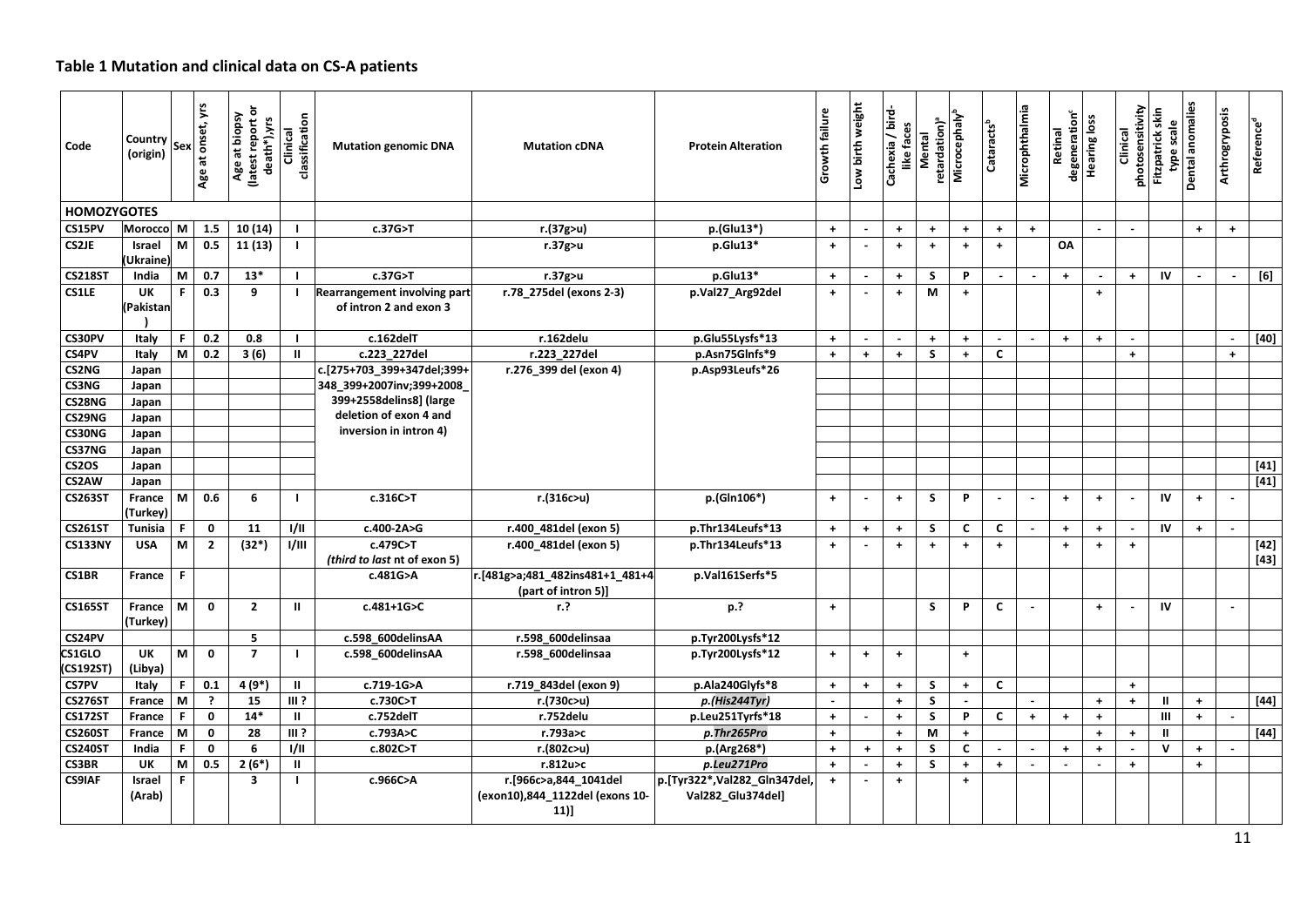| <b>CS5IAF</b>                 | Israel        | l M | 0.5  | 6              |      | c.966C>A                      | r.[966c>a,844_1041del (exon10)]  p.[Tyr322*,Val282_Gln347del]  |                               | $+$ | $\overline{\phantom{a}}$ | $\pm$     |                      |                      | $\ddot{}$                |        |                |           | $\pm$                |   | ÷         |        |
|-------------------------------|---------------|-----|------|----------------|------|-------------------------------|----------------------------------------------------------------|-------------------------------|-----|--------------------------|-----------|----------------------|----------------------|--------------------------|--------|----------------|-----------|----------------------|---|-----------|--------|
|                               | (Arab)        |     |      |                |      |                               |                                                                |                               |     |                          |           |                      |                      |                          |        |                |           |                      |   |           |        |
| GM02965                       | <b>USA</b>    | F.  | 13   | 25             | Ш    |                               | r.1049a>g                                                      | p.Tyr350Cys                   | $+$ |                          | $+$       | mild                 |                      |                          |        | $\blacksquare$ |           |                      |   |           | $[45]$ |
| <b>COMPOUND HETEROZYGOTES</b> |               |     |      |                |      |                               |                                                                |                               |     |                          |           |                      |                      |                          |        |                |           |                      |   |           |        |
| CCS4                          | Japan         |     |      |                |      | c.[2T>A];[275+703 399+347d    | r.[?];[(276 399 del (exon 4))]                                 | p.[?];[(Asp93Leufs*26)]       | $+$ | $\sim$                   | $+$       | mild                 | $+$                  | $\sim$                   | $\sim$ | $\blacksquare$ | mild      | mild                 |   |           | $[46]$ |
|                               |               |     |      |                |      | el;399+348 399+2007inv;399    |                                                                |                               |     |                          |           |                      |                      |                          |        |                |           |                      |   |           |        |
|                               |               |     |      |                |      | +2008 399+2558delins8         |                                                                |                               |     |                          |           |                      |                      |                          |        |                |           |                      |   |           |        |
|                               |               |     |      |                |      | (large deletion of exon 4 and |                                                                |                               |     |                          |           |                      |                      |                          |        |                |           |                      |   |           |        |
|                               |               |     |      |                |      | inversion in intron 4)]       |                                                                |                               |     |                          |           |                      |                      |                          |        |                |           |                      |   |           |        |
| CS9LO                         | UK            |     |      | 2.5            | 1/11 | c.[282delT];[c.481G>A]        | r.[282delu];[481g>a;481_482ins48 p.[Pro95Leufs*30];[Val161Serf |                               | $+$ | $\overline{a}$           | $+$       | <b>S</b>             | $\ddot{}$            |                          |        |                | $+$       | $+$                  |   |           |        |
|                               |               |     |      |                |      |                               | 1+1 481+4 (part of intron 5)]                                  | $s*51$                        |     |                          |           |                      |                      |                          |        |                |           |                      |   |           |        |
| CS11PV                        | Italy         | М   | 2.5  | 7 (12*)        |      | c.[300C>G];[c.399+10773 550]  | r.[300C>G];[400 550del (exons 5-                               | p.[Tyr100*];[Thr134Valfs*7]   | $+$ |                          | $\ddot{}$ | $\overline{1}$       | $\overline{1}$       | $\overline{1}$           |        | OA             |           | $+$                  |   |           | $[47]$ |
|                               |               |     |      |                |      | +837 (deletion spanning from  | 6)]                                                            |                               |     |                          |           |                      |                      |                          |        |                |           |                      |   |           |        |
|                               |               |     |      |                |      | intron 4 to intron 6)]        |                                                                |                               |     |                          |           |                      |                      |                          |        |                |           |                      |   |           |        |
| <b>CS040ST</b>                | France        |     | 2    | $16*$          |      | c.[356C>T(;)618-1G>A]         | r.[(356c>u)(;)(618_626del)]                                    | p.[(Ser119Leu)(;)(Ala207_Ser2 | $+$ |                          | $+$       | M                    | P                    | $\overline{\phantom{a}}$ |        | $+$            | $+$       | $+$                  | Ш | ÷         | [44]   |
|                               |               |     |      |                |      |                               |                                                                | 09dell                        |     |                          |           |                      |                      |                          |        |                |           |                      |   |           |        |
| <b>CS6PV</b>                  | Italy         |     | 0.8  | $5(16*)$       |      |                               | r.[400 481del (exon 5];                                        | p.[Thr134Leufs*13];           | $+$ | $+$                      |           | $\ddot{\phantom{1}}$ | $\ddot{\phantom{1}}$ | $\overline{\phantom{a}}$ |        | $\ddot{+}$     |           | $+$                  |   |           |        |
|                               |               |     |      |                |      |                               | [400_550del (exons 5-6)]                                       | [Thr134Valfs*7]               |     |                          |           |                      |                      |                          |        |                |           |                      |   |           |        |
| CS16PV                        | Italy         |     | 0.2  | 8(15)          |      | c.[594 595insAT];[659C>G]     | r.[594 595insau];[659c>g]                                      | p.[Asp199Metfs*14];           | $+$ | $+$                      | $+$       | $\ddot{\phantom{1}}$ | $\ddot{\phantom{1}}$ | $\overline{\phantom{a}}$ |        |                | $\ddot{}$ | $+$                  |   | $\ddot{}$ |        |
|                               |               |     |      |                |      |                               |                                                                | [Ser220*]                     |     |                          |           |                      |                      |                          |        |                |           |                      |   |           |        |
| <b>CS309ST</b>                | France        | M   | 0.25 | $\overline{2}$ |      | c.[611C>A];[1122+1delG]       | r.[(611c>a)];[?]                                               | p.[(Thr204Lys)];[?]           | $+$ | $\sim$                   | $+$       | M                    | $\ddot{\phantom{1}}$ | $\sim$                   | $\sim$ |                |           | $+$                  | Ш |           | $[44]$ |
| CS1JE                         | <b>Israel</b> |     |      | 4.5            |      | c.[618-1G>A];[?]              | r.[618_626del (first 9 nt of exon                              | p.[Ala207 Ser209del];[0]      | $+$ | $\overline{\phantom{a}}$ | $\ddot{}$ |                      | $\ddot{\phantom{1}}$ |                          |        | $\ddot{}$      |           | $\ddot{\phantom{1}}$ |   |           |        |
|                               | (Tunisia/     |     |      |                |      |                               | 8)];[0]                                                        |                               |     |                          |           |                      |                      |                          |        |                |           |                      |   |           |        |
|                               | Algeria)      |     |      |                |      |                               |                                                                |                               |     |                          |           |                      |                      |                          |        |                |           |                      |   |           |        |
| <b>CS291ST</b>                | France        |     | 0.3  | $19*$          |      | c.[927delT];[1041+1G>T]       | r.[(927delu)];[?]                                              | p.[Phe309Leufs*19];[?]        | $+$ | $\sim$                   | $+$       | S                    | P                    |                          |        |                |           | $+$                  | Ш |           | [44]   |

Details of 39 CS-A patients are summarised. Nucleotide numbering starts with the A of the ATG translation initiation site as nucleotide 1*.* Mis-sense and small in-frame deletion mutations are indicated in italics on shaded background. Mutation nomenclature follows the format indicated at [http://varnomen.hgvs.org/.](http://varnomen.hgvs.org/.%20Protein)  [Protein](http://varnomen.hgvs.org/.%20Protein) alterations are deduced from the DNA changes.

<sup>a</sup>M, moderate; S, severe. <sup>b</sup>C, congenital; P, progressive. <sup>c</sup>OA, Optic Atrophy. <sup>d</sup>Patients CS291ST, CS040ST, CS309ST, CS276ST, CS260ST correspond to cases 5, 6, 7, 8, 9 respectively in Ref 39 from NC and VL and we include them as new mutations in Fig 1.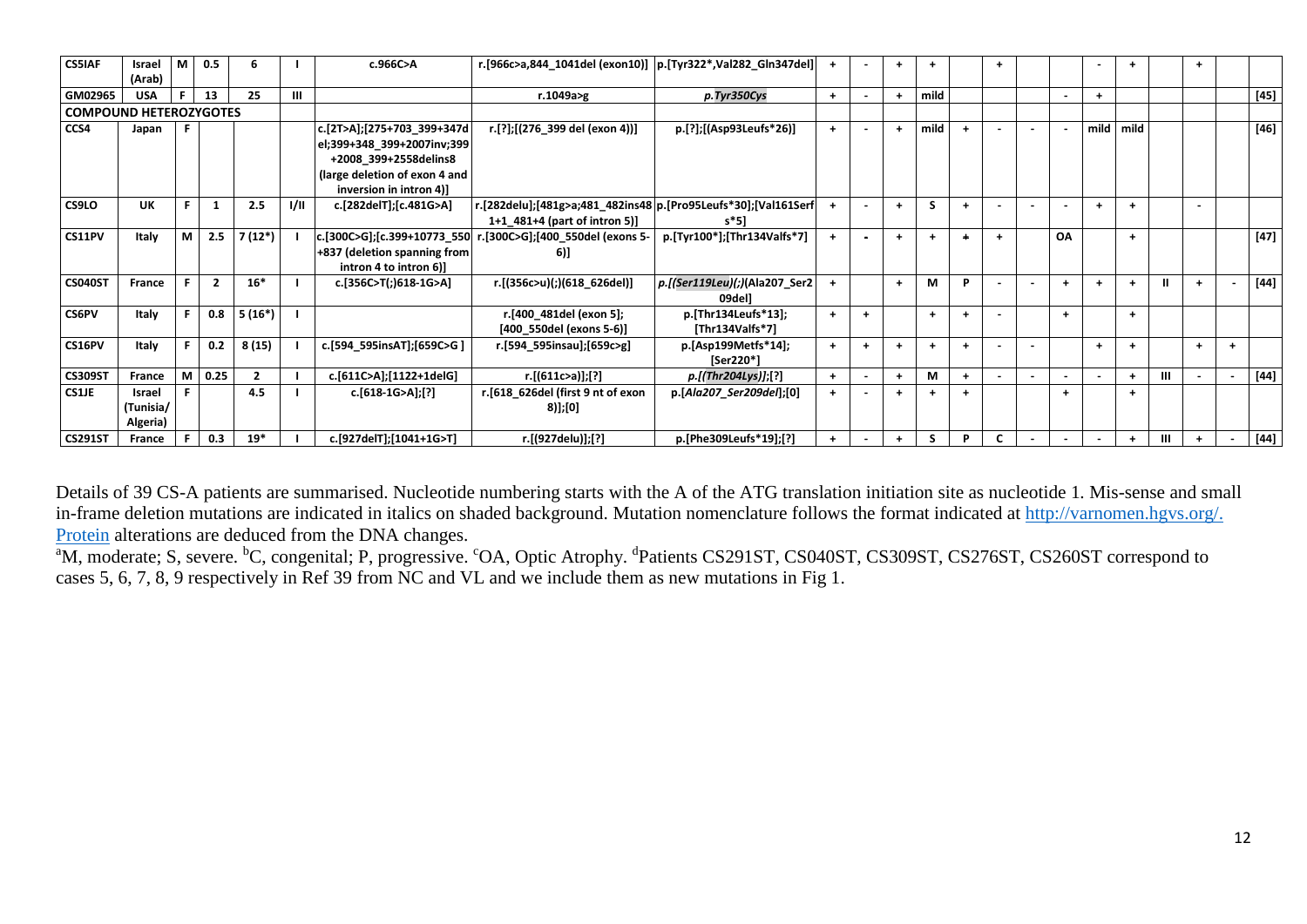| Code           | Country<br>(origin) | Sex          | Age at onset, yrs       | ১<br>Age at biopsy<br>(latest report or<br>death*), yrs | classification<br>Clinical | <b>Mutation</b><br>genomic DNA | <b>Mutation</b><br><b>cDNA</b>                  | <b>Protein Alteration</b> | Growth failure       | Low birth weight     | bird-<br>like faces<br>Cachexia | retardation <sup>a</sup><br>Mental | Microcephaly <sup>t</sup> | Cataracts <sup>b</sup>   | Microphthalmia           | generation <sup>c</sup><br>Retinal de- | Deafness             | Clinical photo-<br>sensitivity | Fitzpatrick skin<br>type scale | Dental anomalies     | <b>Arthogryposis</b> | Reference <sup>®</sup> |
|----------------|---------------------|--------------|-------------------------|---------------------------------------------------------|----------------------------|--------------------------------|-------------------------------------------------|---------------------------|----------------------|----------------------|---------------------------------|------------------------------------|---------------------------|--------------------------|--------------------------|----------------------------------------|----------------------|--------------------------------|--------------------------------|----------------------|----------------------|------------------------|
|                | <b>HOMOZYGOTES</b>  |              |                         |                                                         |                            |                                |                                                 |                           |                      |                      |                                 |                                    |                           |                          |                          |                                        |                      |                                |                                |                      |                      |                        |
| CS18BR         | Germany             | M            | $\overline{\mathbf{3}}$ |                                                         | $\mathbf{I}$               | c.212delC                      | r.212delc                                       | p.Leu72Cysfs*12           | $+$                  | $\sim$               | $\sim$                          |                                    |                           | $\sim$                   | $\sim$                   | $\sim$                                 | $\sim$               | $+$                            |                                |                      |                      |                        |
| <b>CS3SH</b>   | UK                  | $\mathsf F$  |                         | 9                                                       |                            | c.466C>T                       | r.466c>u,423_543del (exon 3)                    | p.Gln156*,Ser142Asnfs*4   |                      |                      | $\ddag$                         |                                    |                           |                          |                          |                                        |                      | $+$                            |                                |                      |                      |                        |
| <b>CS14LO</b>  | UK                  | F            | 6                       | 23                                                      |                            | c.466C>T                       | r.466c>u,423 543del (exon 3)                    | p.Gln156*,Ser142Asnfs*4   | $+$                  |                      | $\ddag$                         | М                                  | $+$                       |                          |                          |                                        | $\ddot{\phantom{1}}$ | $+$                            |                                |                      |                      |                        |
| CS27PV         | Italy               | M            | $1.2$                   | 6.5                                                     | $\mathbf{I}$               | c.526C>T                       | r.526c>u,423 543del (exon 3)                    | p.Arg176*,Ser142Asnfs*4   | $\sim$               | $\overline{a}$       | $\pm$                           | $+$                                | $+$                       |                          | $\overline{\phantom{a}}$ |                                        |                      | $\ddot{\phantom{1}}$           |                                | $\overline{a}$       | $\sim$               |                        |
| <b>CS010ST</b> | Lebanon<br>(Iraq)   | $\mathsf{F}$ |                         | 5                                                       | <sup>1</sup>               | c.640G>T                       | r.(640g>u)                                      | p.(Glu214*)               | $\ddot{\phantom{1}}$ | $\sim$               | $\pm$                           | S                                  | P                         |                          |                          |                                        |                      | $\ddot{\phantom{1}}$           | IV                             | $\ddot{\phantom{1}}$ |                      |                        |
| CS13PV         | Italy               | F.           | 0.4                     | 2.5(6)                                                  | $\mathbf{I}$               | c.1070C>G                      | r.1070c>g                                       | p.Ser357*                 | $+$                  | $\sim$               | $+$                             | $+$                                | $+$                       |                          | $+$                      | $+$                                    |                      | $+$                            |                                | $+$                  |                      |                        |
| <b>CS201ST</b> | Iran                | M            | $\mathbf 0$             | 3                                                       | $\mathbf{H}$               | c.1128del                      | r.(1128del)                                     | p.(Thr377GInfs*28)        | $+$                  | $\ddot{\phantom{1}}$ | $\ddag$                         | S                                  | P                         | $+$                      |                          |                                        | $\ddag$              | $\ddot{\phantom{1}}$           | $\mathbf{III}$                 | $\pm$                | $\sim$               |                        |
| <b>CS10LO</b>  | UK (Africa)         | F            | 0.5                     | $\overline{4}$                                          |                            | c.1280dupT                     | r.(1280dupu)                                    | p.(Ser429Lysfs*7)         | $+$                  | $\sim$               | $\ddot{\phantom{1}}$            | $\ddot{\phantom{1}}$               | $+$                       | $\blacksquare$           |                          | $\sim$                                 | $\sim$               | $+$                            |                                |                      |                      |                        |
|                |                     |              |                         |                                                         |                            |                                | PiggyBac insertion at c.1397+6912 (in intron 5) |                           |                      |                      |                                 |                                    |                           |                          |                          |                                        |                      |                                |                                |                      |                      |                        |
| CS19PV         | Italy               | F.           | $\mathbf{0}$            | 1.5<br>$(2.4*)$                                         | Ш                          | c.1431_1432delGA               | r.1431_1432delga                                | p.Lys478Thrfs*9           | $+$                  | $\sim$               | $\pm$                           | $+$                                | $+$                       | C                        | $+$                      |                                        | $\sim$               | $+$                            |                                | $\sim$               | $\sim$               |                        |
| <b>CS4TAN</b>  | <b>Turkey</b>       | M            |                         |                                                         | Ш                          | c.1551G>A                      | r.1551g>a                                       | p.Trp517*                 | $+$                  |                      | $\pm$                           | $+$                                | $+$                       |                          |                          |                                        |                      | $+$                            |                                |                      |                      |                        |
| <b>CS8TAN</b>  | <b>Turkey</b>       | $\mathsf{F}$ |                         |                                                         | $\mathbf{II}$              | c.1551G>A                      | r.1551g>a                                       | p.Trp517*                 | $+$                  |                      |                                 | $+$                                | $+$                       |                          |                          |                                        |                      | $+$                            |                                |                      |                      |                        |
| CS35NG         |                     |              |                         |                                                         |                            | c.1627C>T                      | r.(1627c>u)                                     | p.(Ile543Phe)             |                      |                      |                                 |                                    |                           |                          |                          |                                        |                      |                                |                                |                      |                      |                        |
| <b>CS107ST</b> | Spain<br>(India)    | F.           | $\mathbf 0$             | 2.5                                                     | $\mathbf{I}$               | c.1690G>T                      | r.(1690g>u)                                     | p.(Glu564*)               | $+$                  | $\ddot{\phantom{1}}$ | $\pm$                           | S                                  | P                         |                          |                          | $\ddot{\phantom{1}}$                   | $\ddot{\phantom{1}}$ |                                | IV                             | $+$                  | $\blacksquare$       |                        |
| <b>CS253ST</b> | India               | M            | $\mathbf 0$             | 3                                                       | Ш                          | c.1936G>A                      | r.(1936g>a)                                     | p.(Asp646Asn)             | $+$                  | $\pm$                | $\pm$                           | S                                  | $\ddot{\phantom{1}}$      |                          |                          | $\ddagger$                             |                      | $\overline{\phantom{a}}$       | IV                             | $\blacksquare$       |                      |                        |
| <b>CS10X</b>   | UK                  | $\mathsf F$  |                         |                                                         |                            | c.1954C>T                      | r.1954c>u                                       | p.Arg652*                 |                      |                      |                                 |                                    |                           |                          |                          |                                        |                      |                                |                                |                      |                      |                        |
| CS13MA         | Pakistan            | F.           | $\mathbf{o}$            |                                                         | $\mathbf{u}$               | c.1954C>T                      | r.1954c>u                                       | p.Arg652*                 | $\ddot{\phantom{1}}$ |                      | $+$                             |                                    | $\ddot{\phantom{1}}$      | $+$                      |                          |                                        | $\ddot{\phantom{1}}$ |                                |                                |                      |                      |                        |
| <b>CS232ST</b> | France<br>(Algeria) | F            | $\mathbf 0$             | $\overline{\mathbf{3}}$                                 | Ш                          | c.1971_1974dup                 | r.(1971_1974dup)                                | p.(Thr659Cysfs*24)        | $+$                  | $\pm$                | $\pm$                           | S                                  | $\ddot{\phantom{1}}$      | $\mathbf c$              |                          |                                        | $\sim$               |                                | $\mathbf{III}$                 | $\ddag$              |                      |                        |
| CS1PL          | UK                  | M            |                         | 34                                                      | Ш                          | c.1993-5A>G                    | r.1992 1993insauag                              | p.Phe665Tyrfs*18          | $+$                  |                      | $+$                             | $\sim$                             |                           |                          |                          |                                        |                      |                                |                                | $\overline{a}$       |                      |                        |
| <b>CS9TAN</b>  | <b>Turkey</b>       |              |                         |                                                         |                            | c.2038A>G                      | r.(2038a>g)                                     | p.(Asn680Asp)             |                      |                      |                                 |                                    |                           |                          |                          |                                        |                      |                                |                                |                      |                      |                        |
| <b>CS1NE</b>   | UK                  | M            |                         |                                                         |                            | c.2047C>T                      | r.2047c>u                                       | p.Arg683*                 |                      |                      |                                 |                                    | $+$                       | $+$                      |                          |                                        |                      | $+$                            |                                |                      |                      |                        |
| CS23PV         | Italy               | M            | 0.3                     | 4(6)                                                    | H                          | c.2143G>T                      | r.2143g>u                                       | p.Gly715*                 | $+$                  | $\sim$               | $+$                             | $\ddot{\phantom{1}}$               | $\overline{1}$            | $\ddot{\phantom{1}}$     |                          | $\ddot{}$                              | $+$                  |                                |                                |                      | $\ddot{}$            |                        |
| CS3BI          | UK                  |              |                         |                                                         | Ш                          | c.2167C>T                      | r.1993_2169del (exon 10)                        | p.Phe665_GIn723del        |                      |                      |                                 |                                    |                           |                          |                          |                                        |                      |                                |                                |                      |                      | $\left[ 48\right]$     |
| CS11MA         | UK                  | F.           | $\mathbf{o}$            | 1                                                       | Ш                          | c.2167C>T                      | r.1993 2169del (exon 10)                        | p.Phe665_Gln723del        | $+$                  | $+$                  |                                 | $+$                                |                           | $+$                      |                          |                                        |                      |                                |                                |                      |                      |                        |
| CS22BR         | <b>Brazil</b>       | M            |                         |                                                         |                            | c.2203C>T                      | r.2203c>u                                       | p.Arg735*                 |                      |                      |                                 |                                    |                           |                          |                          |                                        |                      |                                |                                |                      |                      |                        |
| <b>CS12RO</b>  | (Italy)             | M            |                         | 11                                                      |                            | c.2203C>T                      | r.2203c>u                                       | p.Arg735*                 |                      |                      |                                 |                                    |                           |                          |                          |                                        |                      |                                |                                |                      |                      |                        |
| <b>CS17LO</b>  | UK<br>(Turkey)      | M            |                         | 13                                                      |                            |                                | r.2203c>u                                       | p.Arg735*                 | $+$                  | $\sim$               | $\pm$                           |                                    | $+$                       |                          |                          |                                        |                      |                                |                                |                      |                      |                        |
| <b>CS128ST</b> | France<br>(Bosnia)  | F            | 0.75                    | 15                                                      |                            | c.2203C > T                    | r.2203c>u                                       | p.Arg735*                 | $+$                  | $\sim$               | $+$                             | М                                  | <b>P</b>                  | $\overline{\phantom{a}}$ | $\sim$                   |                                        | $\sim$               | $+$                            | Ш                              | $+$                  | $\sim$               |                        |
| CS7MA          | UK                  | M            | $\mathbf 0$             | 0.5                                                     | Ш                          | c.2222 2230del                 | r.2222 2230del                                  | p.Tyr741_Arg744delinsTrp  | $+$                  | $\ddot{\phantom{1}}$ | $\ddot{\phantom{1}}$            | $+$                                | $\pm$                     | $+$                      | $\ddag$                  |                                        | $\ddot{\phantom{1}}$ |                                |                                |                      |                      |                        |
| <b>CS8PV</b>   | Sri Lanka           | M            | 0.1                     | $1(4.5*)$                                               | п                          | c.2279 2280insA                | r.2279 2280insa                                 | p.Asn760Lysfs*2           | $+$                  |                      | $+$                             | $\ddot{+}$                         | $\ddot{\phantom{1}}$      | $+$                      | $\ddot{\phantom{1}}$     |                                        |                      | $+$                            |                                |                      |                      |                        |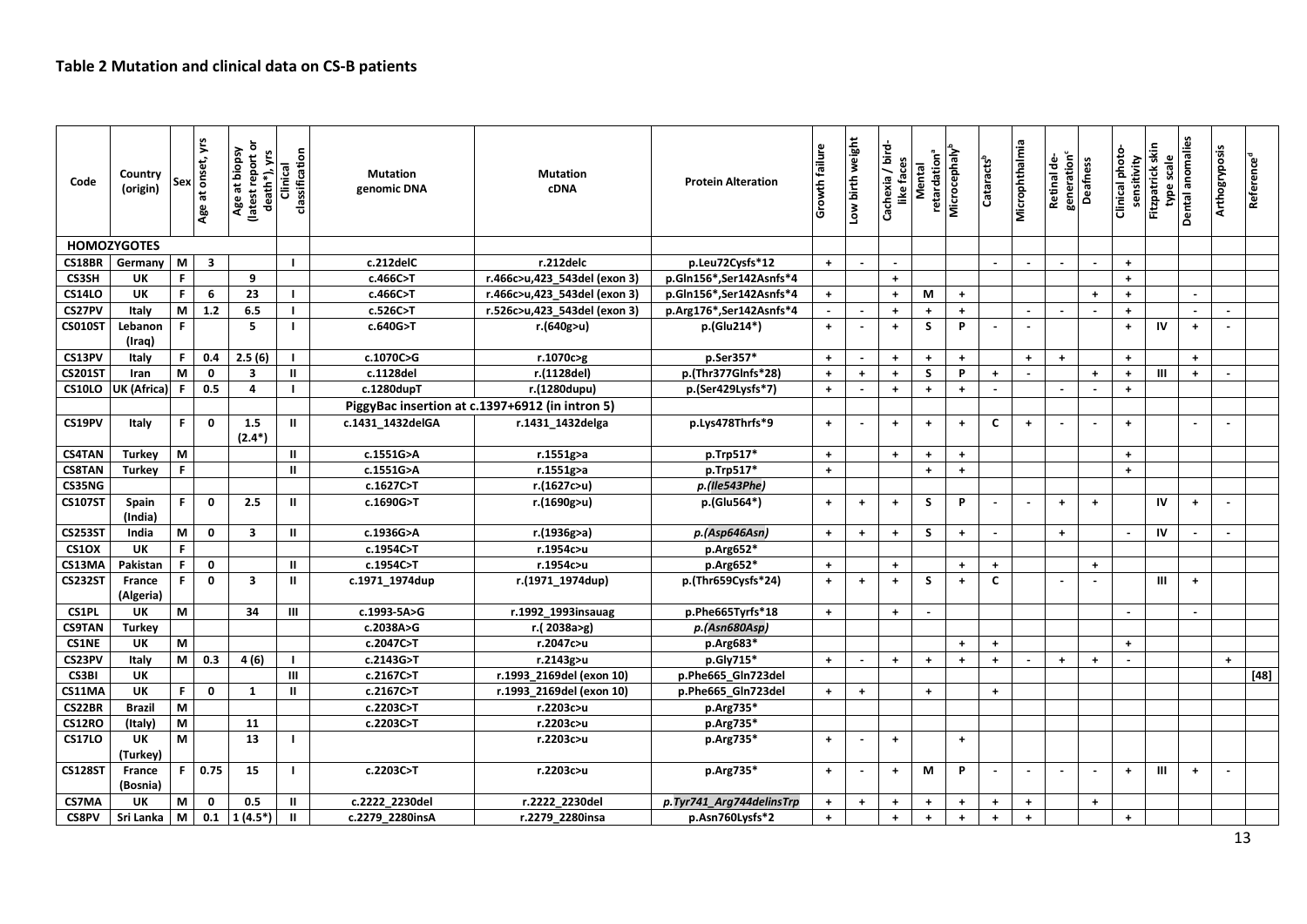| <b>CS144ST</b> | India                         |                                                                                       | 0              | 3.5            | $\mathbf{H}$   | c.2560C>T                    | r.(2560c>u)                                                     | p.(Gln854*)                  | $+$                  |                      | $\ddot{\phantom{1}}$ | S                        | C                    |                          |                      | $+$                  |            | $\ddot{\phantom{1}}$ | IV            |                      | $+$                      |                |
|----------------|-------------------------------|---------------------------------------------------------------------------------------|----------------|----------------|----------------|------------------------------|-----------------------------------------------------------------|------------------------------|----------------------|----------------------|----------------------|--------------------------|----------------------|--------------------------|----------------------|----------------------|------------|----------------------|---------------|----------------------|--------------------------|----------------|
| CS31PV         | Pakistan                      | M                                                                                     | $\mathbf 0$    | $\overline{2}$ | $\mathbf{II}$  | c.2599-26A>G                 | r.2598 2599ins2599-25 2599-1                                    | p.Met867Thrfs*14             | $+$                  | $\ddot{}$            | $\ddot{\phantom{1}}$ | $\ddot{\phantom{1}}$     | $\ddot{}$            | $\ddot{\phantom{1}}$     | $\ddot{\phantom{1}}$ |                      | $\ddot{}$  |                      |               | $\overline{1}$       | $\ddot{\phantom{1}}$     |                |
|                |                               |                                                                                       |                |                |                |                              | (partial insertion of intron 13)                                |                              |                      |                      |                      |                          |                      |                          |                      |                      |            |                      |               |                      |                          |                |
| CS20PV         | Senegal                       | F.                                                                                    | $\mathbf{0}$   | 0.5            | $\mathbf{II}$  | c.2624T>C                    | r.2624u>c                                                       | p.Leu875Pro                  | $+$                  | $\ddag$              | $+$                  | $+$                      | $+$                  | $\ddot{\phantom{1}}$     | $\ddot{\phantom{1}}$ |                      |            |                      |               |                      | $+$                      |                |
|                |                               |                                                                                       |                | $(1.7*)$       |                |                              |                                                                 |                              |                      |                      |                      |                          |                      |                          |                      |                      |            |                      |               |                      |                          |                |
| <b>CS11LO</b>  | UK                            | M                                                                                     | 0.5            | 0.5            | $\mathbf{II}$  | c.2830-2A>G                  | r.2830 2924del (exon 16)                                        | p.Ala944Thrfs*10             | $+$                  | $\ddot{\phantom{1}}$ |                      | $\ddot{\phantom{1}}$     | $\ddot{\phantom{1}}$ | $\overline{1}$           | $+$                  |                      |            |                      |               |                      |                          |                |
| CS23BR         | UK (?)                        | M                                                                                     | 0              | 0.5            | Ш              | c.2925-93 3778+527delinsTT   | r.2925 3778del (exon 17, 18)                                    | p.Gln976Trpfs*70             |                      |                      |                      |                          |                      | $\ddag$                  |                      |                      | $\ddot{}$  |                      |               |                      |                          |                |
| <b>CS210ST</b> | UK                            | M                                                                                     | $\mathbf{0}$   | 1.5            | Ш              | c.3052dupA                   | r.(3052dupa)                                                    | p.(Thr1018Asnfs*32)          | $+$                  | $\ddot{\phantom{1}}$ | $+$                  | <sub>S</sub>             | $\mathsf{C}$         | $\mathbf c$              |                      |                      | $\ddot{}$  |                      |               | $+$                  |                          |                |
| (CS4BL)        |                               |                                                                                       |                |                |                |                              |                                                                 |                              |                      |                      |                      |                          |                      |                          |                      |                      |            |                      |               |                      |                          |                |
| <b>CS241ST</b> | UK                            | M                                                                                     |                |                |                | c.3536delA                   | r.(3536dela)                                                    | p.(Tyr1179Leufs*22)          | $+$                  |                      | $\ddagger$           |                          |                      |                          |                      |                      |            | $\ddot{\phantom{1}}$ |               |                      |                          |                |
| <b>CS25LO</b>  | UK                            |                                                                                       |                | 4              |                | c.3627 3628insT              | r.3627 3628insu                                                 | p.Lys1210*                   | $+$                  |                      | $\ddot{\phantom{1}}$ | $\ddag$                  | $+$                  |                          |                      |                      | $\ddot{}$  |                      |               |                      |                          |                |
|                | (Pakistan?)                   |                                                                                       |                |                |                |                              |                                                                 |                              |                      |                      |                      |                          |                      |                          |                      |                      |            |                      |               |                      |                          |                |
| <b>CS270ST</b> | Iran                          | F                                                                                     |                | $\overline{2}$ |                | c.3862C>T                    | r.(3862c>u)                                                     | p.(Arg1288*)                 | $+$                  |                      | $+$                  | S                        | $+$                  |                          |                      | $\ddot{}$            | $\ddot{}$  | $\ddot{\phantom{1}}$ |               |                      |                          |                |
| <b>CS071ST</b> | India                         | M                                                                                     | 0.3            | 10             | $\blacksquare$ | c.4063-1G>C                  | r.(4062_4063ins4063-139_4063-                                   | p.(Asp1355Valfs*32)          | $+$                  | $\sim$               | $\ddot{\phantom{1}}$ | M                        | P                    |                          |                      | $\ddot{+}$           |            | $\ddot{+}$           | $\mathsf{v}$  |                      |                          |                |
| <b>CS204ST</b> | India                         | $\mathsf{M}% _{T}=\mathsf{M}_{T}\!\left( a,b\right) ,\ \mathsf{M}_{T}=\mathsf{M}_{T}$ |                | 16             | $\mathbf{III}$ |                              | 1;4063-1g>c (partial insertion of                               |                              | $\ddot{\phantom{1}}$ | $\sim$               | $\color{red}+$       | M                        |                      |                          |                      |                      |            |                      | $\mathbf v$   | $\ddag$              |                          |                |
| <b>CS221ST</b> | India                         | M                                                                                     | 4              | 13             | Ш              |                              | intron 20))                                                     |                              | $\ddot{\phantom{1}}$ | $+$                  | $+$                  | M                        | P                    | $\sim$                   | $\sim$               | $+$                  | $\sim$     | $\ddot{\phantom{1}}$ | $\mathbf{v}$  | $\ddot{}$            | $\mathbf{r}$             |                |
| <b>CS222ST</b> | India                         | F.                                                                                    |                | 8              | -1             |                              |                                                                 |                              | $+$                  |                      | $+$                  | S                        | P                    |                          |                      | $\ddot{}$            |            |                      | $\vee$        |                      |                          |                |
| <b>CS27LO</b>  | UK                            | F.                                                                                    | 0              | 0.5            |                | c.4180delA                   | r.4180dela                                                      | p.Arg1394Glufs*6             | $+$                  |                      |                      | S                        | $+$                  | $+$                      |                      |                      |            |                      |               |                      |                          |                |
|                | (Pakistan?)                   |                                                                                       |                |                |                |                              |                                                                 |                              |                      |                      |                      |                          |                      |                          |                      |                      |            |                      |               |                      |                          |                |
|                | <b>COMPOUND HETEROZYGOTES</b> |                                                                                       |                |                |                |                              |                                                                 |                              |                      |                      |                      |                          |                      |                          |                      |                      |            |                      |               |                      |                          |                |
| <b>CS288ST</b> | France                        |                                                                                       | $\mathbf{0}$   | 10             | Ш              | c.[del exon1];[2047C>T]      | r.[?];[(2047c>u)]                                               | p.[?];[(Arg683*)]            | $\pm$                | $\ddag$              | $\color{red}+$       | S                        | $\mathbf c$          | P                        |                      |                      |            | $+$                  | IV            |                      | $\overline{\phantom{a}}$ | $[44]$         |
|                | (Reunion)                     |                                                                                       |                |                |                |                              |                                                                 |                              |                      |                      |                      |                          |                      |                          |                      |                      |            |                      |               |                      |                          |                |
| <b>CS195ST</b> | France                        | F.                                                                                    | $\mathbf 0$    | $\overline{4}$ | Ш              | c.[(?_-176)_(422+1_?)del];   | r.[0];[1834c>u]                                                 | p.[0];[Arg612*]              | $\pm$                | $\sim$               | $+$                  | M                        | $+$                  | $\mathbf c$              |                      |                      | $\ddagger$ | $\ddot{\phantom{1}}$ | $\mathbf{II}$ |                      |                          |                |
|                |                               |                                                                                       |                |                |                | [1834C>T]                    |                                                                 |                              |                      |                      |                      |                          |                      |                          |                      |                      |            |                      |               |                      |                          |                |
| <b>CS1PR</b>   | UK                            | F.                                                                                    | 1              | $\mathbf{2}$   |                | c.[466C>T];[2839C>T]         | r.[466c>u,423 543del (exon                                      | p.[Gln156*,Ser142Asnfs*4];   | $+$                  |                      |                      |                          |                      |                          |                      |                      |            |                      |               |                      |                          |                |
|                |                               |                                                                                       |                |                |                |                              | 3)];[2839c>u]                                                   | [Arg947*]                    |                      |                      |                      |                          |                      |                          |                      |                      |            |                      |               |                      |                          |                |
| <b>CS225ST</b> | UK                            | F.                                                                                    | $\overline{2}$ | 17             | 1/111          | c.[466C>T];[2599-26A>G]      | r.[466c>u,423 543del (exon                                      | p.[(Gln156*,Ser142Asnfs*4)]; | $+$                  |                      | $+$                  | М                        | P                    | P                        |                      |                      | $\ddot{}$  | $\ddot{\phantom{1}}$ | $\mathbf{u}$  | $\ddot{\phantom{1}}$ |                          |                |
| (CS16LO)       |                               |                                                                                       |                |                |                |                              | 3))];[(2598 2599ins2599-                                        | [(Met867Thrfs*14)]           |                      |                      |                      |                          |                      |                          |                      |                      |            |                      |               |                      |                          |                |
|                |                               |                                                                                       |                |                |                |                              | 25 2599-1 (partial insertion of                                 |                              |                      |                      |                      |                          |                      |                          |                      |                      |            |                      |               |                      |                          |                |
|                |                               |                                                                                       |                |                |                |                              | intron 13))]                                                    |                              |                      |                      |                      |                          |                      |                          |                      |                      |            |                      |               |                      |                          |                |
| CS5MA          | UK                            | M                                                                                     | $\overline{2}$ |                |                | c.[466C>T];[2839C>T]         | r.[466c>u,23_543del (exon                                       | p.[Gln156*,Ser142Asnfs*4];   | $+$                  | $\sim$               | $+$                  | $\ddot{\phantom{1}}$     |                      | $+$                      |                      |                      | $\ddot{}$  |                      |               |                      |                          |                |
|                |                               |                                                                                       |                |                |                |                              | 3)];[2839c>u]                                                   | [Arg947*]                    |                      |                      |                      |                          |                      |                          |                      |                      |            |                      |               |                      |                          |                |
| <b>CS2LE</b>   | UK                            | F.                                                                                    | 33             |                | III?           | c.[466C>T];[2203C>T]         | r.[466c>u,423_543del (exon                                      | p.[Gln156*,Ser142Asnfs*4];   |                      |                      |                      |                          |                      |                          |                      |                      |            |                      |               |                      |                          |                |
|                |                               |                                                                                       |                |                |                |                              | 3)];[2203c>u]                                                   | [Arg735*]                    |                      |                      |                      |                          |                      |                          |                      |                      |            |                      |               |                      |                          |                |
| CS1SH          | <b>UK</b>                     | F.                                                                                    | $\overline{4}$ | 14             | $\blacksquare$ | c.[466C>T]; [1412 1413delTG] | r.[466c>u,423 543del (exon                                      | p.[Gln156*,Ser142Asnfs*4];   | $\pm$                | $\blacksquare$       |                      | $\overline{\phantom{a}}$ | $\blacksquare$       | $\overline{\phantom{a}}$ |                      |                      | $\sim$     | $\ddot{\phantom{1}}$ |               |                      |                          |                |
|                |                               |                                                                                       |                |                |                |                              | 3)];[1412 1413delug]                                            | [Leu471GInfs*16]             |                      |                      |                      |                          |                      |                          |                      |                      |            |                      |               |                      |                          |                |
| CS1SO          | UK                            | F.                                                                                    | 1.5            | $5(14*)$       | $\mathbf{I}$   | c.[526C>T];[1954C>T]         | r.[526c>u,423_543del (exon                                      | p.[Arg176*,Ser142Asnfs*4];   | $\pm$                | $\sim$               | $+$                  | $\pm$                    | $+$                  |                          |                      | $+$                  | $\ddot{}$  | $\ddot{\phantom{1}}$ |               |                      |                          |                |
|                |                               |                                                                                       |                |                |                |                              | 3)];[1954c>u]                                                   | [Arg652 $*$ ]                |                      |                      |                      |                          |                      |                          |                      |                      |            |                      |               |                      |                          |                |
| CS1GO          | Sweden                        | М                                                                                     | 0.5            | 9              | $\mathbf{I}$   | c.[526C>T];[1765_1767delTGG] | r.[526c>u,423 543del (exon                                      | p.[Arg176*,Ser142Asnfs*4];   | $+$                  |                      | $\ddot{\phantom{1}}$ | $\pm$                    |                      |                          |                      | $\ddagger$           | $\ddot{}$  | $+$                  |               |                      |                          |                |
|                |                               |                                                                                       |                |                |                |                              | 3)];[1765_1767delugg]                                           | [Trp589del]                  |                      |                      |                      |                          |                      |                          |                      |                      |            |                      |               |                      |                          |                |
| CCS8           | Japan                         |                                                                                       | 1              |                | $\mathbf{I}$   | c.[536 537insTA];[1834C>T]   | r.[(536 537insua)];[(1834c>u)]                                  | p.[(Asn180llefs*7)];         |                      |                      |                      |                          |                      |                          |                      |                      |            |                      |               |                      |                          |                |
|                |                               |                                                                                       |                |                |                |                              |                                                                 | $[(Arg612*)]$                |                      |                      |                      |                          |                      |                          |                      |                      |            |                      |               |                      |                          |                |
| <b>CS289ST</b> | France                        | M                                                                                     | $\overline{2}$ | 13             | $\blacksquare$ | c.[543G>T];[543+4delA]       | r.[423_543del(exon 3)];                                         | p.[Ser142Asnfs*4];           | $+$                  |                      | $\ddot{}$            | M                        | P                    |                          |                      |                      |            | $+$                  | $\mathbf{H}$  | $\ddot{\phantom{1}}$ | $\sim$                   | $\boxed{[44]}$ |
|                |                               |                                                                                       |                |                |                |                              | [423 543del(exon 3)]                                            | [Ser142Asnfs*4]              |                      |                      |                      |                          |                      |                          |                      |                      |            |                      |               |                      |                          |                |
| CS26PV         | Italy                         | F.                                                                                    | $\mathbf{1}$   | 36             | $\mathbf{H}$   | c.[543+4delA];[2203C>T]      | r.[423_543del (exon 3)];[2203>u]                                | p.[Ser142Asnfs*4];[Arg735*]  | $+$                  |                      | $\ddot{\phantom{1}}$ | $\ddag$                  | $+$                  |                          | $\ddot{}$            |                      | $\ddot{}$  | $\color{red}+$       |               | $+$                  |                          |                |
| <b>CS250ST</b> | France                        | F                                                                                     | $\mathbf 0$    | $\overline{2}$ | $\mathbf{II}$  | c.[818del];[1397+2T>A]       | r.[(818del)];[?]                                                | p.[(Lys273Serfs*56)];[?]     | $+$                  | $\ddag$              | $+$                  | $\mathsf{s}$             | $+$                  | C                        |                      | $\ddot{\phantom{1}}$ | $\ddot{}$  | $\sim$               | Ш             |                      |                          |                |
| <b>CS148ST</b> | South                         | M                                                                                     |                |                | I/II           |                              | c.[935 936delinsG];[2167C>T]   r.[?];[(1993 2169del(exon 10))]. | p.[(?)];[(Phe665_Gln723del)] | $+$                  |                      |                      | S                        |                      |                          |                      |                      |            |                      | Ш             |                      |                          |                |
|                | Africa                        |                                                                                       |                |                |                |                              |                                                                 |                              |                      |                      |                      |                          |                      |                          |                      |                      |            |                      |               |                      |                          |                |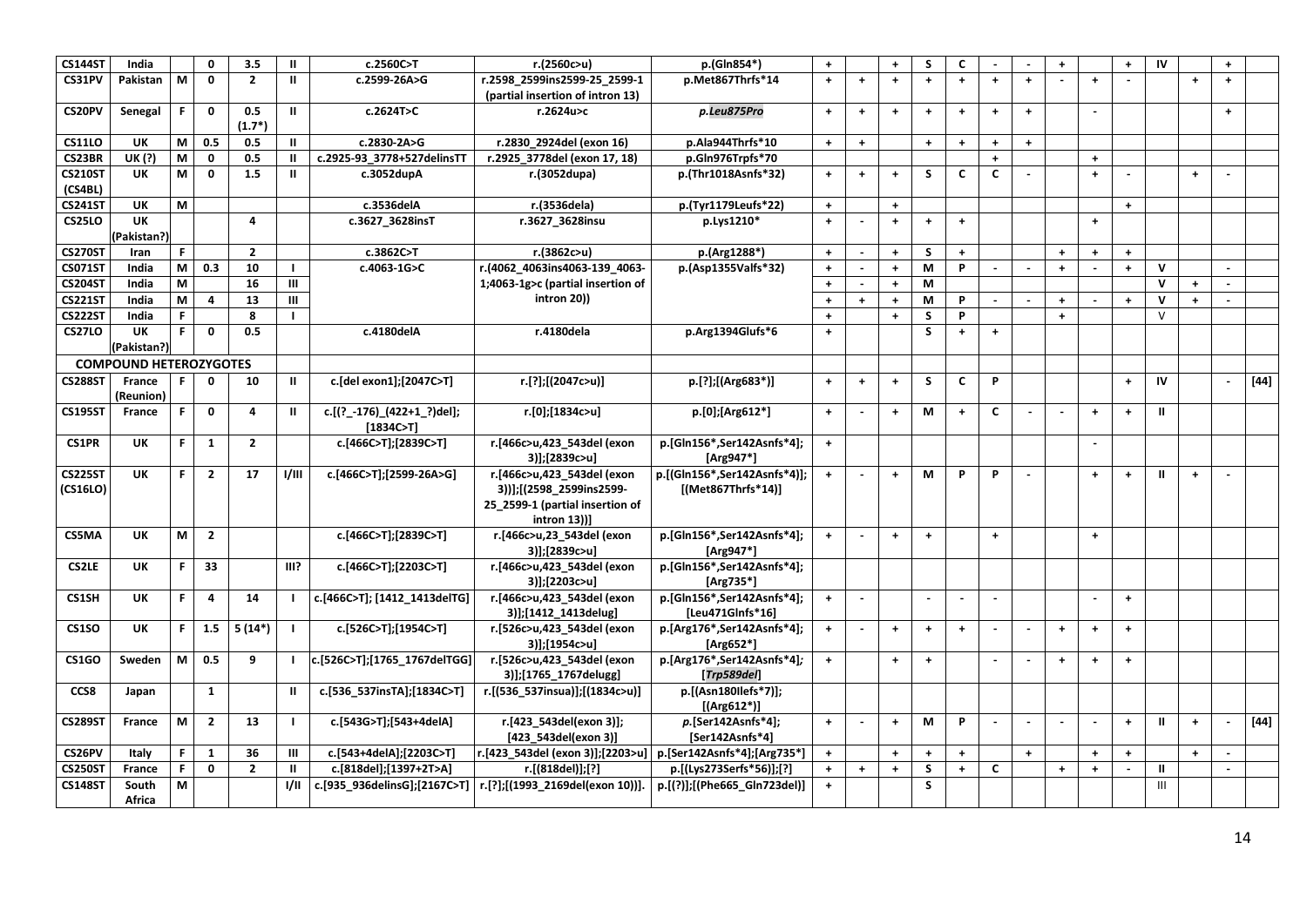| CS1WR                     | UK        | M  |                         | $1(8^*)$                | $\mathbf{u}$   | c.[1357C>T];[2286+1G>A]                                 | r.[1357c>u];[2286_2287ins2286<br>+1 2286+96;2286+1g>a (partial<br>insertion of intron 11)]               | p.[Arg453*];[Val763Ilefs*7]                 | $\pm$                |                      | $\ddot{\phantom{1}}$ | $+$                  |                      | $+$                  |                      |                      |           |                      |               |                      |     |        |
|---------------------------|-----------|----|-------------------------|-------------------------|----------------|---------------------------------------------------------|----------------------------------------------------------------------------------------------------------|---------------------------------------------|----------------------|----------------------|----------------------|----------------------|----------------------|----------------------|----------------------|----------------------|-----------|----------------------|---------------|----------------------|-----|--------|
|                           |           |    |                         |                         |                |                                                         | PiggyBac insertion at c.1397+6912 (in intron 5)                                                          |                                             |                      |                      |                      |                      |                      |                      |                      |                      |           |                      |               |                      |     |        |
| <b>CS233ST</b>            | France    | M  | $\mathbf 0$             | $2*$                    | $\mathbf{II}$  | c.[1518delG];[2923C>T]                                  | r.[(1518delg)];[2923c>u)]                                                                                | p.[(Lys506Asnfs*37)];<br>$[(Arg975*)]$      | $+$                  | $\ddag$              | $+$                  | S.                   | C                    | C                    | $+$                  |                      |           | $\ddot{\phantom{1}}$ | $\mathbf{II}$ | $+$                  |     |        |
| <b>CS058ST</b><br>(CS2LI) | <b>UK</b> | F. |                         | 10                      |                | c.[1526+1G>T];[3952_3953delA<br>G)                      | r.[1398_1684del (exons 6-7)];<br>[3952_3953delag]                                                        | p.[Arg467_Arg562del];<br>[Arg1318Glyfs*12]  | $\pm$                |                      |                      | M                    |                      |                      |                      |                      | $\ddot{}$ | $\ddot{\phantom{1}}$ |               |                      |     |        |
| CS18NG                    | Japan     |    |                         |                         | $\mathbf{I}$   | c.[1583G>A];[1834C>T]                                   | r.[(1583g>a)];[(1834c>u)]                                                                                | p.[(Gly528Glu)];[(Arg612*)]                 |                      |                      |                      |                      |                      |                      |                      |                      |           |                      |               |                      |     |        |
| CS18PV                    | Italy     | M  | $\mathbf{0}$            | 1.7<br>$(2.6*)$         | $\mathbf{II}$  | c.[1685+6T>G];deletion<br>including exons 9 and 10      | r.[1527_1685del (exon 7)];<br>[1822_2169del (exons 9-10)]                                                | p.[Tyr510 Arg562del];<br>[Glu608_Gln723del] | $+$                  | $\ddag$              | $+$                  | $\pm$                | $\ddot{\phantom{1}}$ | C                    | $\ddot{\phantom{1}}$ |                      |           |                      |               |                      |     |        |
| CS17PV                    | Italy     | F. | 0.6                     | 1.1<br>$(2.9^*)$        | 1/11           | c.[1686-1G>A];[c.2827C>T]                               | r.[1686 1821del (exon<br>8)];[2827c>u,2826_2829del,2710_n943Profs*8,Asp904_Gln943d<br>2829del (exon 15)] | p.[Phe563Argfs*3];[Gln943*,Gl<br>ell        | $+$                  | $\sim$               | $\ddot{\phantom{1}}$ | $\ddot{\phantom{1}}$ | $+$                  | C                    | $\ddot{}$            | $\ddagger$           | $\ddot{}$ |                      |               |                      | $+$ |        |
| CS25PV                    | Italy     | M  |                         |                         |                | c.[? (deletion including exon<br>8)];[2203C>T]          | r.[1686 1821del (exon<br>8)];[2203c>u]                                                                   | p.[Phe563Argfs*3];[Arg735*]                 |                      |                      |                      |                      |                      |                      |                      |                      |           |                      |               |                      |     |        |
| CS10MA                    | UK        | F. | 0.4                     | 1.5                     |                | c.[1834C>T];[2167C>T]                                   | r.[0];[1993 2169del (exon 10)]                                                                           | p.[0];[Phe665_Gln723del]                    | $+$                  | $\ddag$              |                      | $\pm$                | $\ddag$              |                      | $\ddot{\phantom{1}}$ |                      |           | $\ddot{\phantom{1}}$ |               |                      |     |        |
| CS1LI                     | UK        | M  | $\mathbf 0$             | 1.5                     | $\mathbf{II}$  | c.[1939G>A];[2167C>T]                                   | r.[0];[1993 2169del (exon 10)]                                                                           | p.[0];[Phe665 Gln723del]                    | $+$                  |                      | $\ddagger$           |                      | $\ddot{\phantom{1}}$ | $+$                  |                      |                      | $\ddot{}$ | $\ddot{\phantom{1}}$ |               |                      |     |        |
| <b>CS18LO</b>             | <b>UK</b> | F. | $\mathbf 0$             | 0.1                     | $\mathbf{II}$  | c.[2008C>T];[2287-2A>G]                                 | .[2008c>u];[2287_2382del (exon p. <i>[Arg670Trp</i> ];[Val763_Gln794<br>12)]                             | del]                                        | $\ddot{\phantom{1}}$ |                      |                      |                      | $\ddot{\phantom{1}}$ | $+$                  |                      |                      |           | $\ddot{\phantom{1}}$ |               |                      |     |        |
| <b>CS32LO</b>             | <b>UK</b> | F. |                         |                         |                | c.[2047C>T];[3862C>T]                                   | r.[2047c>u];[3862c>u]                                                                                    | p.[Arg683*];[Arg1288*]                      |                      |                      | $+$                  |                      |                      |                      |                      |                      |           |                      |               |                      |     |        |
| CS12MA                    | UK        | M  | $\mathbf{o}$            |                         | $\mathbf{II}$  | c.[2047C>T];[2167C>T]                                   | .[2047c>u];[1993_2169del (exon  p.[Arg683*];[Phe665_Gln723d<br>10)]                                      | el]                                         |                      |                      |                      |                      | $+$                  | $\ddot{\phantom{1}}$ |                      |                      | $+$       |                      |               |                      |     |        |
| CS1GGO                    | Germany   | M  |                         |                         | $\mathbf{H}$   | c.[2060C>T];[2203C>T                                    | r.[2060c>u];[2203c>u]                                                                                    | p.[Ser687Leu];[Arg735*]                     | $+$                  |                      |                      |                      |                      |                      |                      |                      |           | $\ddot{\phantom{1}}$ |               |                      |     |        |
| <b>CS278ST</b>            | France    | M  | 0                       | $\overline{\mathbf{3}}$ | $\mathbf{u}$   | c.[2060C>T];[3862C>T]                                   | r.[(2060c>u)];[(3862c>u)]                                                                                | p.[(Ser687Leu)];[Arg1288*]                  | $+$                  | $\ddag$              | $\ddagger$           | S                    | $+$                  | C                    | $+$                  | $\ddot{\phantom{1}}$ |           |                      | Ш             | $\ddot{\phantom{1}}$ |     | $[44]$ |
| <b>CS3BL</b>              | UK        | M  |                         | 11                      |                | c. [2092_2093insG]; [2857C>A]                           | r.[1993_2169del (exon 10)];<br>[2857c>a]                                                                 | p.[Phe665_Gln723del];<br>[Gln953Lys]        |                      |                      |                      |                      |                      |                      |                      |                      |           |                      |               |                      |     |        |
| CS22PV                    | Italy     | M  | 0.5                     | 3(5)                    |                | c.[2096_2097insC];[2203C>T]                             | r.[2096_2097insc];[2203c>u]                                                                              | p.[Leu700Valfs*60];[Arg735*]                | $+$                  | $\ddag$              | $+$                  | $\color{red}+$       | $+$                  |                      |                      | OA                   |           |                      |               | $+$                  |     |        |
| CS28PV                    | Italy     | M  | $\overline{\mathbf{3}}$ | 4.5                     |                | c.[2096_2097insC];[2203C>T]                             | r.[2096_2097insc];[2203c>u]                                                                              | p.[Leu700Valfs*60];[Arg735*]                | $+$                  | $\ddot{+}$           | $\ddot{+}$           | $\ddot{\phantom{1}}$ |                      |                      |                      |                      |           | $+$                  |               |                      |     |        |
| <b>CS2BL</b>              | UK        | F. | $\mathbf{0}$            |                         |                | c.[2143G>T];[2167C>T]                                   | r.[0)];<br>[1993 2169del (exon 10)]                                                                      | p.[0];<br>[Phe665 Gln723del]                |                      |                      |                      |                      | $+$                  | $+$                  |                      |                      |           |                      |               |                      |     |        |
| <b>CS26LO</b>             | UK        | F. |                         |                         |                | c.[2167C>T];[2092_2093insG]                             | r.[1993 2169del (exon 10)];<br>[1993_2169del (exon 10)]                                                  | p.[Phe665_Gln723del];<br>[Phe665_Gln723del] |                      |                      |                      |                      |                      |                      |                      |                      |           |                      |               |                      |     |        |
| CS8MA                     | UK        | M  | $\mathbf 0$             | $\mathbf{1}$            | $\mathbf{II}$  | c.[2167C>T];[3661C>T]                                   | r.[1993 2169del (exon<br>10)];[3661c>u]                                                                  | p.[Phe665_Gln723del];[Arg122<br>$1*1$       | $\ddot{\phantom{1}}$ | $\ddag$              | $+$                  | $\ddot{\phantom{1}}$ | $\ddot{\phantom{1}}$ | $+$                  |                      |                      |           | $\ddot{\phantom{1}}$ |               |                      |     |        |
| <b>CS19LO</b>             | <b>UK</b> | M  | $\mathbf 0$             |                         | $\mathbf{II}$  | c.[2167C>T];[3259C>T]                                   | r.[1993_2169del (exon<br>10)];[3259c>u]                                                                  | p.[Phe665_Gln723del];[Arg108<br>7*]         | $\ddot{\phantom{1}}$ | $\blacksquare$       |                      |                      | $\ddot{\phantom{1}}$ | $\ddot{\phantom{1}}$ |                      |                      |           |                      |               |                      |     |        |
| CS19BR                    | UK        | F. | $\mathbf{1}$            |                         | $\mathbf{II}$  | c.[2167C>T];[2776G>C]                                   | r.[(1993 2169del(exon<br>10))];[(2776g>c)]                                                               | p.[ Phe665_Gln723del];[(Ala92<br>6Pro)]     | $\pm$                | $\ddag$              | $+$                  | $+$                  | $+$                  | $\ddot{\phantom{1}}$ |                      |                      |           |                      |               |                      |     |        |
| <b>CS215ST</b>            | <b>UK</b> | M  | $\mathbf 0$             | $0.6*$                  | Ш              | c.[2170-1G>A];[2599-26A>G]                              | r.[(2170_2286del (exon 11))];<br>[(2598_2599ins2599-25_2599-1<br>(partial insertion of intron 13))]      | p.[?];[(Met867Thrfs*14)]                    | $+$                  | $+$                  | $+$                  | S                    | C                    | C                    |                      | $\ddagger$           | $\ddot{}$ | $\ddot{\phantom{1}}$ |               |                      | $+$ |        |
| <b>CS2GR</b>              | Austria   | F. | 0                       | 15                      | $\mathbf{I}$   | c.[2203C>T];[3607 3608ins26]                            | r.[2203c>u];[3607_3608ins26]                                                                             | p.[Arg735*];[Lys1203fs]                     | $+$                  | $\ddag$              | $\ddagger$           | $\ddag$              | $+$                  |                      |                      | $\ddagger$           | $\ddot{}$ |                      |               |                      |     |        |
| CS14PV                    | Italy     | M  | $\mathbf{1}$            | 3.5(5)                  | $\blacksquare$ | c.[2203C>T];[? (deletion of<br>about 5.5Mb in 10q11.2)] | r.[2203c>u];[0]                                                                                          | p.[Arg735*];[0]                             | $+$                  |                      | $+$                  | $\ddot{\phantom{1}}$ | $+$                  |                      |                      |                      |           | $+$                  |               |                      |     |        |
| CS21PV                    | Italy     | F. | 1                       | 21(27)                  | $\blacksquare$ | c.[2551T>C];[3952 3953delAG]                            | r.[2551u>c];[3952_3953delag]                                                                             | $p.[Trp851Arg]$ ;<br>[Arg1318Glyfs*12]      | $\ddot{\phantom{1}}$ | $\ddot{\phantom{1}}$ | $+$                  | $\pm$                | $+$                  |                      |                      |                      | $\ddot{}$ |                      |               | $+$                  |     |        |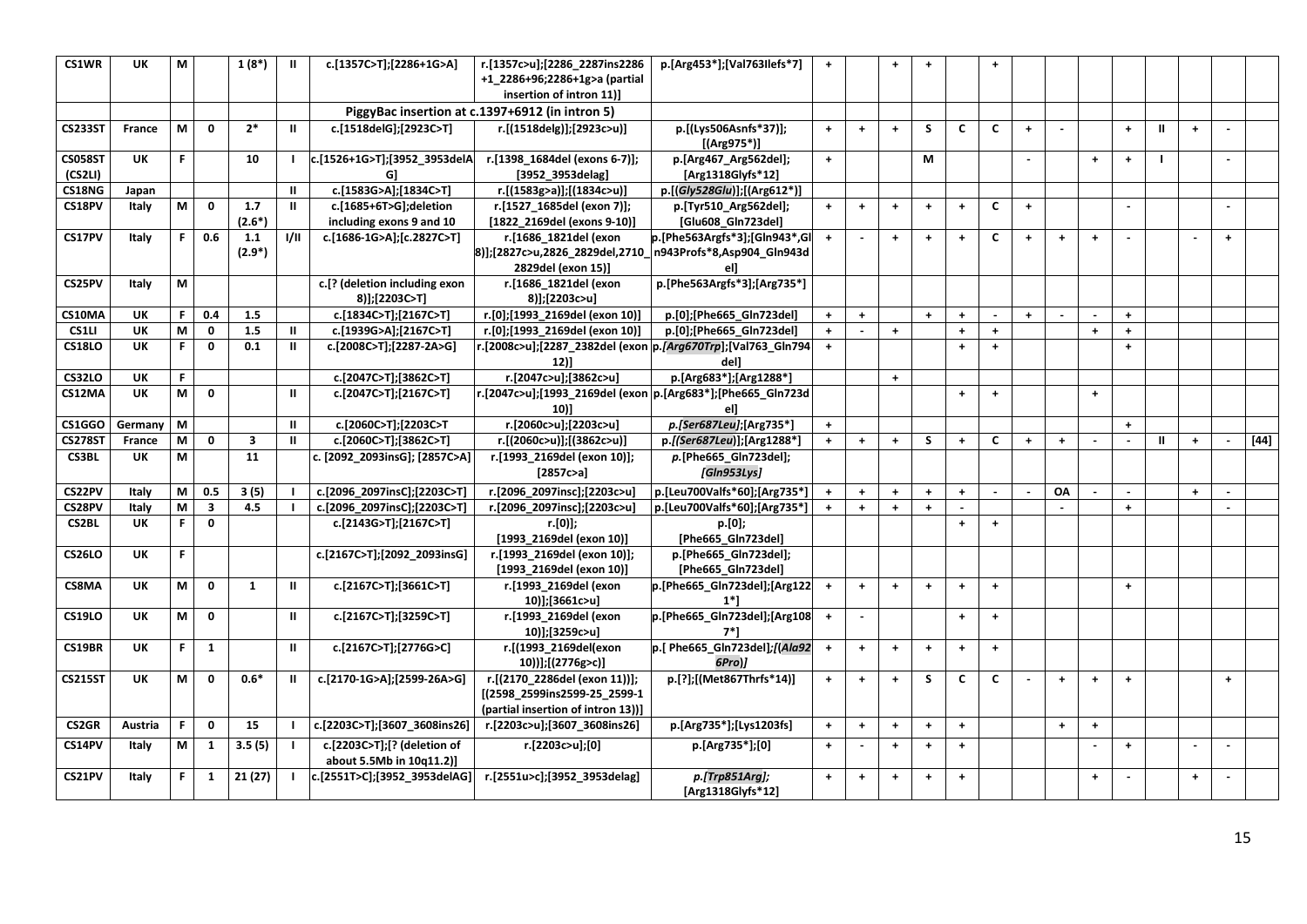| <b>CS286ST</b> | France    | . M | 0 |         | 1/11 | c.[2599-26A>G];[4115delG] | r.[(2598 2599ins2599-25 2599-1     | p.[(Met 867Thrfs*14)]; |  | М |  |  |  |  | [44] |
|----------------|-----------|-----|---|---------|------|---------------------------|------------------------------------|------------------------|--|---|--|--|--|--|------|
|                | (Algeria) |     |   |         |      |                           | partial insertion of intron 13))]; | [(Gly1372Glufs*22)]    |  |   |  |  |  |  |      |
|                |           |     |   |         |      |                           | [(4115delg)]                       |                        |  |   |  |  |  |  |      |
| <b>CS1BEL</b>  | UK        |     |   | 7 (18*) |      | c.[2830-2A>G];[3536delA]  | r.[2830 2924del (exon              | p.[Ala944Thrfs*10];    |  |   |  |  |  |  |      |
|                |           |     |   |         |      |                           | 16)];[3536dela]                    | [Tyr1179Leufs*22]      |  |   |  |  |  |  |      |

Details of 85 CS-B patients are summarised. Nucleotide numbering starts with the A of the ATG translation initiation site as nucleotide 1*.* Mis-sense and small in-frame deletion mutations are indicated in italics on shaded background. The position of the PiggyBac insertion is indicated. Mutation nomenclature follows the format indicated at http://varnomen.hgvs.org/.

<sup>a</sup>M, moderate; S, severe. <sup>b</sup>C, congenital; P, progressive. <sup>c</sup>Patients CS288ST, CS286ST, CS278ST, CS289ST correspond to cases 1, 2, 3 and 4, respectively in Ref 39 from NC and VL and we include them as new mutations in Fig 3.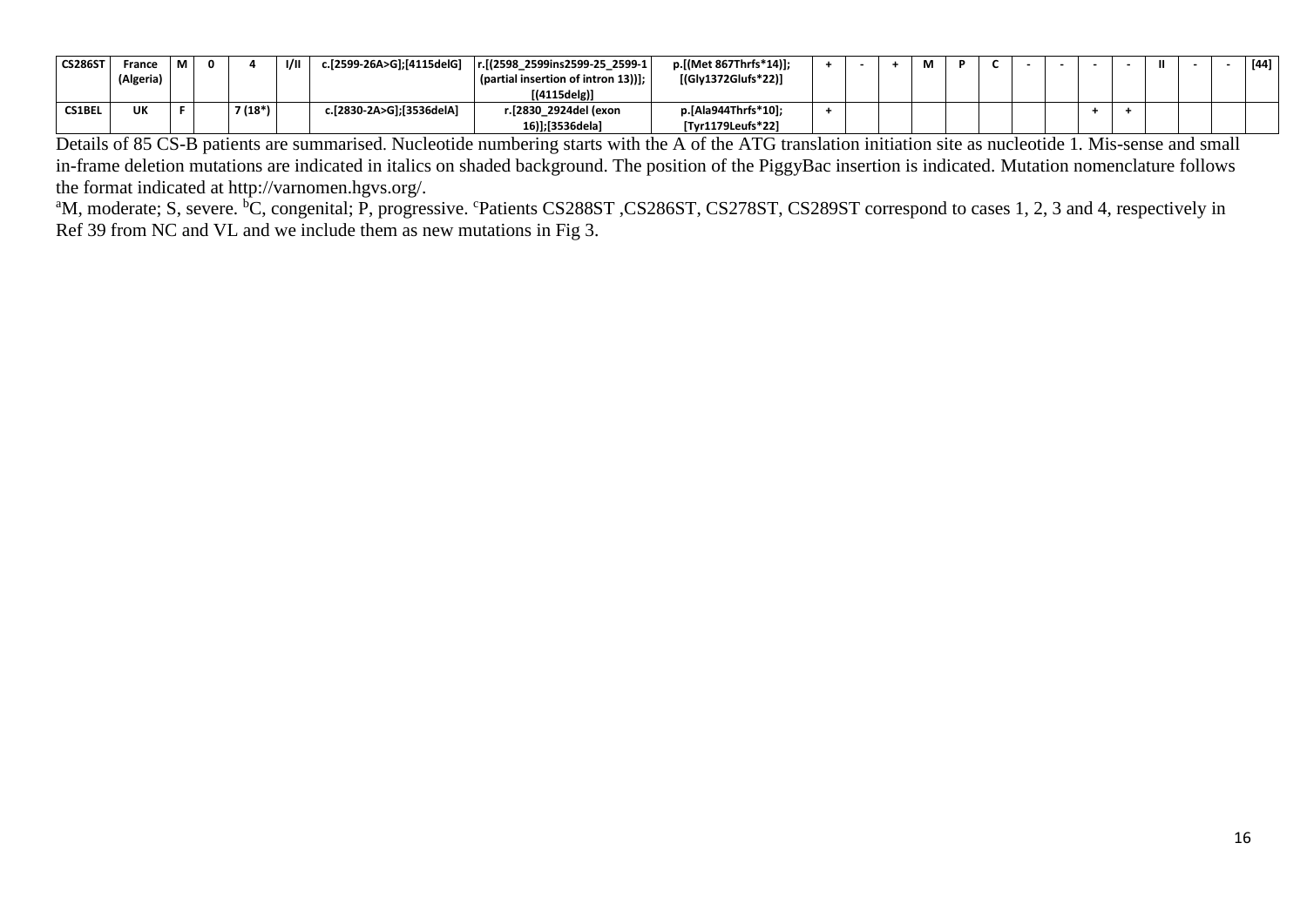The distribution of *CSB* truncation mutations is presented in Figure 3B (lower panel). Some general conclusions may be drawn from the present in-depth investigation together with previous studies (data up to 2010 reviewed by Laugel et al [\[39\]](#page-29-5), and since 2011 listed in Supplementary Table 2).With two exceptions, all of the *CSB* mis-sense mutations are located either in or very close to the seven helicase domains, in particular in domains I and III (4 mutations each) and domains IV-VI (9 mutations within 110 amino acids), emphasising the crucial role of these domains in CSB function. These helicase domains are involved in the DNA-dependent ATPase activity of the protein and confirm that this activity is vital for preventing the features of CS. The N- and C-terminal extensions are likely to be much more amenable to genetic variants that do not affect function, despite the demonstration that the Cterminal part of the protein is essential for a normal cellular response to UV-irradiation [13,16]. This may imply that the structure of the C-terminal ubiquitin - binding domain needs to be intact, but the precise amino acid sequence is less crucial. Again, as might be anticipated, the truncation mutations are spread rather evenly across the protein (Fig 3B).

Interestingly, the c.1834C>T and c.2143G>T result in p.Arg612\* and p.Gly715\*, respectively, and their transcript was detected only in homozygous or hemizygous patients. This transcript must be poorly expressed, presumably because of nonsense-mediated decay, because in compound heterozygotes only the transcript resulting from the second allele was detected.

Furthermore*, s*everal genetic variants affect ERCC6/CSB splicing giving rise to either truncations or in-frame deletions. In particular, 10 mutations map at the canonical splice sites of different exons, 4 are located inside introns (c.1993-5A>G; c.2599-26A>G, c.1685+6T>G,  $c.543 + 4$ delA) and 3 inside exons ( $c.466C > T$ ,  $c.526C > T$  and  $c.2092\_2093$ insG). All the exonic-changes are likely to alter the splicing by creating novel exon-splicing enhancer (ESE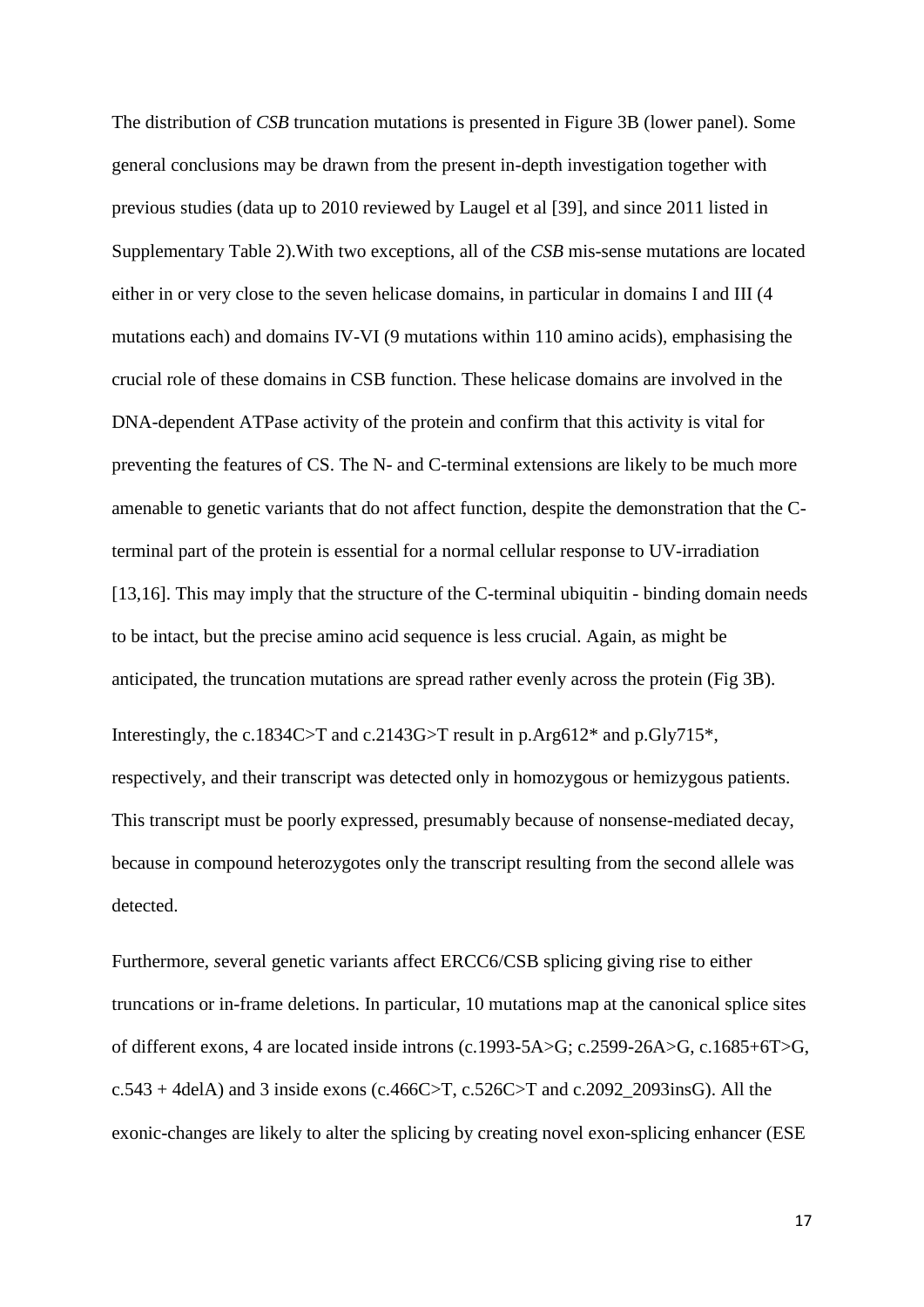in the case of c.466C>T) or exon-splicing silencer (ESS for c.526C>T and c.2092\_2093insG) sites according to HSF prediction*.*

#### **Recurring pathogenic genetic variants**

Mutations found in several patients are indicative of either founder effects or mutation hotspots. Although haplotype analysis would be required to distinguish definitively between these two alternatives, as a first approximation, we assume that if the pathogenic genetic variant is only found in a relatively limited geographical location, it is more likely to be a founder effect. In *ERCC8/CSA*, we found a complex rearrangement involving exon 4 in 8 Japanese patients, also previously reported in four Japanese patients by Ren et al [\[41\]](#page-29-14), strongly indicating a founder mutation. Moreover, the c.966C>A mutation found in two patients of our cohort (CS9IAF, CS5IAF) was also previously described in 3 cases (CS2IAF, CS886VI/CS887VI) [\[39\]](#page-29-5). Since all the patients are of Arabic origin, albeit from different countries (Israel or Lebanon), this is also most likely a founder mutation.

Nine *CSB/ERCC6* pathogenic genetic variants occur in three or more patients (Table 3). The most common of these multiple occurrences are c.2203C>T, c.2167C>T and c.466C>T respectively found in 12, 11 and 7 patients. Whereas c.2167C>T and c.466C>T are found almost exclusively in UK patients and may result from founder effects, c.2203C>T is found in individuals from several different countries and likely results from independent mutations. Interestingly, the C>T mutations in Table 3 that are more likely to result from a founder mutation are at CpA sites, whereas those more likely to result from independent mutations are at CpG sites. CpG sites are known to be mutational hotspots in the human genome [\[49\]](#page-30-1).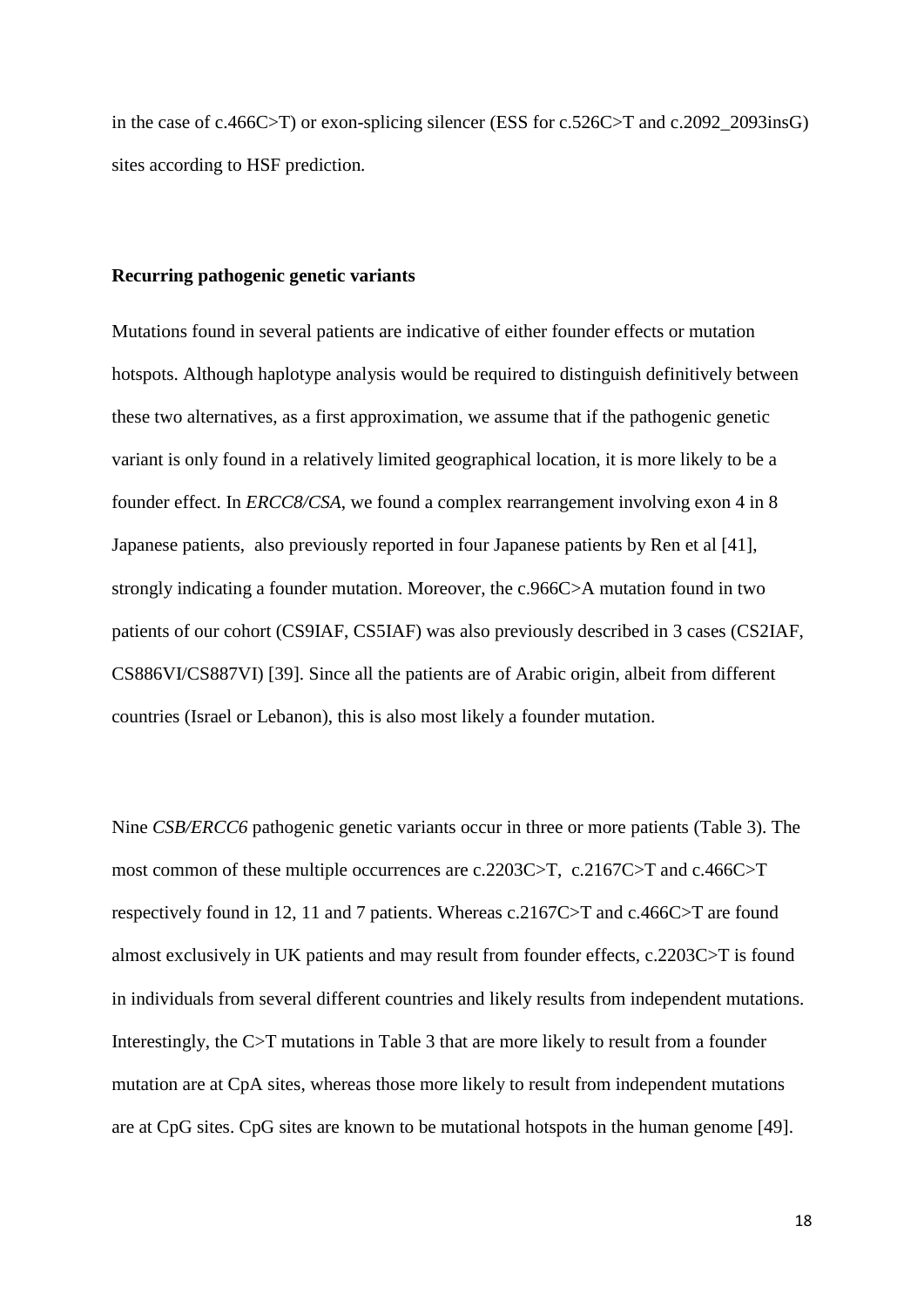# **Table 3** *ERCC6/CSB* **mutations identified in three or more patients**

| c.466C>T                   |          | c.526C>T | c.1834 $C>T$          |       |          | c.1954 $C>T$ |                           | c.2047 $C>T$          | c.2167 $C>T$ |        |                            | c.2203C>T     |                                | c.2599-26A>G | c.3862C $>$ T             | c.4063-1G $>$ C              |  |
|----------------------------|----------|----------|-----------------------|-------|----------|--------------|---------------------------|-----------------------|--------------|--------|----------------------------|---------------|--------------------------------|--------------|---------------------------|------------------------------|--|
| aaCag                      |          | aaCga    | tgCag                 |       |          | ttCga        |                           | tcCga                 | taCag        |        |                            | taCga         |                                | caAac        | acCga                     | taGga                        |  |
| CS3SH UK                   | CS1SO UK |          | CS10MA UK             |       | CS1OX UK |              | CS1NE UK                  |                       | CS26LO UK    |        | CS22BR Brazil              |               |                                |              | CS31PV Pakistan CS32LO UK | CS071ST India                |  |
| CS1PR UK CS1GO Sweden CCS8 |          |          |                       | Japan |          |              | CS13MA Pakistan CS32LO UK |                       | CS1LI        | UK     | CS12RO Italy               |               | CS215ST UK                     |              | CS270ST Iran              | CS204ST India                |  |
| CS225ST UK CS27PV Italy    |          |          | CS18NG Japan CS1SO UK |       |          |              | CS12MA UK                 |                       | CS8MA UK     |        | <b>CS2LE</b>               | UK-<br>Turkey | CS225ST UK                     |              |                           | CS278ST France CS221ST India |  |
| CS5MA UK                   |          |          | CS195ST France        |       |          |              |                           | CS288ST Reunion CS3BI |              | UK     |                            |               | CS1GGO Germany CS286ST France- | Algeria      |                           | CS222ST India                |  |
| CS14LO UK                  |          |          |                       |       |          |              |                           |                       | CS11MA UK    |        | CS <sub>2</sub> GR         | Austria       |                                |              |                           |                              |  |
| CS2LE UK                   |          |          |                       |       |          |              |                           |                       | CS19LO UK    |        | CS14PV                     | Italy         |                                |              |                           |                              |  |
| CS1SH UK                   |          |          |                       |       |          |              |                           |                       | CS10MA UK    |        | CS22PV Italy               |               |                                |              |                           |                              |  |
|                            |          |          |                       |       |          |              |                           |                       | CS12MA UK    |        | CS25PV Italy               |               |                                |              |                           |                              |  |
|                            |          |          |                       |       |          |              |                           |                       |              | Africa | CS148ST South CS26PV Italy |               |                                |              |                           |                              |  |
|                            |          |          |                       |       |          |              |                           |                       | CS19BR UK    |        | CS17LO UK-                 |               |                                |              |                           |                              |  |
|                            |          |          |                       |       |          |              |                           |                       |              |        |                            | Turkey        |                                |              |                           |                              |  |
|                            |          |          |                       |       |          |              |                           |                       | CS2BL        | UK     | CS128ST France-            | <b>Bosnia</b> |                                |              |                           |                              |  |
|                            |          |          |                       |       |          |              |                           |                       |              |        | CS28PV Italy               |               |                                |              |                           |                              |  |

For each mutation (top row), the sequence around the mutated base (CAPS) is indicated (second row), followed by the cell strain designations and country of origin of the patients' families. No indication implies origin is unknown.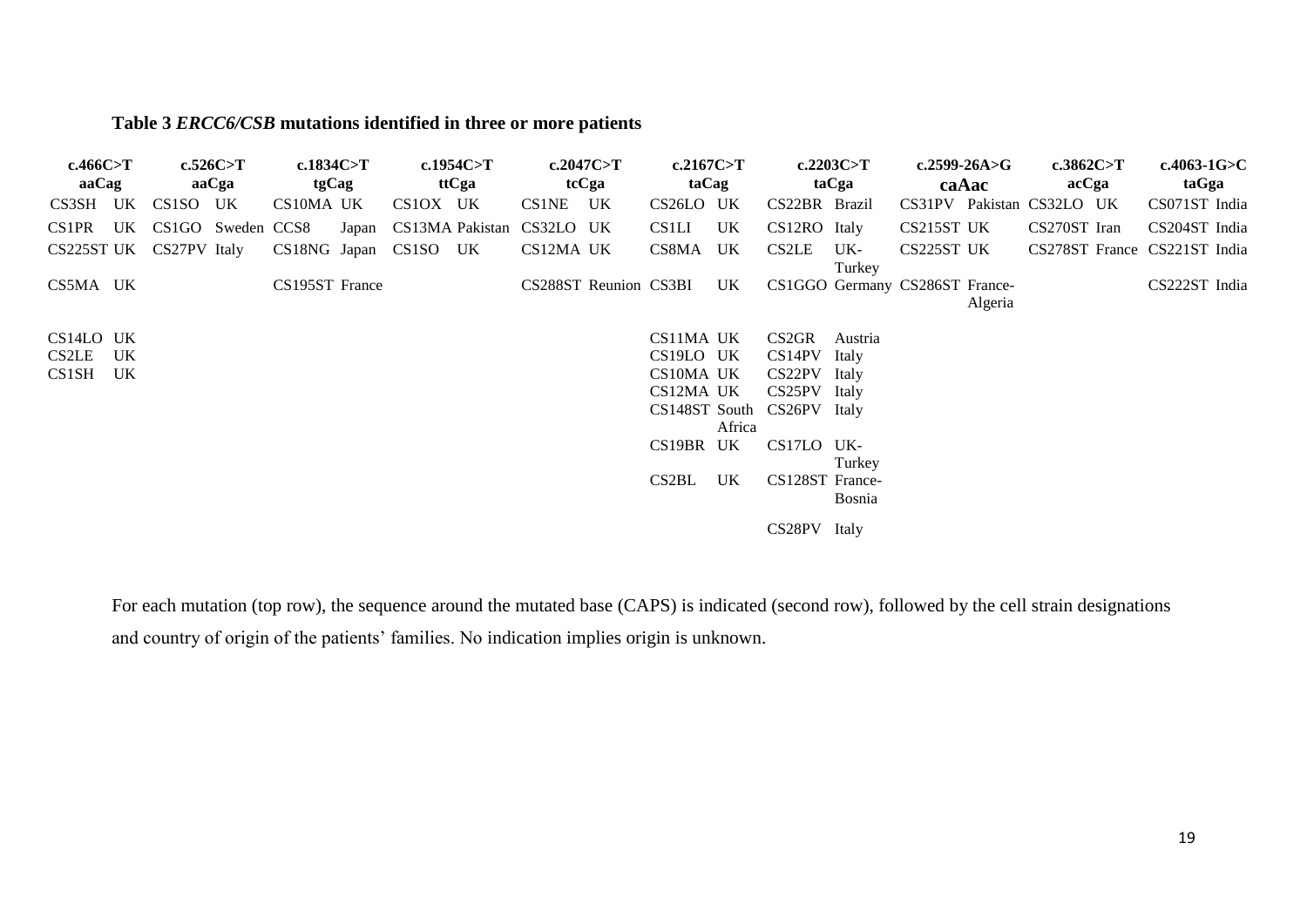### **Relationship to clinical features**

No obvious genotype-phenotype correlation was identified in the CS-A patients reported in previous investigations (45 cases from 33 families). With the present study we have expanded the cohort of CS-A patients by describing 39 new cases, the majority of which are homozygotes. Focusing on the homozygous CS-A patients (33 from 24 families in the literature and 30 from 30 families in our cohort, excluding the 9 Japanese cases with a recurrent mutation), mis-sense mutations appear to be more frequently associated with mild phenotypes than protein-truncating mutations. The observation that the mis-sense alteration p.Trp361Cys, which interferes with transcription-coupled NER but not with the oxidative stress response, is associated with UVSS, a rare disorder characterized only by cutaneous photosensitivity [20], strongly supports the notion that the severity of the clinical features is related to the effects of the mutation on the additional roles of CSA outside transcriptioncoupled NER, which include oxidative damage response, mitochondrial function maintenance and ribosomal DNA transcription.

Previous analysis of mutations in CS-B patients (51 homozygous cases from 29 families/kindreds and 37 compound heterozygotes from 32 families) have not identified any clear correlation between the site or the nature of the mutations with the type and severity of the clinical features [\[50,](#page-30-2)[51\]](#page-30-3), although some more subtle relationships have been suggested. Several years ago, Tanaka and co-workers suggested that CSB truncations generating no functional protein resulted in the mild phenotype of UVSS, whereas more C-terminal truncations might generate inactive protein that could interfere with other processes, thereby resulting in more severe phenotypes [\[19\]](#page-28-2). Weiner and colleagues showed that the human *ERCC6/CSB* gene contains a PiggyBac transposon insertion in intron 5 [\[52](#page-30-4)[,53\]](#page-30-5) (see Table 2 and Figure 3). They showed that translation of *ERCC6/CSB* resulted in bona fide CSB protein, but also a CSB-PiggyBac fusion protein. Truncation mutations upstream of intron 5

20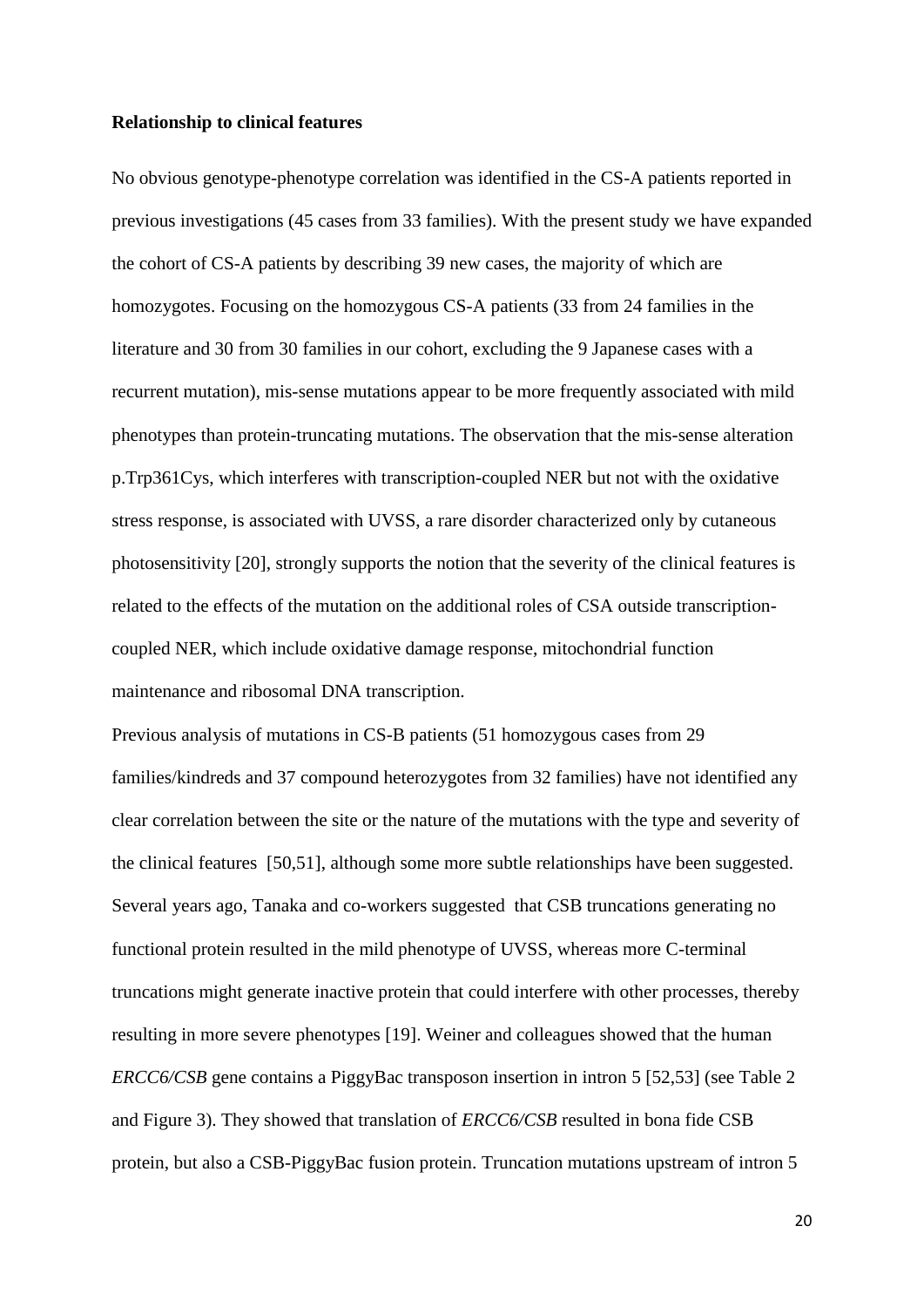would generate neither protein, whereas those downstream would generate only the CSB-PiggyBac fusion, which was proposed to have deleterious effects [\[52\]](#page-30-4). We have analysed the severity of the clinical features in our patient cohort to see if they are in accord with these suggestions. In eight patients homozygous for truncations in the first 5 exons, six could be categorised as Type I, and one as Type II. No information is available for one patient. In contrast, in 28 patients homozygous for truncations downstream of exon 5, the numbers assigned to types I, II and III are 5, 12 and 3 respectively. There thus appears to be a tendency to more severe phenotypes (Type II) associated with downstream truncations, although this does not seem to be an absolute correlation. Patients with truncations upstream of the Piggy-Bac insertion but severe clinical features have been reported previously (eg [\[54\]](#page-30-6)). Furthermore, of the four patients homozygous for the mutation Asp1355Valfs\*32, two were classified as type I and two as type III (see Table 2). Altogether these observations indicate that other factors, apart from the site of mutation, contribute to the severity of the pathological phenotype.

In an earlier analysis, Laugel suggested that type II features were more prevalent in CS-B than in CS-A patients [\[6\]](#page-27-2). This is supported by our current data. The distributions for those patients for whom we have clinical data for Types I, II and III are 67, 21 and 12.5% for CS-A (21 patients) and 35, 56 and 10% for CS-B (60 patients). The individual clinical features for which we have information are summarised in Table 4, where they are also compared, where possible, with data from a recent analysis of 102 CS individuals by Wilson et al [\[4\]](#page-27-15). Within our own cohort, there are few differences between CS-A and CS-B patients, with the possible exceptions of cataracts, low birth weight and microphthalmia, which are more prevalent in CS-B patients. The incidence of several features appears to be higher in our cohort than in that studied by Wilson et al (see Table 4). Two possible explanations for this are: (1) they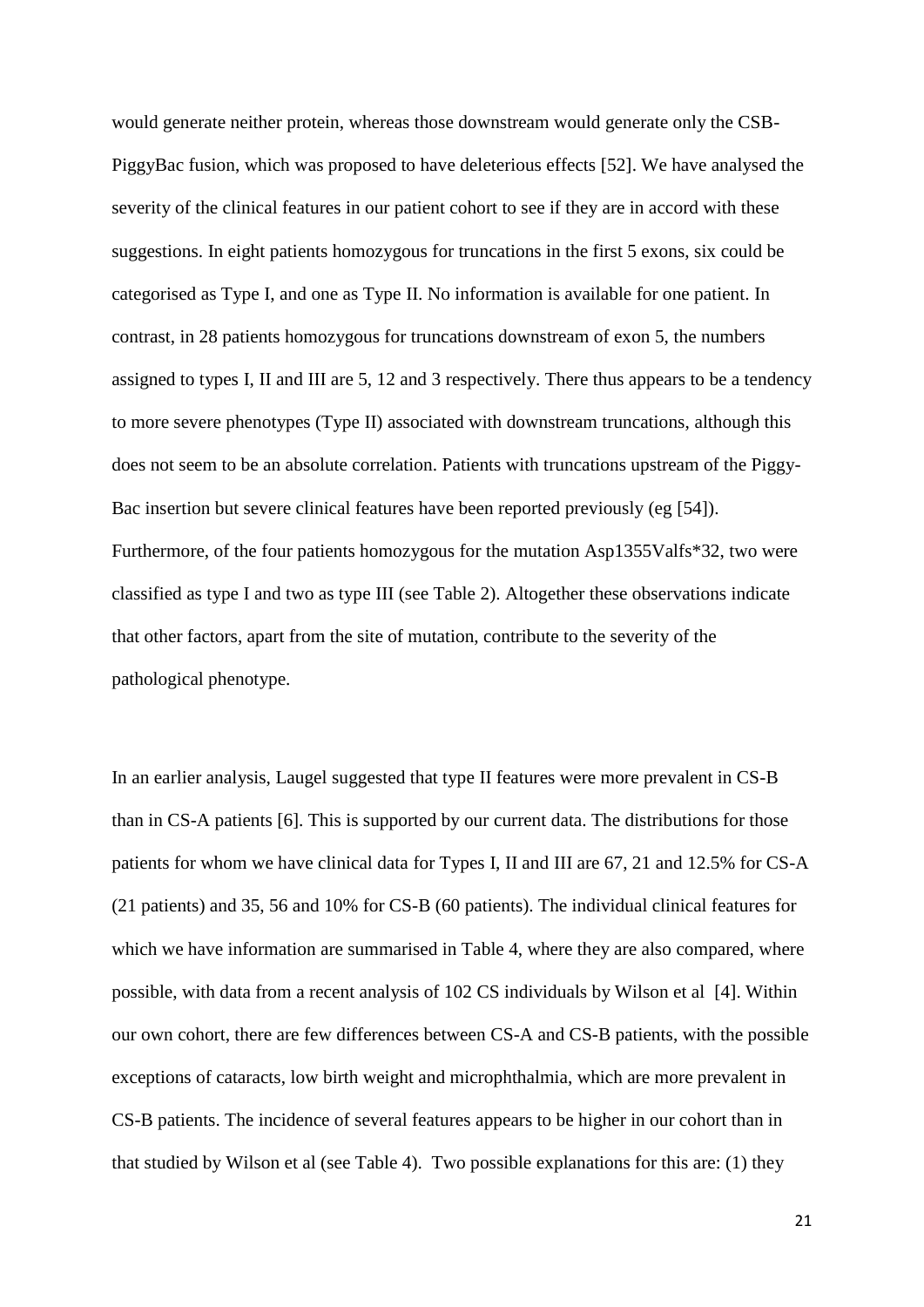could represent genuine differences between the two cohorts; (2) the analytical clinical criteria may differ between the two studies. Of the patients subjected to molecular analysis in [4] the ratio of CS-B to CS-A cases is very similar to that reported here.

In a recent survey of CS patients in Japan, nearly all of them (41/47) were categorised clinically as Type I [\[3\]](#page-27-16). Unfortunately this survey did not include molecular analyses. However our data strongly suggest that there is a *ERCC8/CSA* founder mutation in Japanese CS patients. We may extrapolate this to suggest that many of the patients analysed in the survey by Kubota et al are likely also to have carried this founder mutation. As mentioned above, CS-A patients are more likely to fall into the Type I category. The features of the 41 Japanese Type I patients are also included in Table 4. Deafness, photosensitivity and retinal

| <b>Clinical Feature</b> | $CS-A^a$    | $CS-B^a$    | Wilson et al <sup>b</sup> | Kubota et al <sup>d</sup> |
|-------------------------|-------------|-------------|---------------------------|---------------------------|
| <b>Growth Failure</b>   | 28/29 (97)  | 66/67(99)   | 100                       | 36/36(100)                |
| Low birth weight        | 7/25(28)    | 24/48(50)   | $\theta$                  |                           |
| Cachexia                | 26/27(96)   | 55/56 (98)  |                           | 38/39 (97)                |
| Mental retardation      | 27/27(100)  | 55/57 (96)  |                           | 41/41 (100)               |
| Microcephaly            | 26/27(96)   | 55/57 (96)  | 100                       |                           |
| Cataracts               | 12/22(54)   | 34/49(69)   | 48                        | 20/31(65)                 |
| Microphthalmia          | 2/16(12.5)  | 13/33(39)   |                           |                           |
| Retinal degeneration    | 10/18(55)   | 16/30(53)   | 43                        | 25/28(89)                 |
| Deafness                | 15/21(71)   | 26/43(60)   | 44                        | 28/31 (90)                |
| Photosensitivity        | 17/23(74)   | 38/50(76)   | 47                        | 34/37 (92)                |
| Dental anomalies        | 11/14(78)   | 17/25(68)   | 46                        | 18/25(72)                 |
| CSA/CSB mutations       | 39/39 (100) | 85/85 (100) | $39/40 (98)^c$            |                           |

# **Table 4 Summary of clinical features**

The data present a summary from Tables 1 and 2. <sup>a</sup>Number of cases with indicated feature/ total number for whom we have relevant information.  $%$  in parentheses;  $<sup>b</sup>Data$ , expressed</sup> as %, from [\[4\]](#page-27-15); 'Molecular analysis only available from 40 families  $-39$  were mutated in *CSA* or *CSB*, 1 was mutated in *XPD.* <sup>d</sup>Data from [\[3\]](#page-27-16).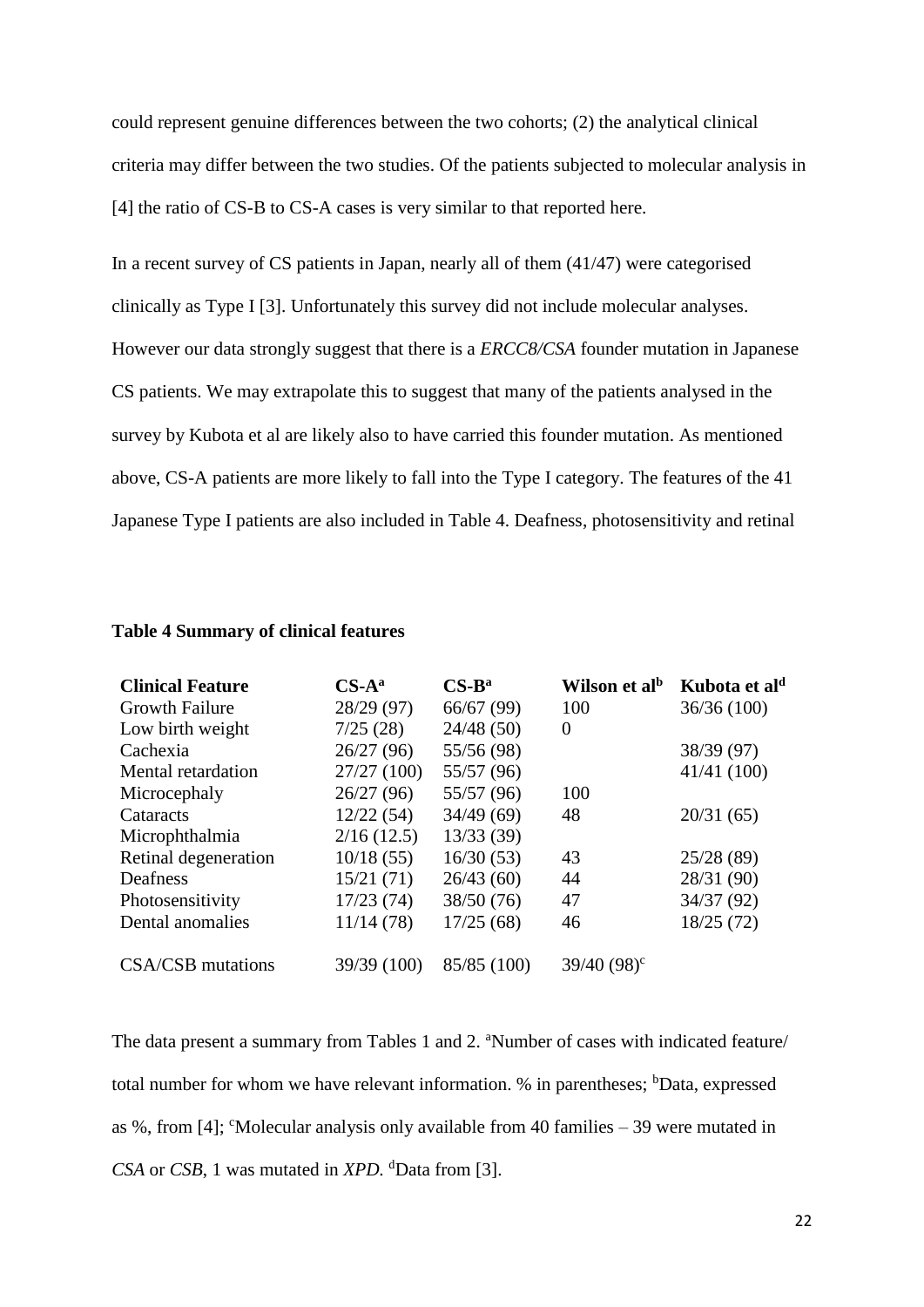degeneration appear to be higher in the Japanese cohort. This may be partially explained by the average age of the Japanese patients (17.5 years), which appears to be significantly higher than in our cohort. Deafness and retinal degeneration are progressive and therefore more likely to occur in older patients.

As also reported in earlier studies, clinical photosensitivity was found in the majority of our patients, even those with skin types IV and V on the Fitzpatrick scale (see Tables 1, 2 and 4). Nevertheless, as in other reports (eg [55]), we found no skin cancers in any of our patients. This may be explained by a recent finding that CS fibroblasts are not hypermutable by UV radiation [56].

In conclusion, our analyses show that the human mutation spectrum of the CS genes is not yet saturated, but mis-sense mutations are largely confined to a few relatively short regions. There are no definitive correlations between genotype and phenotype, but truncation mutations C-terminal to the PiggyBac insertion in *ERCC6/CSB* are more likely to confer a severe clinical phenotype than mutations N-terminal to this insertion or mutations in *ERCC8/CSA.* Our data will be important for diagnosis of and genetic counselling for this disorder.

# **ACKNOWLEDGEMENTS**

We are grateful to all the patients and referring clinicians for the samples used in this study, and to Roberta Ricotti for technical support.

This work was funded by Associazione Italiana per la Ricerca sul Cancro Grant IG 13537 (MS) and IG 17710 (DO); Collaborative Projects on Rare Diseases by Istituto Superiore Sanità 526D/17 IST-CNR (MS); a grant for Research for overcoming intractable diseases (H26-general-046) from The Ministry of Health Labour and Welfare of Japan, KAKENHI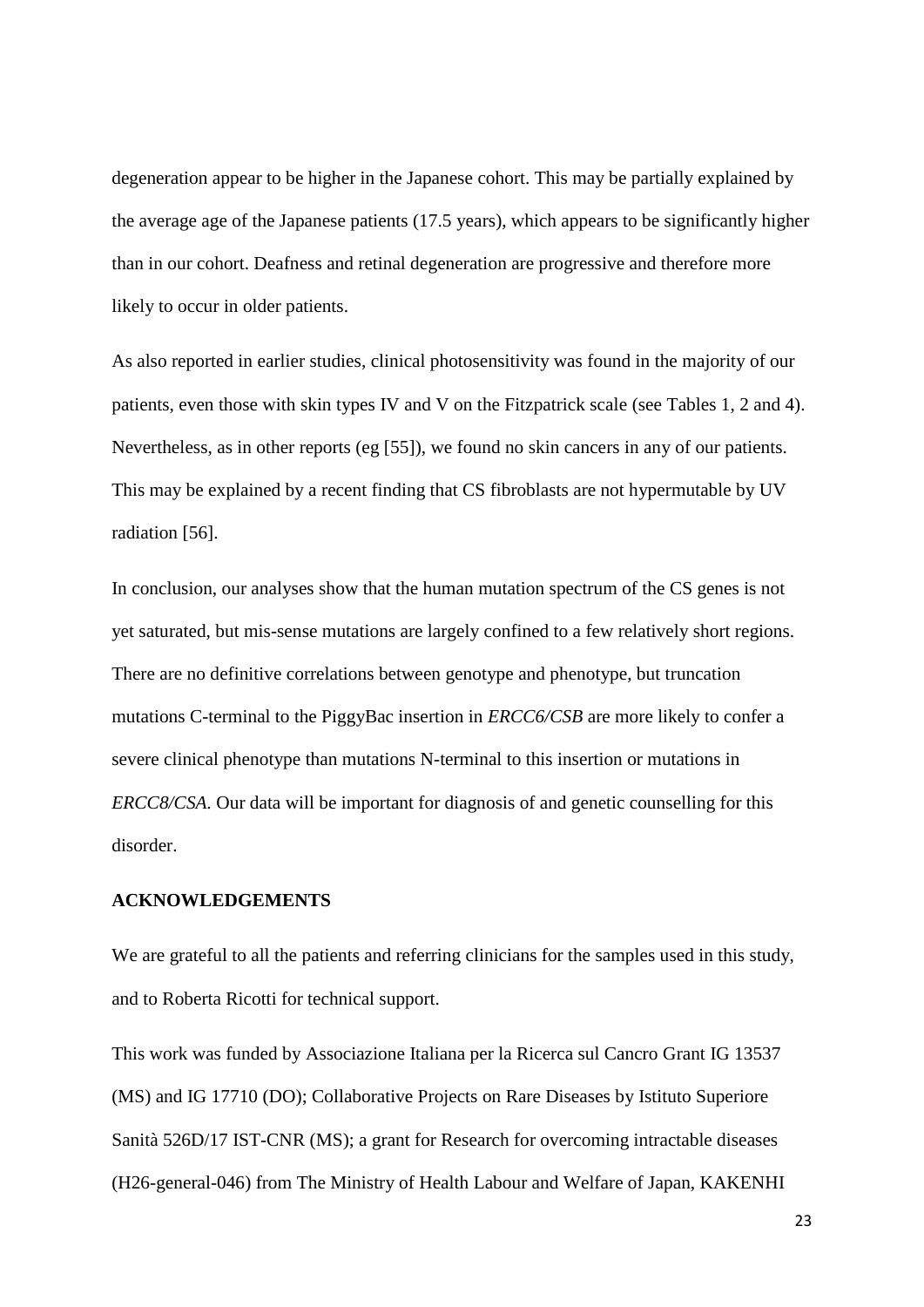Grants-in-Aid for Scientific Research (B) (26291005) from JSPS, KAKENHI Grants-in-Aid for Scientific Research (A) (Overseas Academic Research) (15H02654) from JSPS, a science research grant from the Uehara Memorial Foundation, and a scientific research grant from Daiko Foundation to TO and a grant from Agence de la Biomedecine to VL and NC.

**Contributors**: NC, EB, NJ and CO carried out the sequence analysis; HF, TN, ML and CO did the RRS measurements and contributed to the genetic analysis, as did YN and NJ, who also did the lentivirus complementation. SM, KS, MK, MAS, MS, VL and ARL provided patient material and clinical data; MS, VL, DO, TO and ARL conceived and designed the study, and, together with NC and EB, wrote the paper. All authors approved the final manuscript.

**Competing interests:** None declared.

### **Patient consent: Obtained.**

**Ethics approval:** Work from the UK and Japan had approval from the Ethics Research Committees of the University of Sussex and the Ethics Committee for Human Genome Studies in the Research Institute of Environmental Medicine, Nagoya University. The results from Strasbourg and Pavia are from retrospective collections of clinical and molecular data, which do not require specific ethics committee approval at these institutions for this particular work. All patient clinical data have been obtained in a manner conforming with IRB and granting agency ethical guidelines.

**Provenance and peer review:** Not commissioned; externally peer reviewed.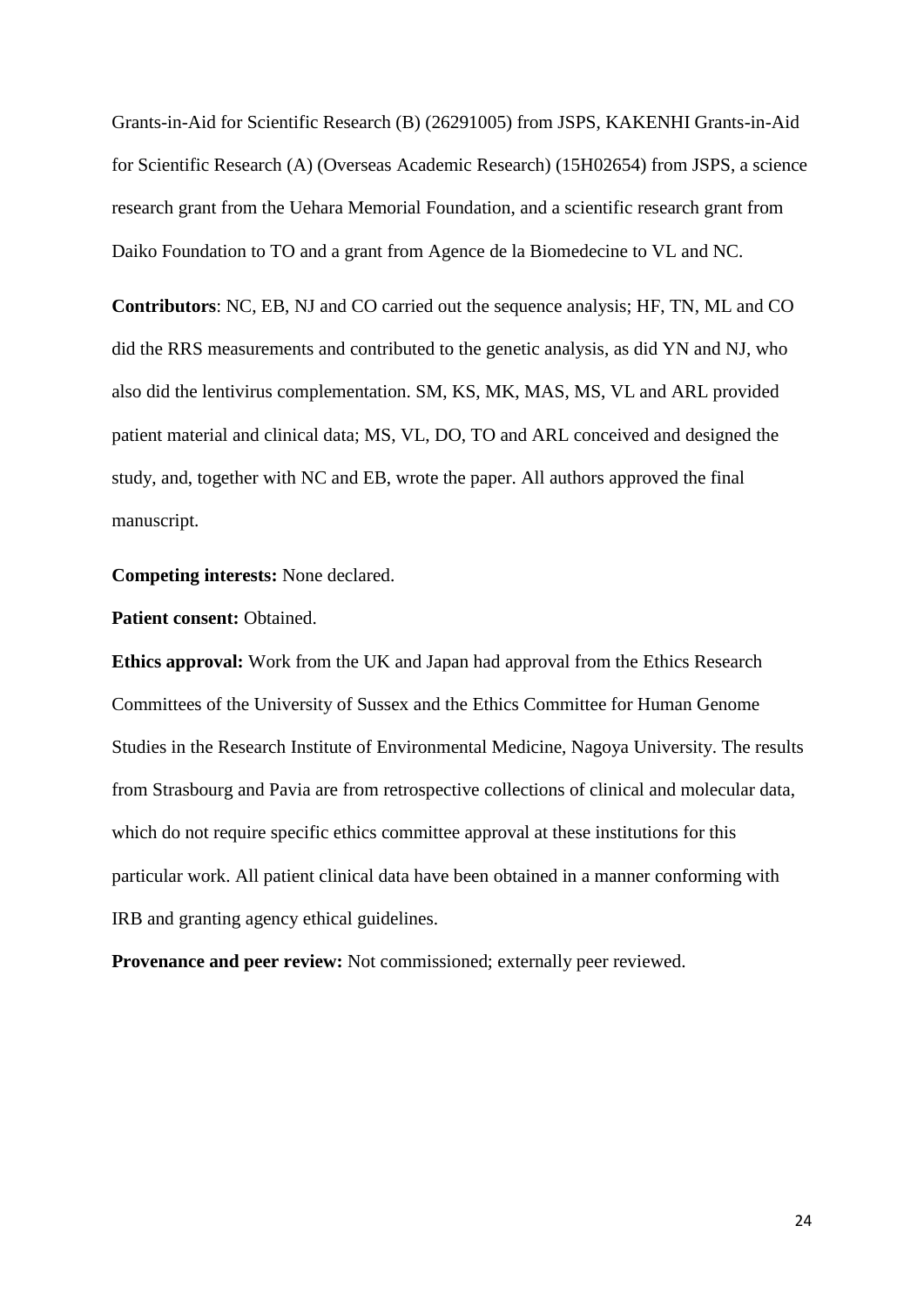### **FIGURE LEGENDS**

# **Figure 1 Mutation distribution in CSA**

(A) Distribution of mis-sense mutations across the CSA protein. Mutations identified in this study are indicated below the protein with new mutations indicated in bold. Other previously identified mis-sense mutations are indicated above the protein. 1-7 indicate the seven WD40 domains of the CSA protein according to the reference sequence NP\_000073.1. (**B)** Missense mutations associated with different CS phenotypes mapped onto the three-dimensional CSA protein structure (RCSB PDB, **DOI:** [10.2210/pdb4a11/pdb,](http://dx.doi.org/10.2210/pdb4a11/pdb) [\[11](#page-27-7) [12\]](#page-27-8)). Yellow, UVSS; Orange, CS type I; Violet, CS type II; dark Grey, CS type III. (C) Distribution of truncation mutations. Mutations have been grouped in intervals of 40 aa and columns represent the number of mutations for each group. The interval 0-40 includes mutations resulting in no transcript (asterisks). Black: new mutations identified in this study; grey: previously reported mutations also present in this study; white: other previously reported mutations.

# **Figure 2 Lack of complementation with CSA and CSB mutations**

Wild type and various mutant *ERCC8*/*CSA* (A, B) or *ERCC6*/*CSB* (C, D) cDNAs were ectopically expressed by recombinant lentivirus infection in fibroblasts derived from a CS-A patient CS9LO or CS-B patient, CS10LO, respectively. (A, C) RRS activities were detected 12 hours after UV irradiation (filled bars,  $12 \text{ J/m}^2$  UVC-irradiation; open bars, no-UV irradiation), and the value was normalised to activity measurement in non-irradiated cells. (B, D) Viral infection efficiency was confirmed by immunofluorescent staining of V5-tagged wild type and mutant CSA or CSB proteins, and calculated as the number of Alexa 488 positive cells using a semi-automatic VTI system. w/o, without virus infection; w.t., wild type. Results from at least three independent experiments. Error bars indicate SD.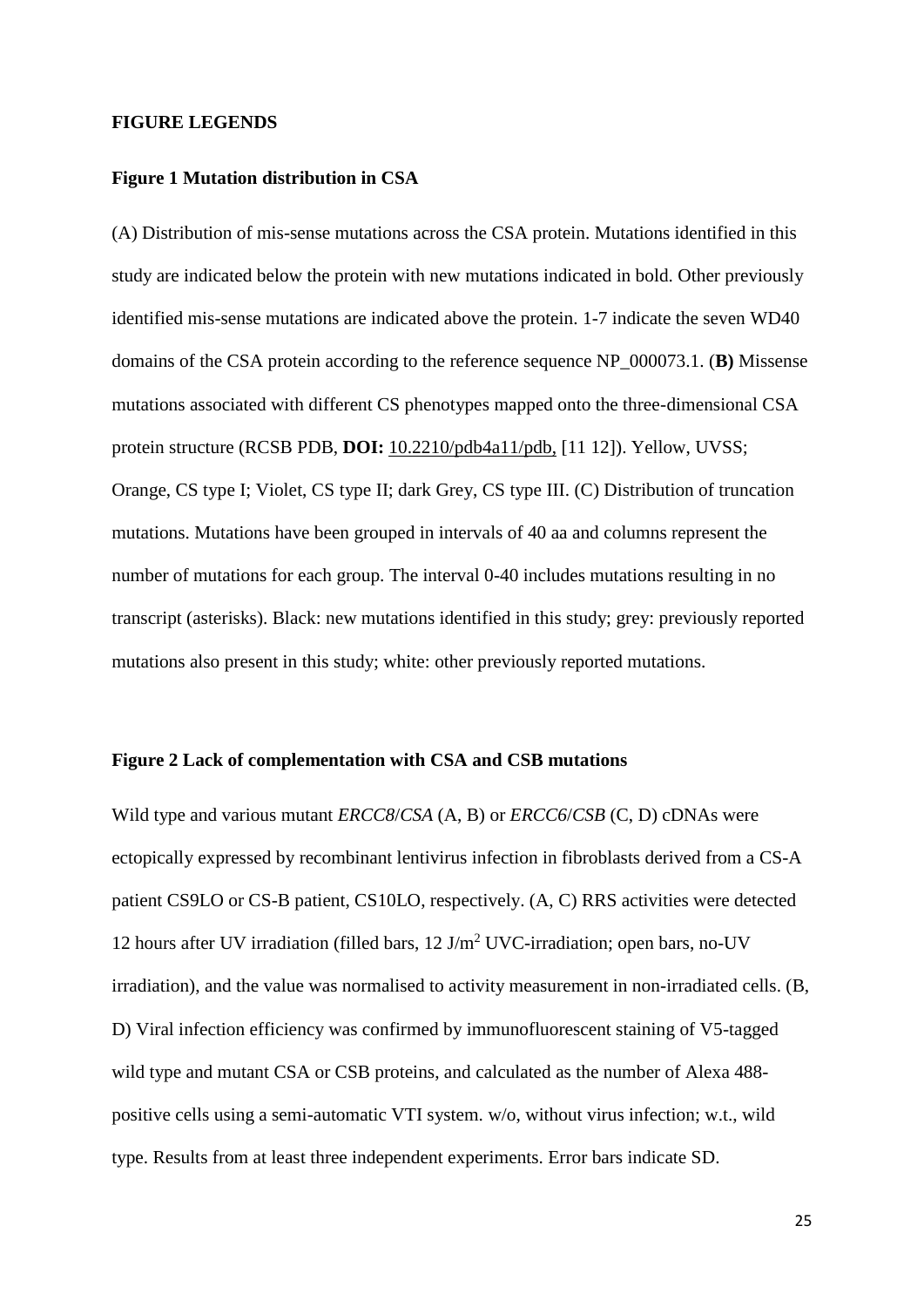### **Figure 3 Mutation distribution in CSB**

(A) Distribution of mis-sense mutations across the CSB protein. Mutations identified in this study are indicated below the protein with new mutations indicated in bold. Other mis-sense mutations reported as pathogenic are indicated above the protein, with those now classified as polymorphic variants in parenthesis. Different domains of the protein are indicated: A, acidic domain; N, nuclear localisation domain; I, IA, II-VI, helicase-like domains; U, ubiquitinbinding domain. (B) Distribution of truncation mutations. Mutations have been grouped in intervals of 100 aa and columns represent the number of mutations number for each group. The interval 0-100 includes mutations resulting in no transcript (asterisks). Black: new mutations identified in this study; grey: previously reported mutations also present in this study; white: other previously reported mutations.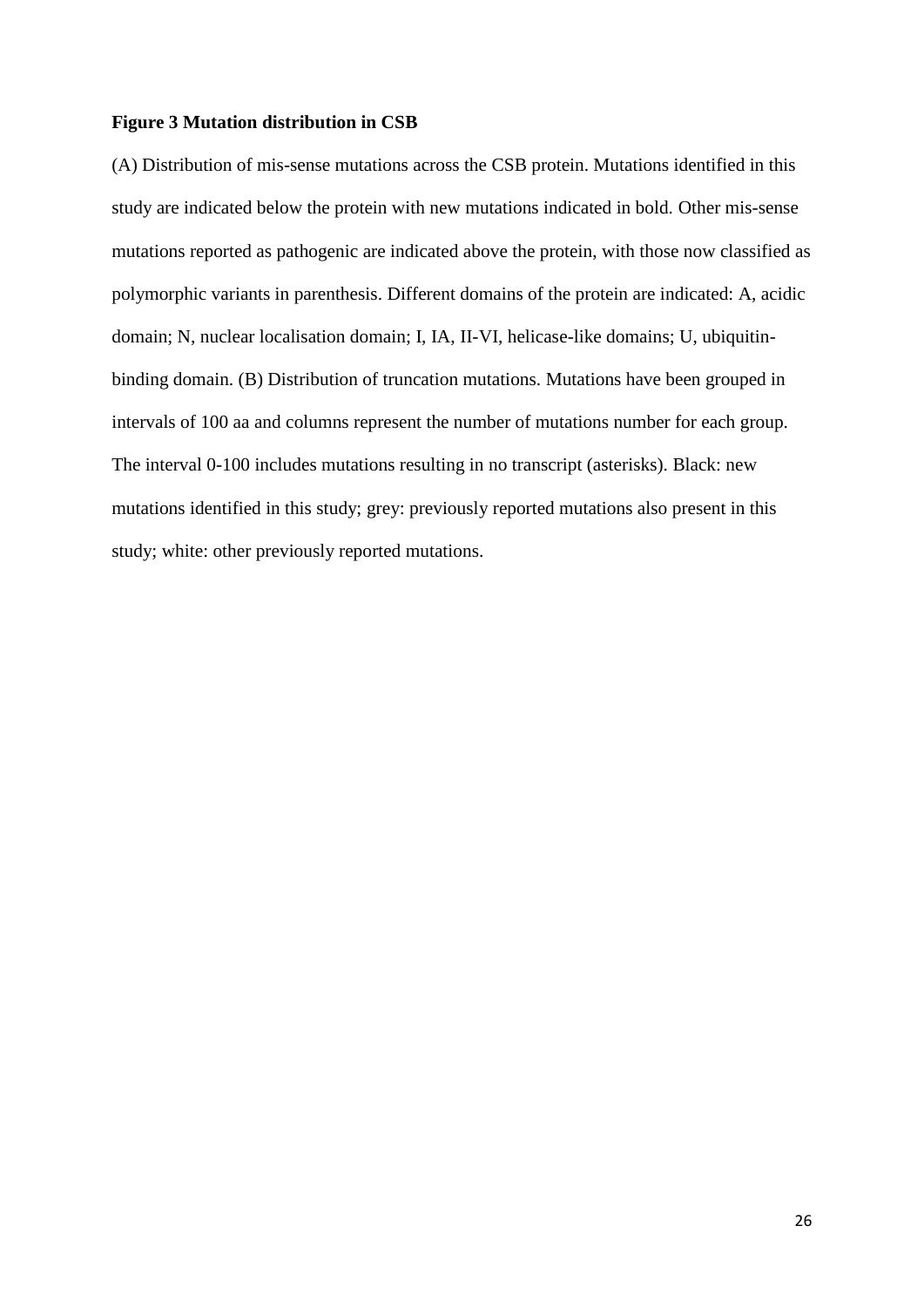# <span id="page-27-14"></span>**REFERENCES**

- <span id="page-27-0"></span>1. Nance MA, Berry SA. Cockayne Syndrome: Review of 140 cases. American Journal of Medical Genetics 1992;**42**:68-84
- <span id="page-27-1"></span>2. Natale V. A comprehensive description of the severity groups in Cockayne syndrome. Am J Med Genet A 2011;**155A**(5):1081-95
- <span id="page-27-16"></span>3. Kubota M, Ohta S, Ando A, Koyama A, Terashima H, Kashii H, Hoshino H, Sugita K, Hayashi M. Nationwide survey of Cockayne syndrome in Japan: Incidence, clinical course and prognosis. Pediatrics international : official journal of the Japan Pediatric Society 2015;**57**(3):339-47
- <span id="page-27-15"></span>4. Wilson BT, Stark Z, Sutton RE, Danda S, Ekbote AV, Elsayed SM, Gibson L, Goodship JA, Jackson AP, Keng WT, King MD, McCann E, Motojima T, Murray JE, Omata T, Pilz D, Pope K, Sugita K, White SM, Wilson IJ. The Cockayne Syndrome Natural History (CoSyNH) study: clinical findings in 102 individuals and recommendations for care. Genetics in medicine : official journal of the American College of Medical Genetics 2016;**18**(5):483-93
- <span id="page-27-13"></span>5. Karikkineth AC, Scheibye-Knudsen M, Fivenson E, Croteau DL, Bohr VA. Cockayne syndrome: Clinical features, model systems and pathways. Ageing research reviews 2017;**33**:3-17
- <span id="page-27-2"></span>6. Laugel V. Cockayne syndrome: the expanding clinical and mutational spectrum. Mech Ageing Dev 2013;**134**(5-6):161-70
- <span id="page-27-3"></span>7. Lehmann AR, Thompson AF, Harcourt SA, Stefanini M, Norris PG. Cockayne's Syndrome: correlation of clinical features with cellular sensitivity of RNA synthesis to UV-irradiation. Journal of Medical Genetics 1993;**30**:679-82
- <span id="page-27-4"></span>8. Mayne LV, Lehmann AR. Failure of RNA Synthesis to Recover after UV-irradiation: An Early Defect in Cells from Individuals with Cockayne's Syndrome and Xeroderma Pigmentosum. Cancer Research 1982;**42**:1473-78
- <span id="page-27-5"></span>9. Selby CP, Sancar A. Human transcription-repair coupling factor CSB/ERCC6 is a DNA-stimulated ATPase but is not a helicase and does not disrupt the ternary transcription complex of stalled RNA polymerase II. Journal of Biological Chemistry 1997;**272**:1885-90
- <span id="page-27-6"></span>10. Citterio E, Van Den Boom V, Schnitzler G, Kanaar R, Bonte E, Kingston RE, Hoeijmakers JH, Vermeulen W. ATP-dependent chromatin remodeling by the Cockayne syndrome B DNA repair-transcription-coupling factor. Mol Cell Biol 2000;**20**(20):7643-53
- <span id="page-27-7"></span>11. Groisman R, Polanowska J, Kuraoka I, Sawada J, Saijo M, Drapkin R, Kisselev AF, Tanaka K, Nakatani Y. The ubiquitin ligase activity in the DDB2 and CSA complexes is differentially regulated by the COP9 signalosome in response to DNA damage. Cell 2003;**113**(3):357-67.
- <span id="page-27-8"></span>12. Fischer ES, Scrima A, Bohm K, Matsumoto S, Lingaraju GM, Faty M, Yasuda T, Cavadini S, Wakasugi M, Hanaoka F, Iwai S, Gut H, Sugasawa K, Thoma NH. The molecular basis of CRL4DDB2/CSA ubiquitin ligase architecture, targeting, and activation. Cell 2011;**147**(5):1024-39
- <span id="page-27-9"></span>13. Anindya R, Mari PO, Kristensen U, Kool H, Giglia-Mari G, Mullenders LH, Fousteri M, Vermeulen W, Egly JM, Svejstrup JQ. A ubiquitin-binding domain in Cockayne syndrome B required for transcription-coupled nucleotide excision repair. Mol Cell 2010;**38**(5):637-48
- <span id="page-27-10"></span>14. Ranes M, Boeing S, Wang Y, Wienholz F, Menoni H, Walker J, Encheva V, Chakravarty P, Mari PO, Stewart A, Giglia-Mari G, Snijders AP, Vermeulen W, Svejstrup JQ. A ubiquitylation site in Cockayne syndrome B required for repair of oxidative DNA damage, but not for transcription-coupled nucleotide excision repair. Nucleic Acids Res 2016;**44**:5246-55
- <span id="page-27-11"></span>15. Lake RJ, Fan HY. Structure, function and regulation of CSB: a multi-talented gymnast. Mech Ageing Dev 2013;**134**(5-6):202-11
- <span id="page-27-12"></span>16. Sin Y, Tanaka K, Saijo M. The C-terminal Region and SUMOylation of Cockayne Syndrome Group B Protein Play Critical Roles in Transcription-coupled Nucleotide Excision Repair. J Biol Chem 2016;**291**(3):1387-97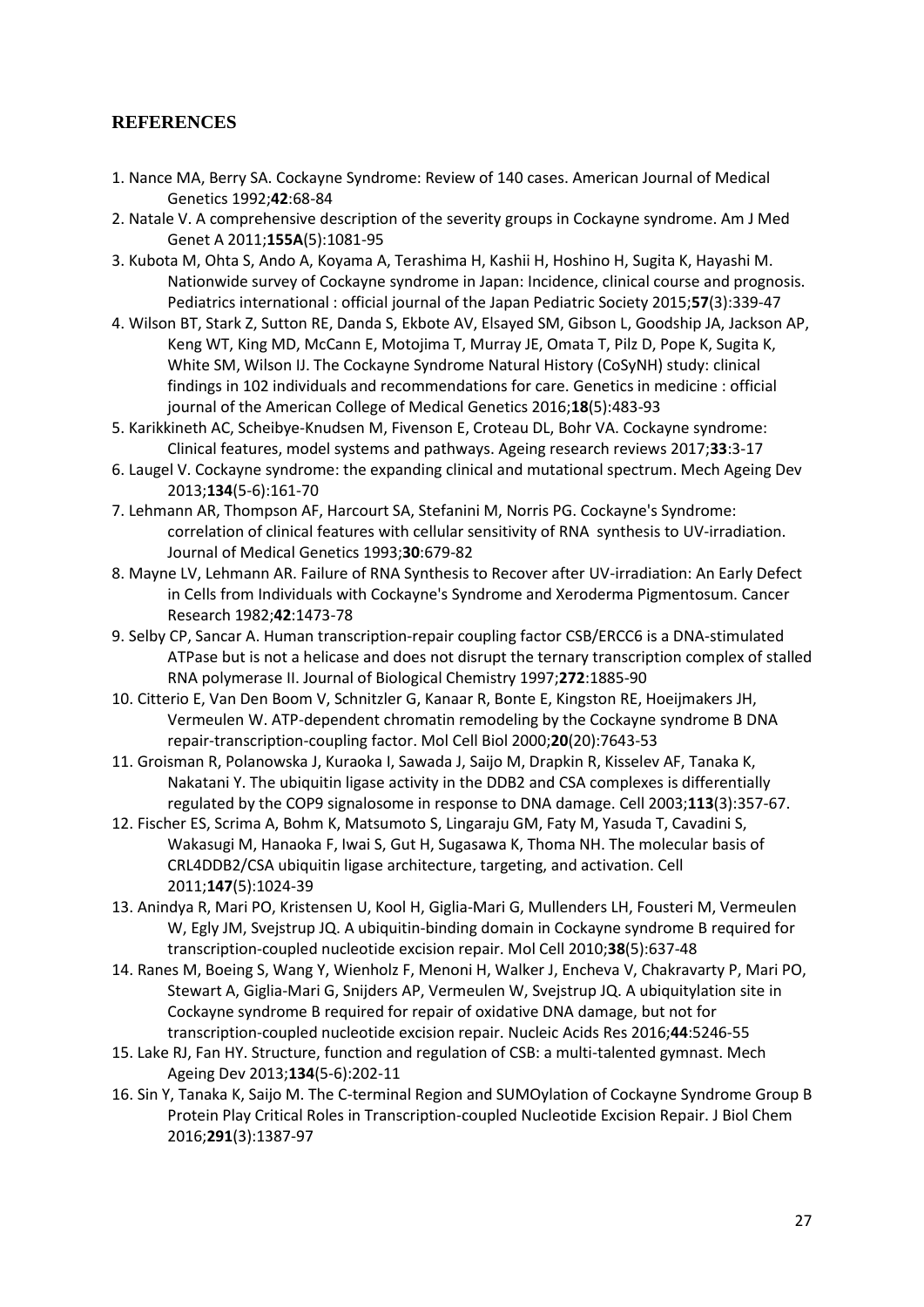- <span id="page-28-0"></span>17. Kamiuchi S, Saijo M, Citterio E, de Jager M, Hoeijmakers JH, Tanaka K. Translocation of Cockayne syndrome group A protein to the nuclear matrix: possible relevance to transcription-coupled DNA repair. Proc Natl Acad Sci U S A 2002;**99**(1):201-6
- <span id="page-28-1"></span>18. Fousteri M, Vermeulen W, van Zeeland AA, Mullenders LH. Cockayne syndrome A and B proteins differentially regulate recruitment of chromatin remodeling and repair factors to stalled RNA polymerase II in vivo. Mol Cell 2006;**23**(4):471-82
- <span id="page-28-2"></span>19. Horibata K, Iwamoto Y, Kuraoka I, Jaspers NG, Kurimasa A, Oshimura M, Ichihashi M, Tanaka K. Complete absence of Cockayne syndrome group B gene product gives rise to UV-sensitive syndrome but not Cockayne syndrome. Proc Natl Acad Sci U S A 2004;**101**(43):15410-5
- 20. Nardo T, Oneda R, Spivak G, Vaz B, Mortier L, Thomas P, Orioli D, Laugel V, Stary A, Hanawalt PC, Sarasin A, Stefanini M. A UV-sensitive syndrome patient with a specific CSA mutation reveals separable roles for CSA in response to UV and oxidative DNA damage. Proc Natl Acad Sci U S A 2009;**106**(15):6209-14
- 21. Zhang X, Horibata K, Saijo M, Ishigami C, Ukai A, Kanno S, Tahara H, Neilan EG, Honma M, Nohmi T, Yasui A, Tanaka K. Mutations in UVSSA cause UV-sensitive syndrome and destabilize ERCC6 in transcription-coupled DNA repair. Nat Genet 2012;**44**(5):593-7
- 22. Schwertman P, Lagarou A, Dekkers DH, Raams A, van der Hoek AC, Laffeber C, Hoeijmakers JH, Demmers JA, Fousteri M, Vermeulen W, Marteijn JA. UV-sensitive syndrome protein UVSSA recruits USP7 to regulate transcription-coupled repair. Nat Genet 2012;**44**(5):598-602
- 23. Nakazawa Y, Sasaki K, Mitsutake N, Matsuse M, Shimada M, Nardo T, Takahashi Y, Ohyama K, Ito K, Mishima H, Nomura M, Kinoshita A, Ono S, Takenaka K, Masuyama R, Kudo T, Slor H, Utani A, Tateishi S, Yamashita S, Stefanini M, Lehmann AR, Yoshiura K-i, Ogi T. Mutations in UVSSA cause UV-sensitive syndrome and impair RNA polymerase IIo processing in transcription-coupled nucleotide-excision repair. Nat Genet 2012;**44**(5):586-92
- <span id="page-28-3"></span>24. Hanawalt PC, Spivak G. Transcription-coupled DNA repair: two decades of progress and surprises. Nat Rev Mol Cell Biol 2008;**9**(12):958-70
- <span id="page-28-4"></span>25. Lanzafame M, Vaz B, Nardo T, Botta E, Orioli D, Stefanini M. From laboratory tests to functional characterisation of Cockayne syndrome. Mech Ageing Dev 2013;**134**(5-6):171-9
- <span id="page-28-5"></span>26. Stevnsner T, Nyaga S, de Souza-Pinto NC, van der Horst GT, Gorgels TG, Hogue BA, Thorslund T, Bohr VA. Mitochondrial repair of 8-oxoguanine is deficient in Cockayne syndrome group B. Oncogene 2002;**21**(57):8675-82
- 27. Trapp C, Reite K, Klungland A, Epe B. Deficiency of the Cockayne syndrome B (CSB) gene aggravates the genomic instability caused by endogenous oxidative DNA base damage in mice. Oncogene 2007;**26**(27):4044-8
- 28. Pascucci B, Lemma T, Iorio E, Giovannini S, Vaz B, Iavarone I, Calcagnile A, Narciso L, Degan P, Podo F, Roginskya V, Janjic BM, Van Houten B, Stefanini M, Dogliotti E, D'Errico M. An altered redox balance mediates the hypersensitivity of Cockayne syndrome primary fibroblasts to oxidative stress. Aging Cell 2012;**11**(3):520-9
- 29. D'Errico M, Pascucci B, Iorio E, Van Houten B, Dogliotti E. The role of CSA and CSB protein in the oxidative stress response. Mech Ageing Dev 2013;**134**(5-6):261-9
- <span id="page-28-6"></span>30. Kamenisch Y, Fousteri M, Knoch J, von Thaler AK, Fehrenbacher B, Kato H, Becker T, Dolle ME, Kuiper R, Majora M, Schaller M, van der Horst GT, van Steeg H, Rocken M, Rapaport D, Krutmann J, Mullenders LH, Berneburg M. Proteins of nucleotide and base excision repair pathways interact in mitochondria to protect from loss of subcutaneous fat, a hallmark of aging. J Exp Med 2010;**207**(2):379-90
- 31. Cleaver JE, Bezrookove V, Revet I, Huang EJ. Conceptual developments in the causes of Cockayne syndrome. Mech Ageing Dev 2013;**134**(5-6):284-90
- 32. Cleaver JE, Brennan-Minnella AM, Swanson RA, Fong KW, Chen J, Chou KM, Chen YW, Revet I, Bezrookove V. Mitochondrial reactive oxygen species are scavenged by Cockayne syndrome B protein in human fibroblasts without nuclear DNA damage. Proc Natl Acad Sci U S A 2014;**111**(37):13487-92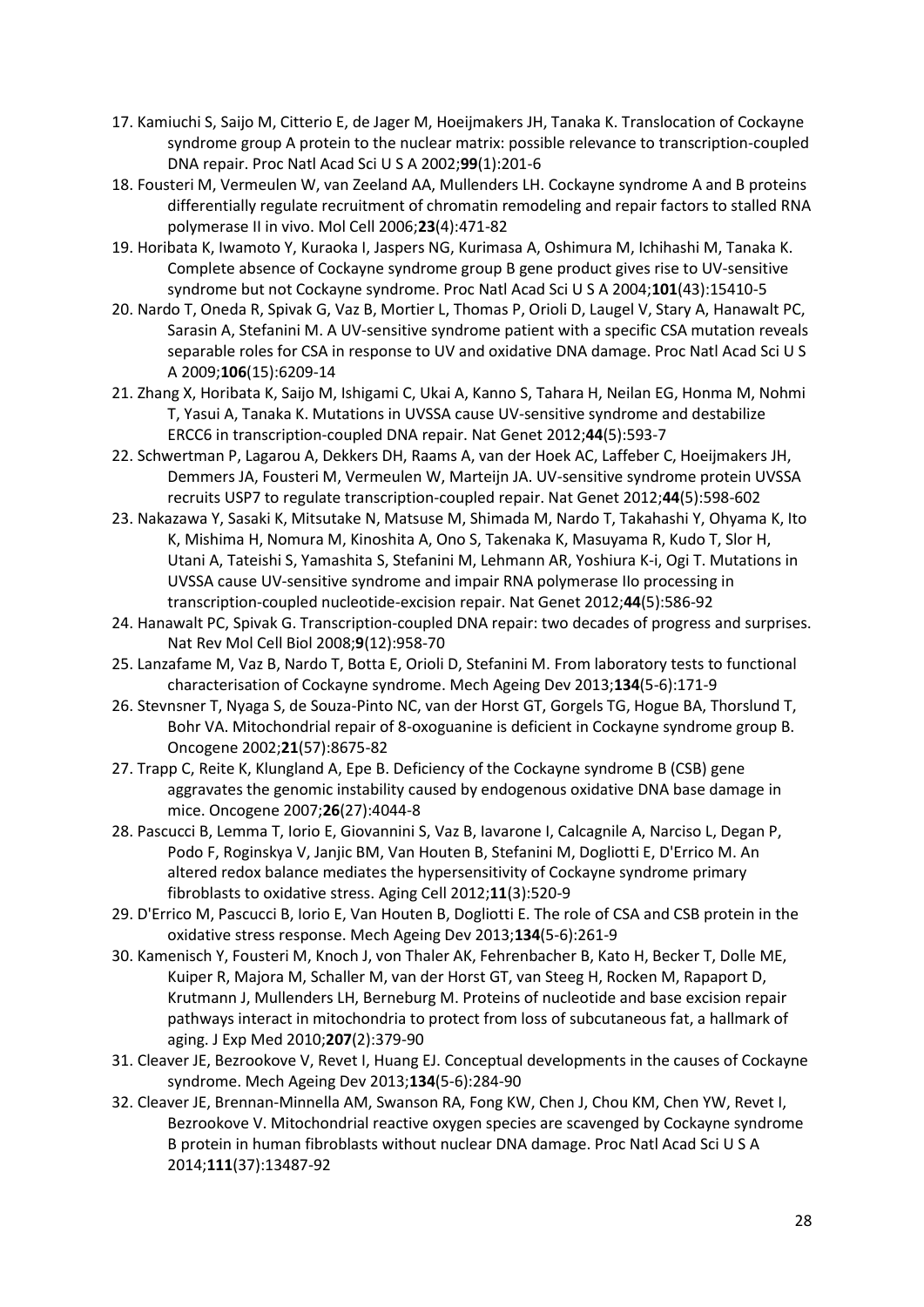- 33. Scheibye-Knudsen M, Ramamoorthy M, Sykora P, Maynard S, Lin PC, Minor RK, Wilson DM, 3rd, Cooper M, Spencer R, de Cabo R, Croteau DL, Bohr VA. Cockayne syndrome group B protein prevents the accumulation of damaged mitochondria by promoting mitochondrial autophagy. J Exp Med 2012;**209**(4):855-69
- <span id="page-29-0"></span>34. Wang Y, Chakravarty P, Ranes M, Kelly G, Brooks PJ, Neilan E, Stewart A, Schiavo G, Svejstrup JQ. Dysregulation of gene expression as a cause of Cockayne syndrome neurological disease. Proc Natl Acad Sci U S A 2014;**111**(40):14454-9
- <span id="page-29-6"></span><span id="page-29-1"></span>35. Vessoni AT, Herai RH, Karpiak JV, Leal AM, Trujillo CA, Quinet A, Agnez Lima LF, Menck CF, Muotri AR. Cockayne syndrome-derived neurons display reduced synapse density and altered neural network synchrony. Hum Mol Genet 2016;**25**(7):1271-80
- <span id="page-29-8"></span><span id="page-29-7"></span><span id="page-29-2"></span>36. Nakazawa Y, Yamashita S, Lehmann AR, Ogi T. A semi-automated non-radioactive system for measuring recovery of RNA synthesis and unscheduled DNA synthesis using ethynyluracil derivatives. DNA Repair (Amst) 2010;**9**(5):506-16
- <span id="page-29-9"></span><span id="page-29-3"></span>37. Stefanini M, Fawcett H, Botta E, Nardo T, Lehmann AR. Genetic analysis of twenty-two patients with Cockayne syndrome. Human Genetics 1996;**97**:418-23
- <span id="page-29-4"></span>38. Jia N, Nakazawa Y, Guo C, Shimada M, Sethi M, Takahashi Y, Ueda H, Nagayama Y, Ogi T. A rapid, comprehensive system for assaying DNA repair activity and cytotoxic effects of DNAdamaging reagents. Nat Protoc 2015;**10**(1):12-24
- <span id="page-29-10"></span><span id="page-29-5"></span>39. Laugel V, Dalloz C, Durand M, Sauvanaud F, Kristensen U, Vincent MC, Pasquier L, Odent S, Cormier-Daire V, Gener B, Tobias ES, Tolmie JL, Martin-Coignard D, Drouin-Garraud V, Heron D, Journel H, Raffo E, Vigneron J, Lyonnet S, Murday V, Gubser-Mercati D, Funalot B, Brueton L, Sanchez del Pozo J, Munoz E, Gennery AR, Salih M, Noruzinia M, Prescott K, Ramos L, Stark Z, Fiegen K, Chabrol B, Sarda P, Edery P, Bloch-Zupan A, Fawcett H, Pham D, Egly JM, Lehmann AR, Sarasin A, Dollfus H. Mutation Update for the CSB/ERCC6 and CSA/ERCC8 Genes Involved in Cockayne Syndrome. Human Mutation 2010;**31**:113-26
- <span id="page-29-12"></span><span id="page-29-11"></span>40. Biancheri R, Mancardi MM, Celle ME, Nardo T, Morana G. Cranial nerve and cauda equina contrast enhancement in Cockayne syndrome. Neurology 2014;**83**(17):1581
- <span id="page-29-14"></span><span id="page-29-13"></span>41. Ren Y, Saijo M, Nakatsu Y, Nakai H, Yamaizumi M, Tanaka K. Three novel mutations responsible for Cockayne syndrome group A. Genes & genetic systems 2003;**78**(1):93-102
- 42. Rapin I, Weidenheim K, Lindenbaum Y, Rosenbaum P, Merchant SN, Krishna S, Dickson DW. Cockayne syndrome in adults: review with clinical and pathologic study of a new case. Journal of child neurology 2006;**21**(11):991-1006
- 43. Weidenheim KM, Dickson DW, Rapin I. Neuropathology of Cockayne syndrome: Evidence for impaired development, premature aging, and neurodegeneration. Mech Ageing Dev 2009;**130**(9):619-36
- 44. Calmels N, Greff G, Obringer C, Kempf N, Gasnier C, Tarabeux J, Miguet M, Baujat G, Bessis D, Bretones P, Cavau A, Digeon B, Doco-Fenzy M, Doray B, Feillet F, Gardeazabal J, Gener B, Julia S, Llano-Rivas I, Mazur A, Michot C, Renaldo-Robin F, Rossi M, Sabouraud P, Keren B, Depienne C, Muller J, Mandel JL, Laugel V. Uncommon nucleotide excision repair phenotypes revealed by targeted high-throughput sequencing. Orphanet J Rare Dis 2016;**11**:26
- 45. Kennedy RM, Rowe VD, Kepes JJ. Cockayne syndrome: an atypical case. Neurology 1980;**30**(12):1268-72
- 46. Sugita K, Takanashi J, Suzuki N, Niimi H. Comparison of cellular sensitivity to UV killing with neuropsychological impairment in Cockayne Syndrome patients. Brain & Development 1991;**13**:163-66
- 47. Conte C, D'Apice MR, Botta A, Sangiuolo F, Novelli G. Prenatal diagnosis of Cockayne syndrome type A based on the identification of two novel mutations in the ERCC8 gene. Genetic testing and molecular biomarkers 2009;**13**(1):127-31